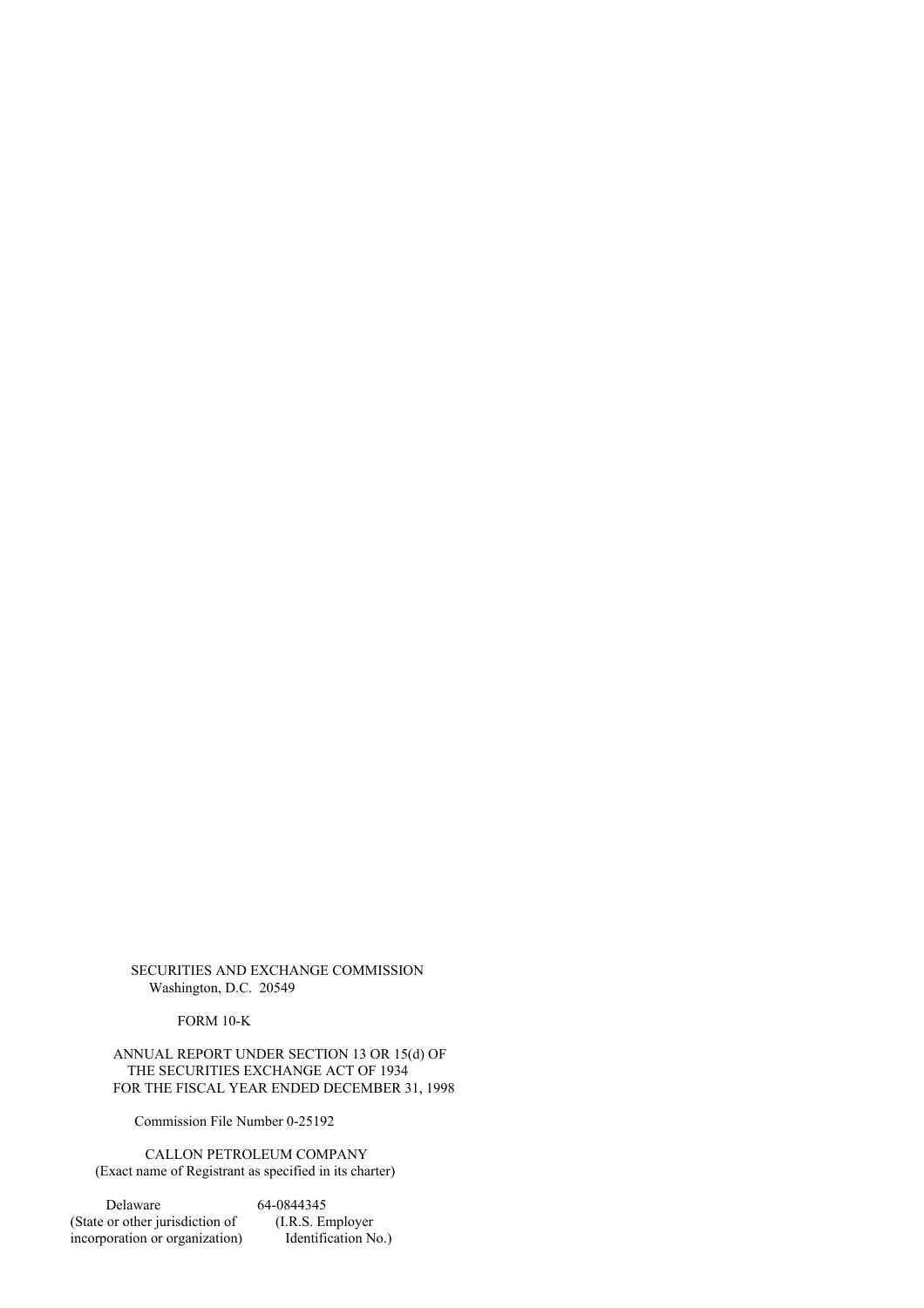Securities registered pursuant to Section 12(b) of the Act:

| Title of each class                       | Name of exchange on which registered |
|-------------------------------------------|--------------------------------------|
|                                           |                                      |
| Convertible Exchangeable Preferred Stock, | New York Stock Exchange              |
| Series A. Par Value \$.01 Per Share       |                                      |

Common Stock, Par Value \$.01 Per Share New York Stock Exchange

Securities registered pursuant to Section 12(g) of the Act: None

Indicate by check mark whether the Registrant (1) has filed all reports required to be filed by Section 13 or 15(d) of the Securities Exchange Act of 1934 during the preceding 12 months (or for such shorter period that the Registrant was required to file such reports), and (2) has been subject to such filing requirements for the past 90 days. Yes X No

Indicate by check mark if disclosure of delinquent filers pursuant to Item 405 of Regulation S-K is not contained herein, and will not be contained, to the best of Registrant's knowledge, in definitive proxy or information statements incorporated by reference in Part III of this Form 10-K or any amendment to this Form 10-K.  $[X]$ 

The aggregate market value of the voting stock held by nonaffiliates of the registrant was approximately \$60,644,981, as of March 24, 1999 (based on the last reported sale price of such stock on the New York Stock Exchange).

As of March 24, 1999, there were 8,543,722 shares of the Registrant's Common Stock, par value \$.01 per share, outstanding.

Document incorporated by reference: Portions of the definitive Proxy Statement of Callon Petroleum Company (to be filed no later than 120 days after December 31, 1998) relating to the Annual Meeting of Stockholders to be held on April 29, 1999, which is incorporated into Part III of this Form 10-K.

This report includes "forward-looking statements" within the meaning of Section 21E of the Securities Exchange Act of 1934. All statements other than statements of historical fact included in this report regarding the Company's financial position and cash requirements, estimated quantities and net present values of reserves, business strategy, plans and objectives for future operations and covenant compliance, are forward-looking statements. The Company can give no assurances that the assumptions upon which such forwardlooking statements are based will prove to have been correct. Important factors that could cause actual results to differ materially from the Company's expectations ("Cautionary Statements") are disclosed below under "Risk Factors" and elsewhere in this report and in other filings made by the Company with the Securities and Exchange Commission ("Commission".) The Cautionary Statements expressly qualify all subsequent written and oral forward-looking statements attributable to the Company or persons acting on its behalf.

### PART I. BUSINESS OF THE COMPANY

ITEM 1. BUSINESS

#### **Overview**

Callon Petroleum Company (the "Company") has been engaged in the acquisition, development and exploration of oil and gas properties since 1950. The Company's properties are geographically concentrated offshore in the Gulf of Mexico and onshore in Louisiana and Alabama. The Company was formed under the laws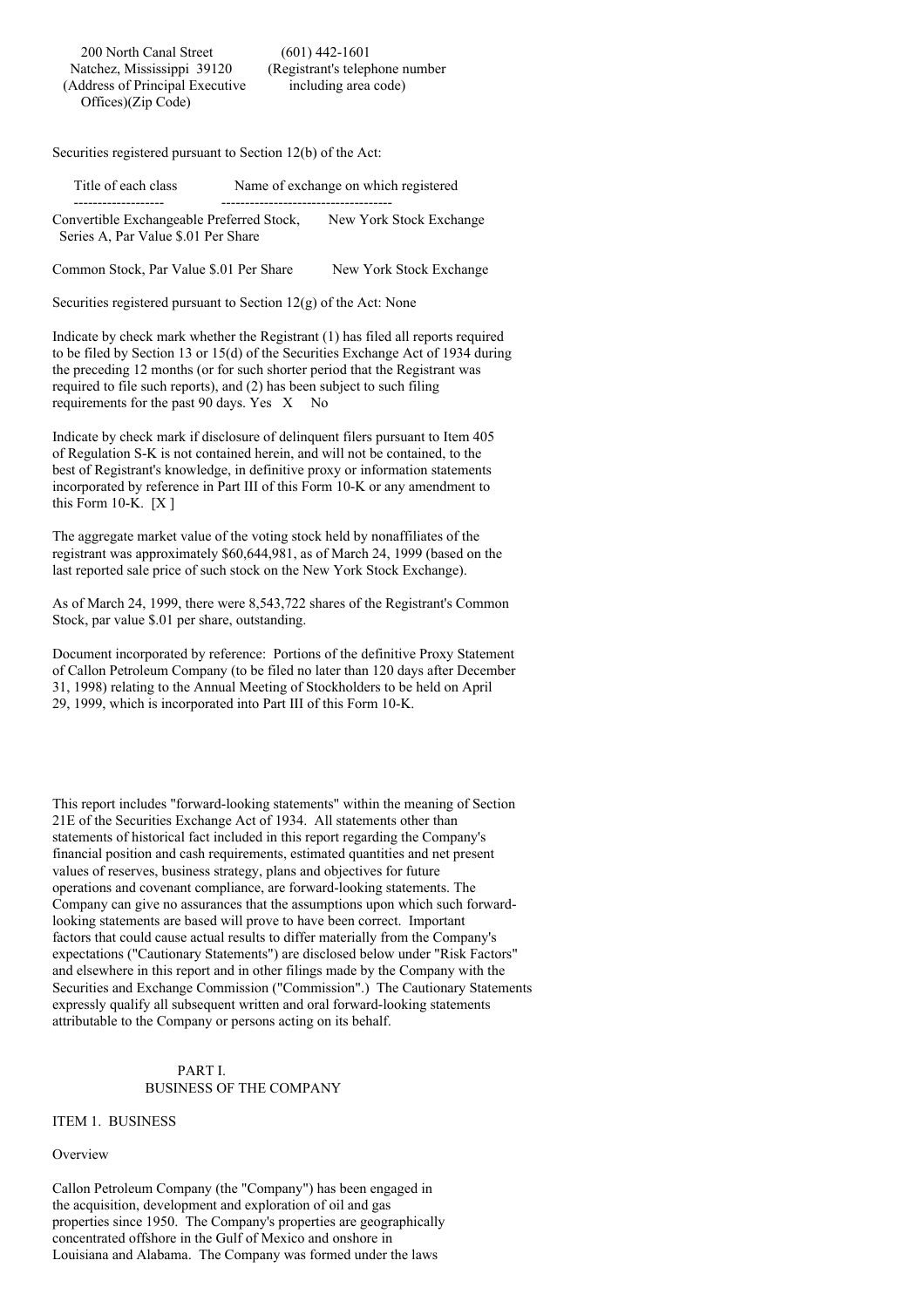of the state of Delaware in 1994 through the consolidation of a publicly traded limited partnership, a joint venture with a consortium of European institutional investors and an independent energy company owned by certain members of current management (the "Consolidation"). As used herein, the "Company" refers to Callon Petroleum Company and its predecessors and subsidiaries unless the context requires otherwise.

Over the past eight years, the Company increased its reserves through the acquisition of producing properties that were geologically complex, had (or were analogous to fields with) an established production history from stacked pay zones and were candidates for exploitation. The Company focused on reducing operating costs and implementing production enhancements through the application of technologically advanced production and recompletion techniques.

Over the past three years, the Company has also placed emphasis on the acquisition of acreage with exploration and development drilling opportunities. The Company acquired an extensive infrastructure of production platforms, gathering systems and pipelines to minimize development expenditures of these drilling opportunities. The Company also joined with Murphy Exploration and Production, Inc., ("Murphy") to explore 32 federal offshore blocks acquired in the Gulf of Mexico. The Company owns either a 20% or 25% working interest in each of the blocks. During this period, Callon has drilled 16 productive wells and nine dry holes for a total of 25 wells and a success rate of 64%. These 16 wells include two onshore, 12 in the Gulf of Mexico shelf area and two in the deepwater region of the Gulf. During 1998, six of these productive wells contributed 55 Bcfe of reserve additions. These additions from the drill bit resulted in a net reserve replacement cost of \$1.15 per Mcfe.

The major focus of the Company's operations over the next two years is expected to be the exploration for and development of oil and gas properties, primarily in the Gulf of Mexico.

### Business Strategy

The Company's objective is to enhance shareholder value through sustained growth in its reserve base, production levels and resulting cash flow from operations. In furtherance of this strategy, the Company (i) acquires properties with exploration and development potential; (ii) utilizes advanced technology including proprietary high resolution, shallow focus seismic technology and the latest available 3-D seismic surveys; (iii) balances lower risk, shallow target exploration in the Shallow Miocene Trend and similar geologic areas with higher risk, large target exploration; and (iv) acquires properties which provide it with the ability to control or significantly influence operations.

Exploration and Development Activities

## Gulf of Mexico Shelf

Eugene Island Block 335. Three wells were drilled on Eugene Island Block 335 during 1997. The wells encountered a total of six pay sands, which, with fault separations, form eight productive reservoirs. Production facility installation was completed during the fourth quarter of 1998. During the first quarter of 1999 two dually completed wells came online at a rate of 18.4 million cubic feet of natural gas (MMcf) and 668 barrels of oil (Bo) per day. The third well is currently being completed. Callon owns a 20% working interest in the wells.

Vermilion Block 130. In March 1998 the Vermilion Block 130 #1 well reached a total measured depth of 14,134 feet (total vertical depth of 13,575 feet) and encountered approximately 85 feet of net natural gas pay in three intervals. By utilizing nearby production facilities, the discovery well went online in June 1998. It is currently producing 3 MMcf and 8 Bo per day from the deepest of the three pay zones. Callon holds a 25% working interest.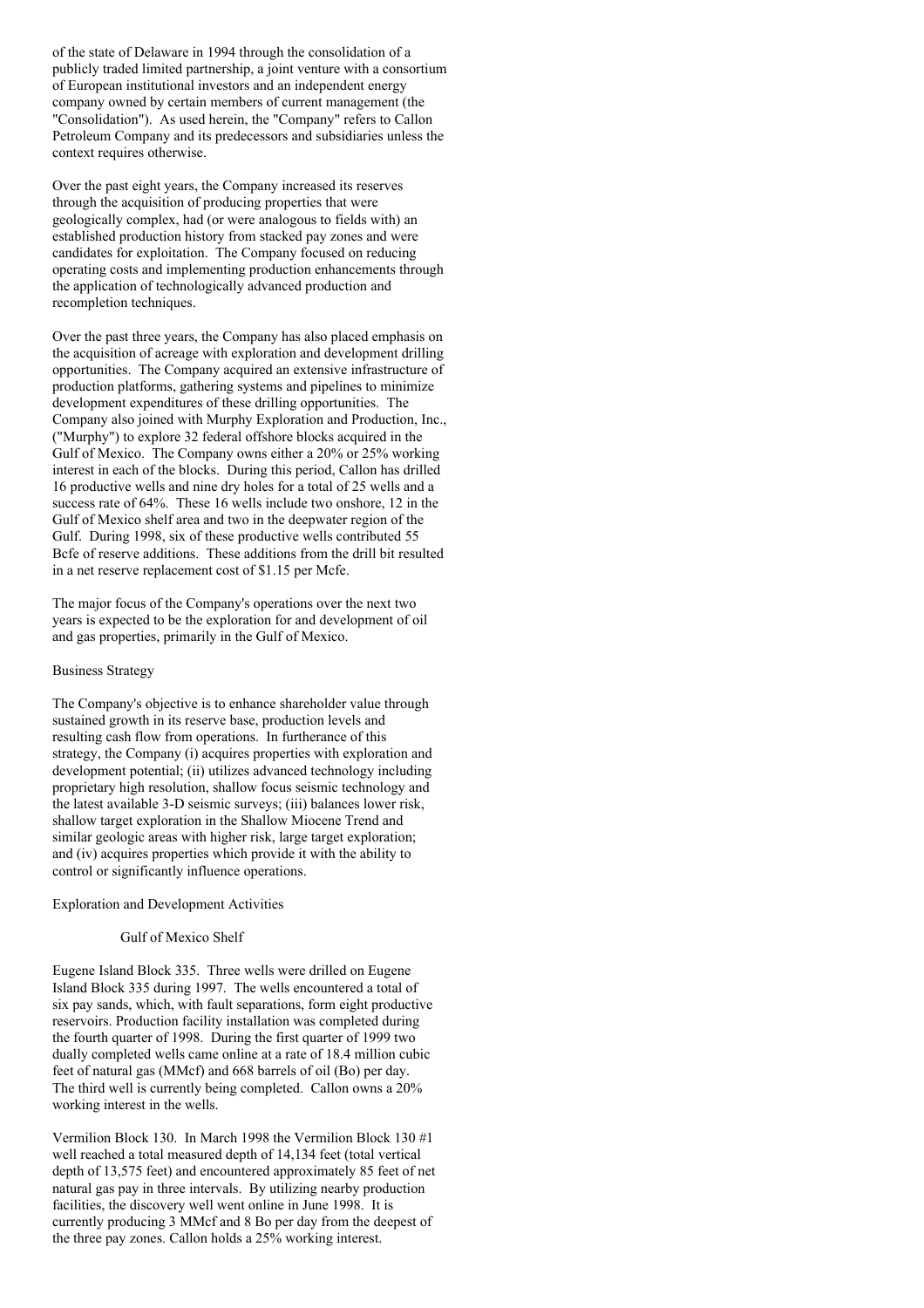Main Pass Block 26. The State Lease 15827 #1 well at Main Pass Block 26 was drilled to a depth of 10,450 feet. The well encountered 45 feet of net natural gas pay over a gross interval from 10,084 feet to 10,218 feet. The discovery is located approximately 2.6 miles north of Callon's existing facilities at Main Pass Block 32. The well was tied-in and placed on production in February 1999. The current production rate is 5.5 MMcf and 500 Bo per day. Callon owns a 97% working interest.

Main Pass Block 36. In July 1998 Callon acquired from Conoco a 50% working interest in the Garfield prospect located on Main Pass Block 36. The SL 14964 #1 well has 40 feet of net gas pay in three zones from 13,300 feet to 16,500 feet and was tested at 14 MMcf and 900 barrels of condensate (Bc) per day. Initial production is scheduled for the second quarter of 1999.

Main Pass Block 31. The Company's State Lease 2125 #12 well, the Romeo y Julieta prospect at Main Pass Block 31, was drilled to a total depth of 12,663 feet and encountered natural gas shows over a gross interval of 107 feet. The well was perforated over an interval between 12,498 feet and 12,522 feet and tested at 2.4 MMcf and 210 Bc per day. Production should commence during the first quarter of 1999. Callon owns a 92.4% working interest in the well.

Mobile Block 864 Area. Three wells are scheduled for drilling in the Mobile Block 864 area during 1999. The wells are based upon results from a 630-mile, high-resolution, shallow-focused seismic

survey conducted during 1998. Callon's working interest in the three wells will range from 25% to 67%.

High Island 494. In February, 1998, the Company announced its High Island Block A-494 #C-1 discovery well tested at 20.3 million cubic feet of natural gas per day (MMcf/d). The #C-1 well (Snapper prospect) reached a total depth of 8,800 feet and encountered 207 feet of gross gas pay with 80 feet of net natural gas pay in the objective Cris. S. sandstone formation. It was tested on a 31/64-inch choke with a flowing tubing pressure of 2,766 pounds per square inch and shut-in tubing pressure of 3,323 pounds per square inch. Callon owns a 50% working interest in the well and the operator, Petro Quest Energy, Inc. holds the remaining 50%.

### Gulf of Mexico Deepwater

Boomslang. Located in 900 feet of water, the Boomslang prospect on Ewing Bank Block 994 was drilled to a total depth of 12,955 feet and encountered 185 net feet of oil pay in three separate zones. Callon owns a 35% working interest in the block. This discovery is one of the largest discoveries in the history of the Company.

Sidewinder. Prior to development activities at Boomslang The Company plans to drill the Sidewinder prospect, located immediately to the southeast of Boomslang on Ewing Bank Block 995 and Green Canyon Blocks 24 and 25. Callon owns at 15% working interest in these leases.

Garden Banks Block 341. During February 1999 the initial test well on the Company's Habanero prospect at Garden Banks Block 341 encountered over 200 feet of net pay. Located in 2,000 feet of water, the well was drilled to a measured depth of 21,158 feet. This discovery is the second deepwater success for Callon and is expected to be the largest discovery in the Company's history. Callon owns an 11.25% working interest in the well. It is operated by Shell Deepwater Development Inc., which owns a 55% working interest, with the remaining working interest being owned by Murphy Oil.

#### Onshore Activity

West Lake Verret, St. Martin Parish, Louisiana. In January 1999 Callon participated in the drilling and completion of a 16,400-foot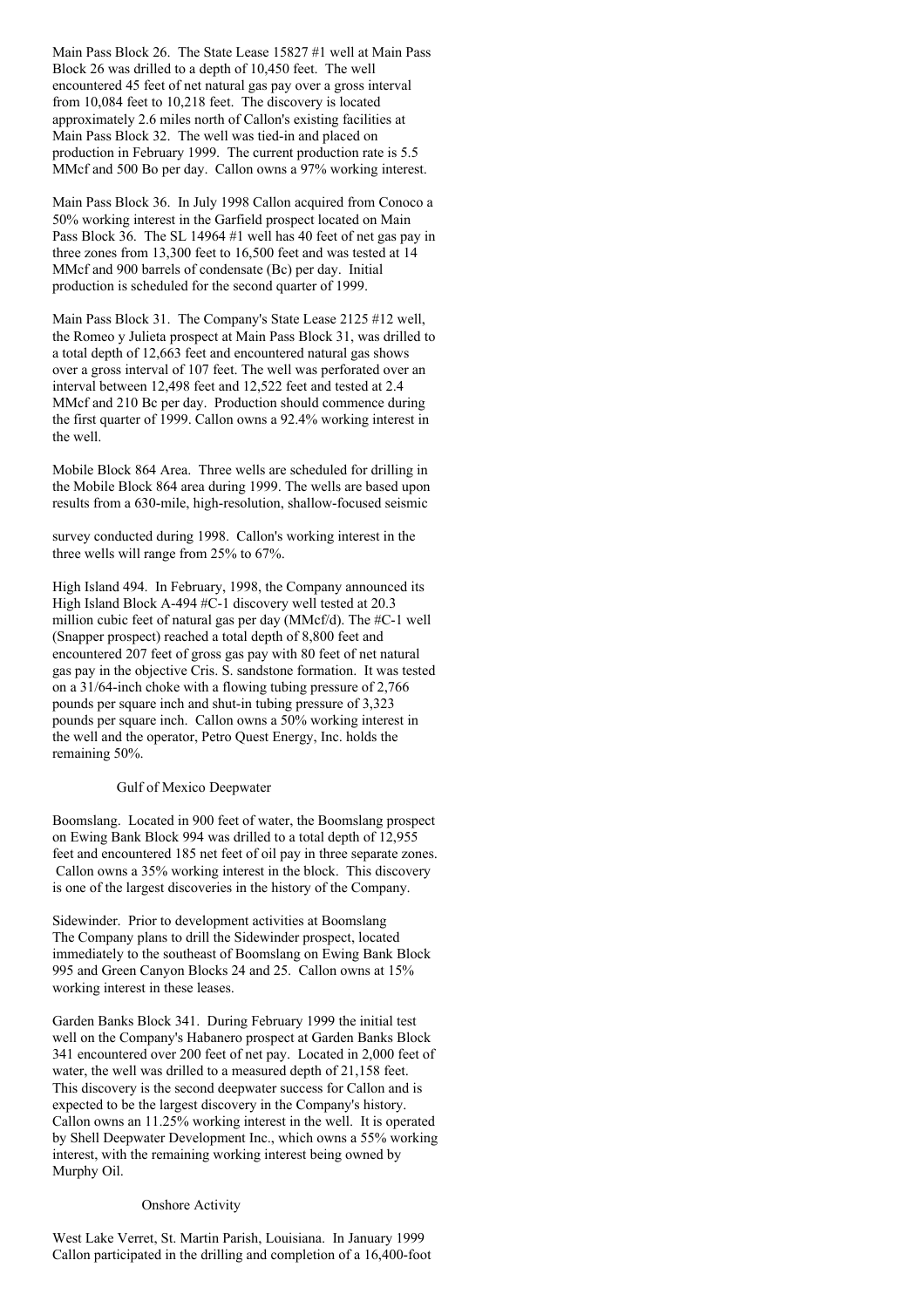well at West Lake Verret in St. Martin Parish in south Louisiana. The Company owns a 28.7% working interest in the well, which will be placed on production in March 1999.

Kemah, Galveston County, Texas. During the first quarter of 1999 the Company drilled and completed a new field discovery well on its Kemah prospect in Galveston County, Texas. The Callon Hanson Unit #1 well tested at 3.6 MMcf and 110 Bo per day through a 20/64-inch choke with a flowing tubing pressure of 1,980 pounds per square inch. Callon owns a 100% working interest in the prospect.

### Recent Acquisitions

In March 1998 Callon added to its prospect inventory by participating in Outer Continental Shelf (OCS) Lease Sale #169. The Company submitted bids on a total of 22 tracts, two for our own account and 20 in combination with seven other companies.

The shelf tracts which were awarded included five blocks with Murphy Oil Corporation, being Main Pass Block 273, Mobile Block 999, Ship Shoal Block 319, Vermilion Block 247 and West Cameron Block 276. Callon owns a 25% working interest.

The Company was also the successful high bidder on three blocks with Ranger Oil Limited: East Cameron Block 176, West Cameron Block 434 and West Cameron Block 455. Callon owns a 50% working interest and will operate. Also, Callon was the successful bidder on West Delta Block 119, which is owned 18.5% by the Company and the remainder by Murphy, Santos and Ocean Energy, Inc.

The Company also was awarded five deepwater blocks that are contiguous to Callon's Boomslang discovery at Ewing Bank Block 994. They are Ewing Bank Blocks 995 and 996 and Green Canyon Blocks 24, 25 and 27. The Company has a 15% working interest in the blocks with the balance held by Samedan Oil Corporation and Murphy.

### Sale of Black Bay Complex

The Company finalized the sale of its interest in the Black Bay Complex in May 1998. Although the Company sold 9.9 Bcfe of proved reserves, the remaining upside potential of this mature oil field did not justify the high operating costs, particularly during the current low oil price environment.

#### Risk Factors

Volatility of Oil and Gas Prices; Marketability of Production. The Company's revenues, profitability and future growth and the carrying value of its oil and gas properties are substantially dependent on prevailing prices of oil and gas. The Company's ability to maintain or increase its borrowing capacity and to obtain additional capital on attractive terms is also substantially dependent upon oil and gas prices. Prices for oil and gas are subject to large fluctuations in response to relatively minor changes in the supply of and demand for oil and gas, market uncertainty and a variety of additional factors beyond the control of the Company. Any substantial and extended decline in the price of oil or gas would have an adverse effect on the Company's carrying value of its proved reserves, borrowing capacity, revenues, profitability and cash flows from operations. Natural gas prices were lower in 1998 than they had been in previous years. Although the decrease in gas prices was not as dramatic as the decrease in oil prices in 1998, if this condition continues for an extended period or if future gas prices fall even lower, it could adversely affect the Company in the manner described above.

Volatile oil and gas prices make it difficult to estimate the value of producing properties for acquisition and often cause disruption in the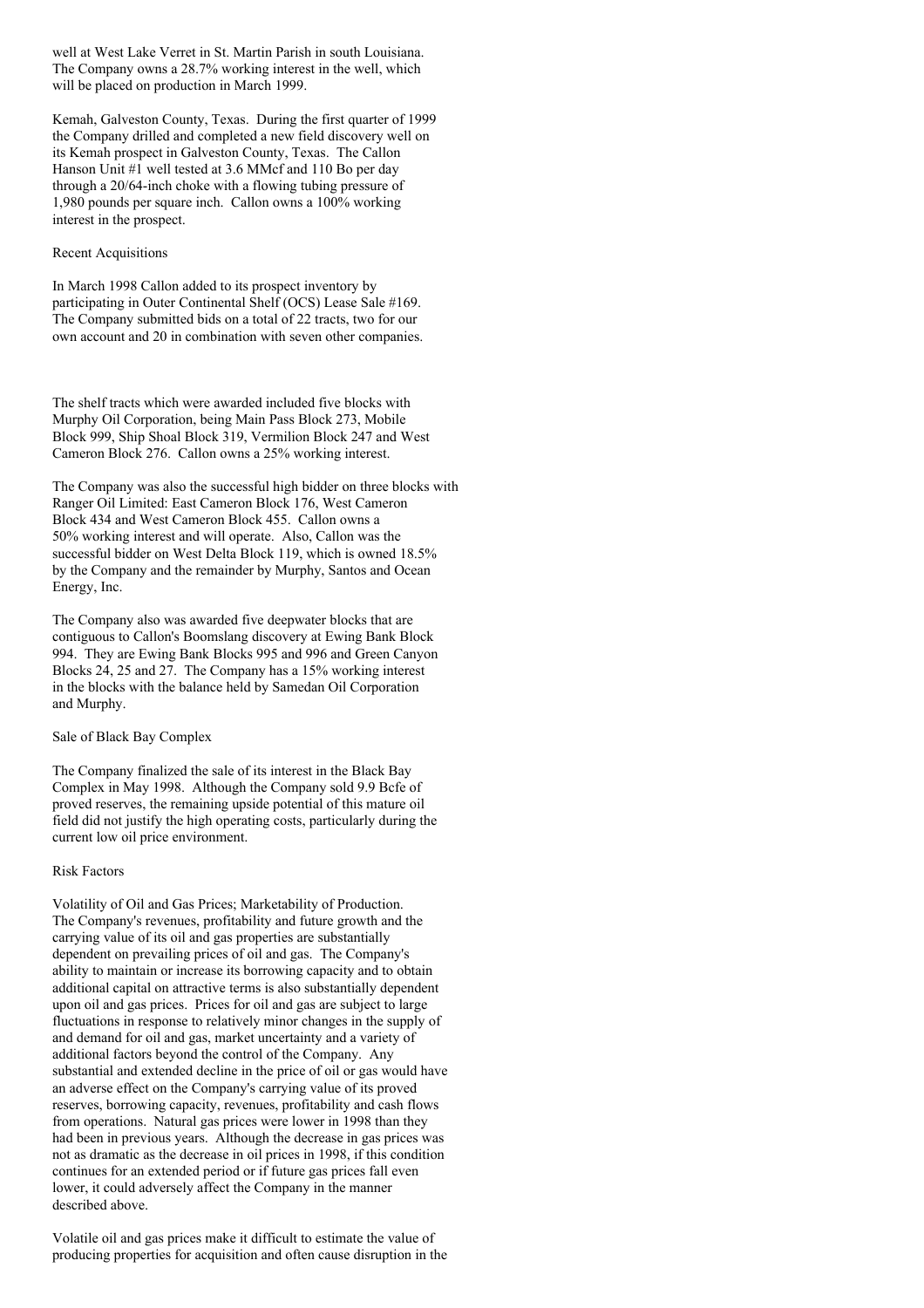market for oil and gas producing properties, as buyers and sellers have difficulty agreeing on such value. Price volatility also makes it difficult to budget for and project the return on acquisitions and development and exploitation projects.

In addition, the marketability of the Company's production depends upon the availability and capacity of gas gathering systems, pipelines and processing facilities. Federal and state regulation of oil and gas production and transportation, general economic conditions and changes in supply and demand all could adversely affect the Company's ability to produce and market its oil and natural gas. If market factors were to change dramatically,

the financial impact on the Company could be substantial. The availability of markets and the volatility of product prices are beyond the control of the Company and represent a significant risk.

## Risks of Exploration and Development

The major focus of the Company's operations over the next two years is expected to be the exploration for and development of oil and gas properties, primarily in federal and state waters in the Gulf of Mexico. Exploration and drilling activities are generally considered to be of a higher risk than acquisitions of producing oil and gas properties. Additionally, certain of the Company's wells seek to discover deposits of gas at deep formations and have more risk than wells seeking to develop hydrocarbons from shallow formations. No assurances can be made that the Company will discover oil and gas in commercial quantities in its exploration and development operations. Expenditure of a material amount of funds in exploration for oil and gas without discovery of commercial quantities of reserves will have a material adverse effect upon the Company.

Operating Hazards, Offshore Operations and Uninsured Risks. Callon's operations are subject to risks inherent in the oil and gas industry, such as blowouts, cratering, explosions, uncontrollable flows of oil, gas or well fluids, fires, pollution and other environmental risks. These risks could result in substantial losses to the Company due to injury and loss of life, severe damage to and destruction of property and equipment, pollution and other environmental damage and suspension of operations. Moreover, a substantial portion of the Company's operations are offshore and therefore are subject to a variety of operating risks peculiar to the marine environment, such as hurricanes or other adverse weather conditions, to more extensive governmental regulation, including regulations that may, in certain circumstances, impose strict liability for pollution damage, and to interruption or termination of operations by governmental authorities based on environmental or other considerations.

The Company maintains insurance of various types to cover its operations, including maritime employer's liability and comprehensive general liability. Amounts in excess of base coverages are provided by primary and excess umbrella liability policies with maximum limits of \$50 million. In addition, the Company maintains operator's extra expense coverage, which provides coverage for the control of wells drilled and/or producing and redrilling expenses and pollution coverage for wells out of control.

No assurances can be given that Callon will be able to maintain adequate insurance in the future at rates the Company considers reasonable. The occurrence of a significant event not fully insured or indemnified against could materially and adversely affect the Company's financial condition and results of operations.

## Estimates of Oil and Gas Reserves

This document contains estimates of oil and gas reserves, and the future net cash flows attributable to those reserves, prepared by Huddleston & Co., Inc., independent petroleum and geological engineers (the "Reserve Engineers"). There are numerous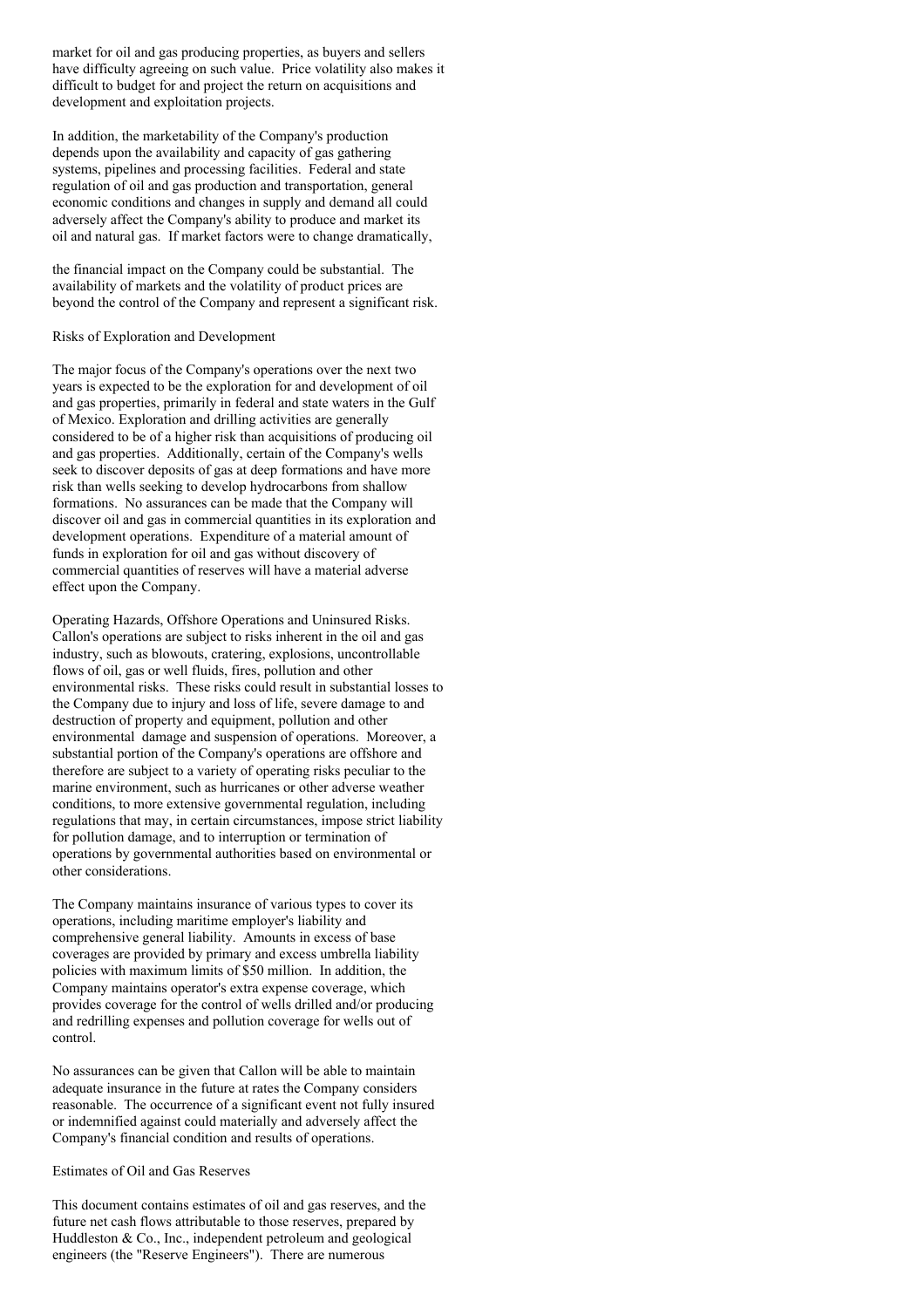uncertainties inherent in estimating quantities of proved reserves and cash flows attributable to such reserves, including factors beyond the control of the Company and the Reserve Engineers. Reserve engineering is a subjective process of estimating

underground accumulations of oil and gas that cannot be measured in an exact manner. The accuracy of an estimate of quantities of reserves, or of cash flows attributable to such reserves, is a function of the available data, assumptions regarding future oil and gas prices and expenditures for future development and exploitation activities, and of engineering and geological interpretation and judgment. Additionally, reserves and future cash flows may be subject to material downward or upward revisions, based upon production history, development and exploitation activities and prices of oil and gas. Actual future production, revenue, taxes, development expenditures, operating expenses, quantities of recoverable reserves and the value of cash flows from such reserves may vary significantly from the assumptions and estimates set forth herein. In addition, reserve engineers may make different estimates of reserves and cash flows based on the same available data. In calculating reserves on a Mcfe basis, oil was converted to gas equivalent at the ratio of six Mcf of gas to one Bbl of oil. While this ratio approximates the energy equivalency of gas to oil on a Btu basis, it may not represent the relative prices received by the Company on the sale of its oil and gas production.

The estimated quantities of proved reserves and the discounted present value of future net cash flows attributable to estimated proved reserves set forth in this document were prepared by the Reserve Engineers in accordance with the rules of the Securities and Exchange Commission (the "Commission"), and are not intended to represent the fair market value of such reserves.

# Ability to Replace Reserves

The Company's future success depends upon its ability to find, develop and acquire additional oil and gas reserves that are economically recoverable. As is generally the case in the Gulf Coast region, many of the Company's producing properties are characterized by a high initial production rate, followed by a steep decline in production. As a result, the Company must locate and develop or acquire new oil and gas reserves to replace those being depleted by production. Without successful exploration or acquisition activities, the Company's reserves and revenues will decline rapidly. No assurances can be given that the Company will be able to find and develop or acquire additional reserves at an acceptable cost.

The exploration for oil and gas requires the expenditure of substantial amounts of capital, and there can be no assurances that commercial quantities of oil or gas will be discovered as a result of such activities. The Company's current capital budget includes drilling one gross (0.5 net) development wells and 15 gross (5.7) net) exploratory wells through fiscal 1999. The estimated cost, net to the Company, to drill and complete these wells is approximately \$36.9 million with dry hole costs of approximately \$17.0 million. The drilling of several unsuccessful wells could have a material adverse effect on the Company. In addition, the successful acquisition of producing properties requires an assessment of recoverable reserves, future oil and gas prices and operating costs, potential environmental and other liabilities and other factors. Such assessments are necessarily inexact and their accuracy inherently uncertain. In addition, no assurances can be given that the Company's exploitation and development activities will result in any increases in reserves. The Company's operations may be curtailed, delayed or canceled as a result of lack of adequate capital and other factors, such as title problems, weather, compliance with governmental regulations or price controls, mechanical difficulties

or shortages or delays in the delivery of equipment. In addition, the costs of exploration and development may materially exceed initial estimates.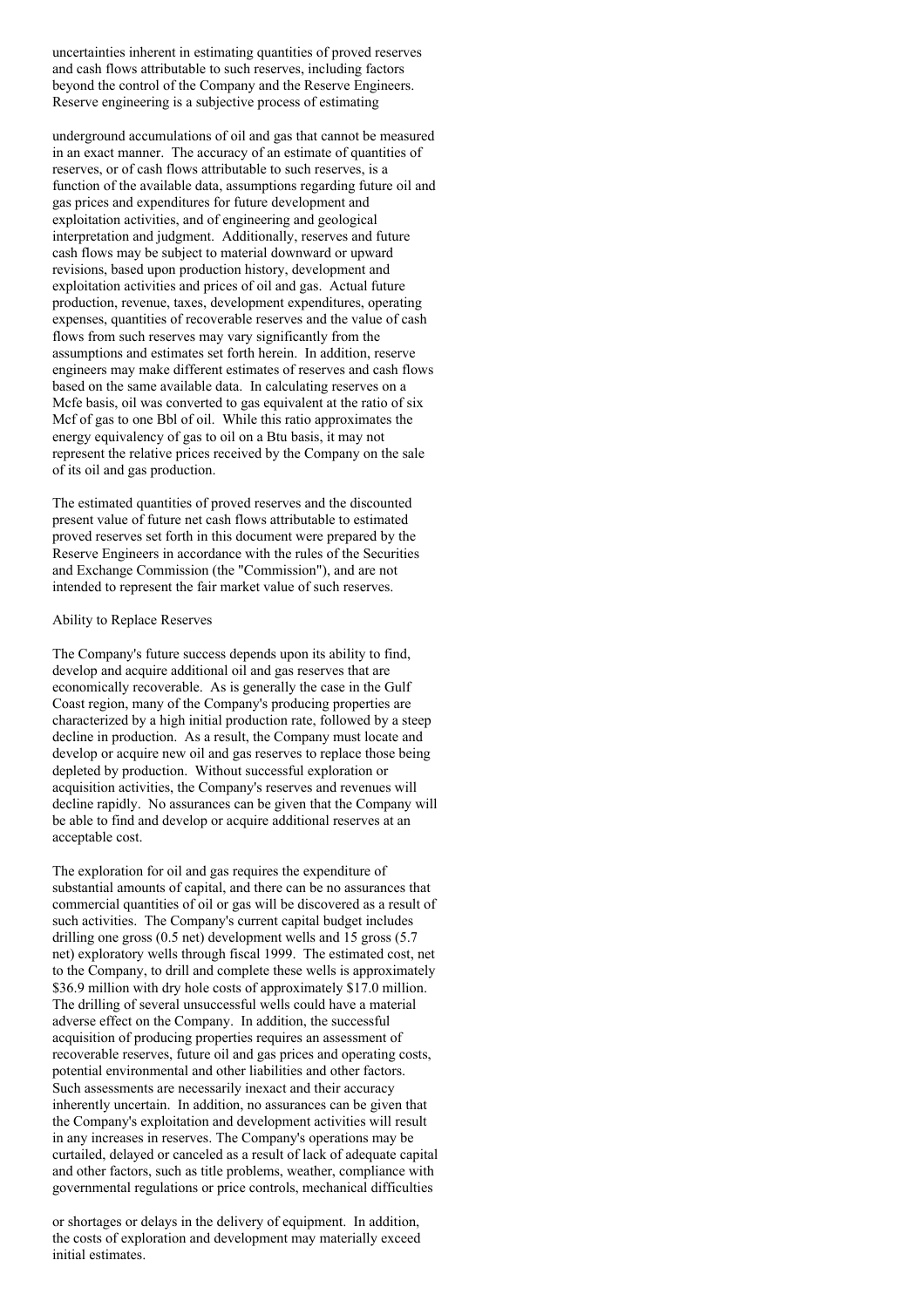#### Substantial Capital Requirements

The Company makes, and will continue to make, substantial capital expenditures for the exploitation, exploration, acquisition and production of oil and gas reserves. Historically, the Company has financed these expenditures primarily with cash generated by operations, proceeds from bank borrowings and issuance of debt and equity securities. The Company's total capital expenditure budget for 1999 is approximately \$55 million, and could be reduced depending on the success of the Company's drilling activities. The Company makes unsolicited offers for the acquisition of oil and gas properties in the normal course of business. In the event that any such offers are accepted, the amount or composition of the Company's capital expenditure budget could be revised significantly.

If revenues or the Company's borrowing base decrease as a result of lower oil and gas prices, operating difficulties or declines in reserves, the Company may have limited ability to expend the capital necessary to undertake or complete future drilling programs. There can be no assurance that additional debt or equity financing or cash generated by operations will be available to meet these requirements.

### Hedging of Production

Part of the Company's business strategy is to reduce its exposure to the volatility of oil and gas prices by hedging a portion of its production. See Item 7A. "Quantitative and Qualitative Disclosures About Market Risks." In a typical hedge transaction, the Company will have the right to receive from the counterparts to the hedge, the excess of the fixed price specified in the hedge over a floating price based on a market index, multiplied by the quantity hedged. If the floating price exceeds the fixed price, the Company is required to pay the counterparts this difference multiplied by the quantity hedged. The Company is required to pay the difference between the floating price and the fixed price (when the floating price exceeds the fixed price) regardless of whether the Company has sufficient production to cover the quantities specified in the hedge. Significant reductions in production at times when the floating price exceeds the fixed price could require the Company to make payments under the hedge agreements even though such payments are not offset by sales of production. Hedging will also prevent the Company from receiving the full advantage of increases in oil or gas prices above the fixed amount specified in the hedge. As of December 31, 1998, the Company has hedged approximately 380,000 Mcf per month from January through August of 1999 at an average floor price of \$2.21 per MMBtu (NYMEX) and an average ceiling price of \$2.68 per MMBtu (NYMEX). In addition, the Company had oil open collar contracts for 12,500 barrels per month from January 1999 through June 1999 at a ceiling price of \$18.00 and a floor of \$14.50 and 12,500 barrels per month from July 1999 through December 1999 at a ceiling price of \$18.54 and a floor of \$15.00.

Also at December 31, 1998 the Company had open forward sales position natural gas contracts of 200,000 Mcf per the month of March 1999 at a fixed contract average price of \$2.45 and 200,000 Mcf per month from April 1999 through September 1999 at a fixed contract price of \$2.35.

## Competition

The Company operates in the highly competitive areas of oil and gas exploration, development and production. The availability of funds and information relating to a property, the standards established by the Company for the minimum projected return on investment, the availability of alternate fuel sources and the intermediate transportation of gas are factors which affect the Company's ability to compete in the marketplace. The Company's competitors include major integrated oil companies, substantial independent energy companies, affiliates of major interstate and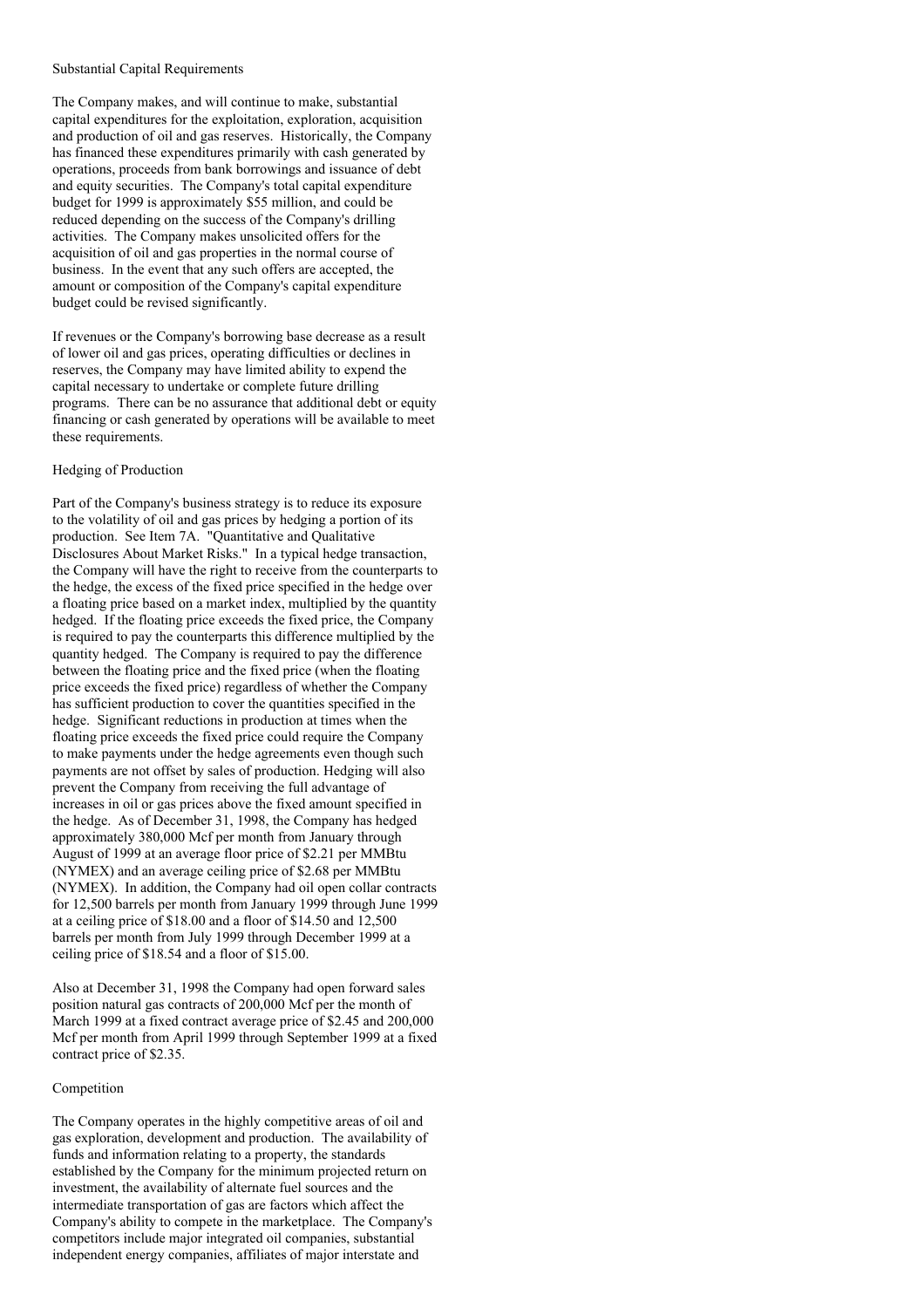intrastate pipelines and national and local gas gatherers, many of which possess greater financial and other resources than the Company.

Environmental and Other Regulations

The Company's operations are subject to numerous laws and regulations governing the discharge of materials into the environment or otherwise relating to environmental protection. These laws and regulations may require the acquisition of a permit before drilling commences, restrict the types, quantities and concentration of various substances that can be released into the environment in connection with drilling and production activities, limit or prohibit drilling activities on certain lands lying within wilderness, wetlands and other protected areas, require remedial measures to mitigate pollution from former operations, such as plugging abandoned wells, and impose substantial liabilities for pollution resulting from the Company's operations. Moreover, the recent trend toward stricter standards in environmental legislation and regulation is likely to continue. The enactment of stricter legislation or the adoption of stricter regulation could have a significant impact on the operating costs of the Company, as well as on the oil and gas industry in general.

The Company's operations could result in liability for personal injuries, property damage, oil spills, discharge of hazardous materials, remediation and clean-up costs and other environmental damages. Moreover, the Company could be liable for environmental damages caused by previous property owners. As a result, substantial liabilities to third parties or governmental entities may be incurred; the payment of which could have a material adverse effect on the Company's financial condition and results of operations. The Company maintains insurance coverage for its operations, including limited coverage for sudden and accidental environmental damages, but does not believe that insurance coverage for environmental damages that occur over time is available at a reasonable cost. Moreover, the Company does not believe that insurance coverage for the full potential liability that could be caused by sudden and accidental environmental damages is available at a reasonable cost. Accordingly, the Company may be subject to liability or may lose the privilege to continue exploration or production activities upon substantial portions of its properties in the event of certain environmental damages.

The Oil Pollution Act of 1990 imposes a variety of regulations on "responsible parties" related to the prevention of oil spills. The implementation of new, or the modification of existing, environmental laws or regulations, including regulations promulgated pursuant to the Oil Pollution Act of 1990, could have a material adverse impact on the Company.

#### Markets

Callon's ability to market oil and gas from the Company's wells depends upon numerous factors beyond the Company's control, including the extent of domestic production and imports of oil and gas, the proximity of the gas production to gas pipelines, the availability of capacity in such pipelines, the demand for oil and gas by utilities and other end users, the availability of alternative fuel sources, the effects of inclement weather, and state and federal regulation of oil and gas production and federal regulation of gas sold or transported in interstate commerce. No assurance can be given that Callon will be able to market all of the oil or gas produced by the Company or that favorable prices can be obtained for the oil and gas Callon produces.

In view of the many uncertainties affecting the supply and demand for oil, gas and refined petroleum products, the Company is unable to predict future oil and gas prices and demand or the overall effect such prices and demand will have on the Company. Callon does not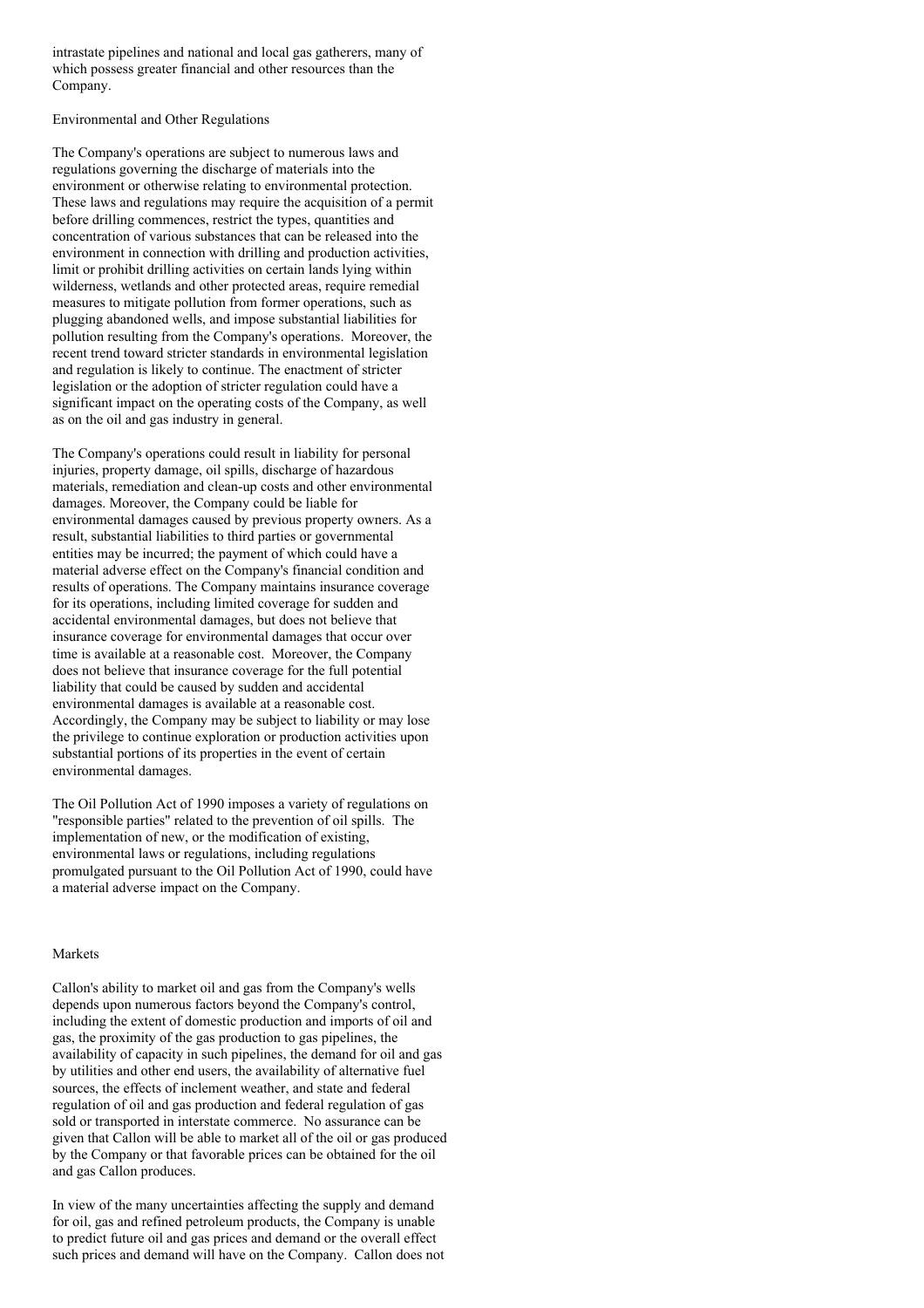believe that the loss of any of the Company's oil purchasers would have a material adverse effect on the Company's operations. Additionally, since substantially all of the Company's gas sales are on the spot market, the loss of one or more gas purchasers should not materially and adversely affect the Company's financial condition. The marketing of oil and gas by Callon can be affected by a number of factors which are beyond the Company's control, the exact effects of which cannot be accurately predicted.

## Corporate Offices

The Company's headquarters are located in Natchez, Mississippi, in approximately 51,500 square feet of owned space. The Company also maintains owned or leased field offices in the area of the major fields in which it operates properties or has a significant interest. Replacement of any of the Company's leased offices would not result in material expenditures by the Company as alternative locations to its leased space are anticipated to be readily available.

### Employees

The Company had 111 employees as of December 31, 1998, none of whom are currently represented by a union. The Company considers itself to have good relations with its employees. The Company employs eight petroleum engineers and four petroleum geoscientists.

## Federal Regulations

Sales of Natural Gas. Effective January 1, 1993, the Natural Gas Wellhead Decontrol Act deregulated prices for all "first sales" of natural gas. Thus, all sales of gas by the Company may be made at market prices, subject to applicable contract provisions.

Transportation of Natural Gas. The rates, terms and conditions applicable to the interstate transportation of natural gas by pipelines are regulated by the Federal Energy Regulatory Commission ("FERC") under the Natural Gas Act ("NGA"), as well as under section 311 of the Natural Gas Policy Act ("NGPA"). Since 1985, the FERC has implemented regulations intended to make natural gas transportation more accessible to gas buyers and sellers on an openaccess, non-discriminatory basis.

Most recently, in Order No. 636, et seq., the FERC promulgated an extensive set of new regulations requiring all interstate pipelines to "restructure" their services. The most significant provisions of

Order No. 636 (i) require that interstate pipelines provide firm and interruptible transportation solely on an "unbundled" basis, separate from their sales service, and convert each pipeline's bundled firm city-gate sales service into unbundled firm transportation service; (ii) issue blanket certificates to pipelines to provide unbundled sales service; (iii) require that pipelines provide firm and interruptible transportation service on a basis that is equal in quality for all natural gas supplies, whether purchased from the pipeline or elsewhere; (iv) require that pipelines provide a new non-discriminatory "no-notice" transportation service; (v) establish two new, generic programs for the reallocation of firm pipeline capacity; (vi) require that all pipelines offer access to their storage facilities on a firm and interruptible, open access, contract basis; (vii) provide pregranted abandonment of unbundled sales and interruptible and short-term firm transportation service and conditional pregranted abandonment of long-term transportation service; (viii) modify transportation rate design by requiring all fixed costs related to transportation to be recovered through the reservation charge under the straight fixed variable ("SFV") method. The order also recognized that the elimination of pipeline city-gate sales service and the implementation of unbundled transportation service would result in considerable costs being incurred by the pipelines. Therefore, Order No. 636 provided mechanisms for the recovery by pipelines from present, former and future customers of certain types of "transition" costs likely to occur due to these new regulations.

## In subsequent orders, the FERC substantially upheld the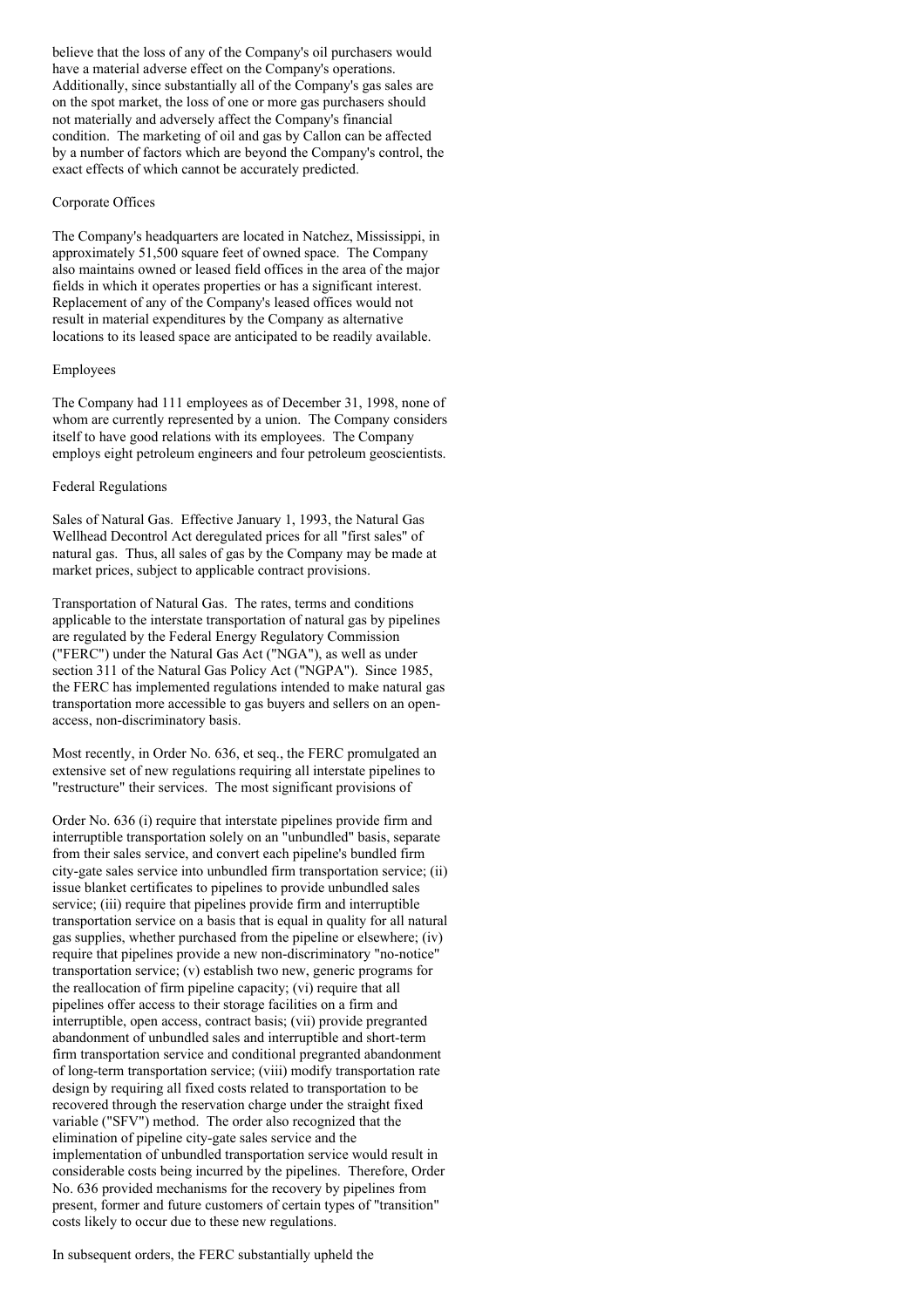requirements imposed by Order No. 636. Pursuant to Order No. 636, pipelines and their customers engaged in extensive negotiations in order to develop and implement new service relationships under Order No. 636. Tariffs instituting these new restructured services were placed into effect on all interstate pipelines on or before November 1, 1993. Numerous petitions for judicial review of Order No. 636 were filed and consolidated for review in the United States Court of Appeals for the D. C. Circuit. On July 16, 1996, the United States Court of Appeals for the D. C. Circuit issued its opinion and upheld the vast majority of the Order No. 636 requirements while remanding to the FERC certain limited issues. The Company can not predict what further actions the FERC may take on these matters; however, the Company does not believe that it will be affected in a manner materially different than other natural gas producers.

With respect to the transportation of natural gas on or across the Outer Continental Shelf ("OCS"), the FERC requires, as part of its regulation under the Outer Continental Shelf Lands Act, that all pipelines provide open and non-discriminatory access to both owner and non-owner shippers. Although to date the FERC has imposed light-handed regulation on off-shore facilities that meet its traditional test of gathering status, it has the authority to exercise jurisdiction under the Outer Continental Shelf Lands Act ("OCSLA") over gathering facilities, if necessary, to permit nondiscriminatory access to service. For those facilities transporting natural gas across the OCS that are not considered to be gathering facilities, the rates, terms, and conditions applicable to this transportation are regulated by FERC under the NGA and NGPA, as well as the OCSLA.

Sales and Transportation of Crude Oil. Sales of crude oil and condensate can be made by the Company at market prices not subject at this time to price controls. The price that the Company receives from the sale of these products will be affected by the cost of transporting the products to market. The rates, terms, and conditions applicable to the interstate transportation of oil and

related products by pipelines are regulated by the FERC under the Interstate Commerce Act. As required by the Energy Policy Act of 1992, the FERC has revised its regulations governing the rates that may be charged by oil pipelines. The new rules, which were effective January 1, 1995, provide a simplified, generally applicable method of regulating such rates by use of an index for setting rate ceilings. The FERC will also, under defined circumstances, permit alternative ratemaking methodologies for interstate oil pipelines such as the use of cost of service rates, settlement rates, and marketbased rates. Market-based rates will be permitted to the extent the pipeline can demonstrate that it lacks significant market power in the market in which it proposes to charge market-based rates. The cumulative effect that these rules may have on moving the Company's production to market cannot yet be determined.

With respect to the transportation of oil and condensate on or across the OCS, the FERC requires, as part of its regulation under the OCSLA, that all pipelines provide open and non-discriminatory access to both owner and non-owner shippers. Accordingly, the FERC has the authority to exercise jurisdiction under the OCSLA, if necessary, to permit non-discriminatory access to service.

Legislative Proposals. In the past, Congress has been very active in the area of natural gas regulation. There are legislative proposals pending in Congress and in various state legislatures which, if enacted, could significantly affect the petroleum industry. At the present time it is impossible to predict what proposals, if any, might actually be enacted by Congress or the various state legislatures and what effect, if any, such proposals might have on the Company's operations.

Federal, State or Indian Leases. In the event the Company conducts operations on federal, state or Indian oil and gas leases, such operations must comply with numerous regulatory restrictions, including various nondiscrimination statutes, royalty and related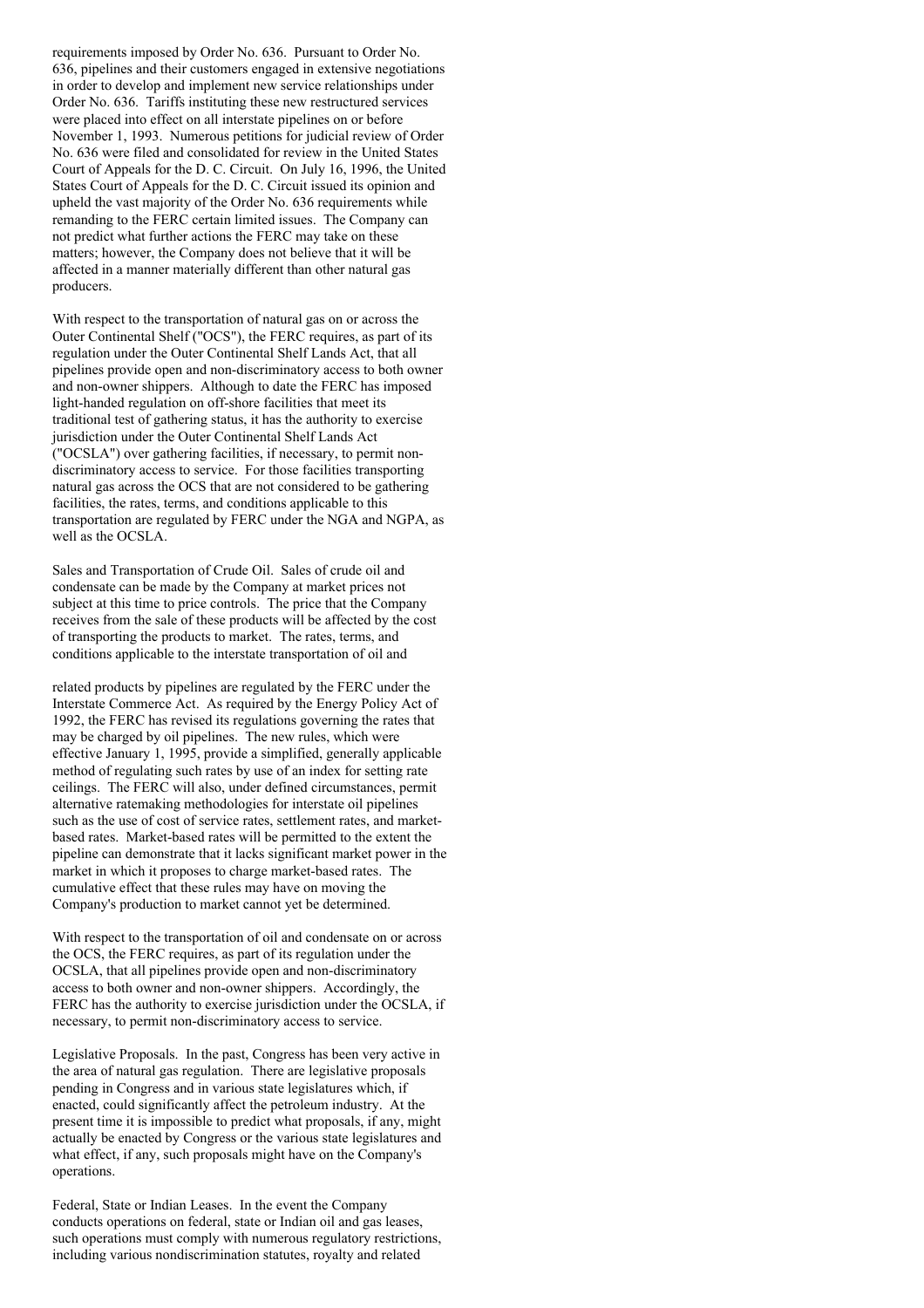valuation requirements, and certain of such operations must be conducted pursuant to certain on-site security regulations and other appropriate permits issued by the Bureau of Land Management ("BLM") or Minerals Management Service or other appropriate federal or state agencies.

The Mineral Leasing Act of 1920 ("Mineral Act") prohibits direct or indirect ownership of any interest in federal onshore oil and gas leases by a foreign citizen of a country that denies "similar or like privileges" to citizens of the United States. Such restrictions on citizens of a "non-reciprocal" country include ownership or holding or controlling stock in a corporation that holds a federal onshore oil and gas lease. If this restriction is violated, the corporation's lease can be canceled in a proceeding instituted by the United States Attorney General. Although the regulations of the BLM (which administers the Mineral Act) provide for agency designations of non-reciprocal countries, there are presently no such designations in effect. The Company owns interests in numerous federal onshore oil and gas leases. It is possible that holders of equity interests in the Company may be citizens of foreign countries, which at some time in the future might be determined to be non-reciprocal under the Mineral Act.

### State Regulations

Most states regulate the production and sale of oil and natural gas, including requirements for obtaining drilling permits, the method of developing new fields, the spacing and operation of wells and the prevention of waste of oil and gas resources. The rate of production

may be regulated and the maximum daily production allowable from both oil and gas wells may be established on a market demand or conservation basis or both.

The Company may enter into agreements relating to the construction or operation of a pipeline system for the transportation of natural gas. To the extent that such gas is produced, transported and consumed wholly within one state, such operations may, in certain instances, be subject to the jurisdiction of such state's administrative authority charged with the responsibility of regulating intrastate pipelines. In such event, the rates which the Company could charge for gas, the transportation of gas, and the costs of construction and operation of such pipeline would be impacted by the rules and regulations governing such matters, if any, of such administrative authority. Further, such a pipeline system would be subject to various state and/or federal pipeline safety regulations and requirements, including those of, among others, the Department of Transportation. Such regulations can increase the cost of planning, designing, installation and operation of such facilities. The impact of such pipeline safety regulations would not be any more adverse to the Company than it would be to other similar owners or operators of such pipeline facilities.

## Environmental Regulations

General. The Company's activities are subject to existing federal, state and local laws and regulations governing environmental quality and pollution control. Although no assurances can be made, the Company believes that, absent the occurrence of an extraordinary event, compliance with existing federal, state and local laws, rules and regulations regulating the release of materials in the environment or otherwise relating to the protection of the environment will not have a material effect upon the capital expenditures, earnings or the competitive position of the Company with respect to its existing assets and operations. The Company cannot predict what effect additional regulation or legislation, enforcement policies thereunder, and claims for damages to property, employees, other persons and the environment resulting from the Company's operations could have on its activities.

Activities of the Company with respect to natural gas facilities, including the operation and construction of pipelines, plants and other facilities for transporting, processing, treating or storing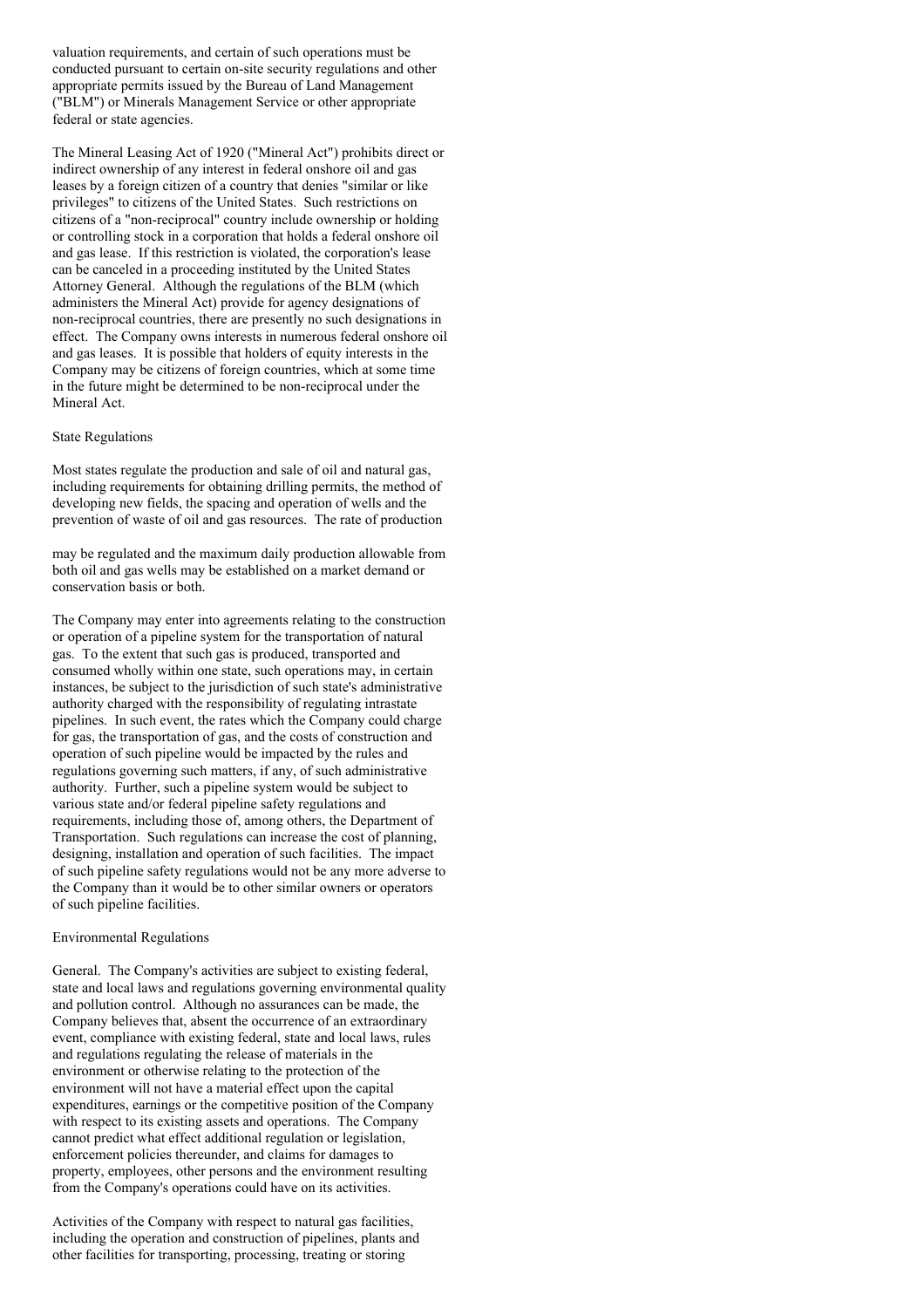natural gas and other products, are subject to stringent environmental regulation by state and federal authorities including the United States Environmental Protection Agency ("EPA"). Such regulation can increase the cost of planning, designing, installation and operation of such facilities. In most instances, the regulatory requirements relate to water and air pollution control measures. Although the Company believes that compliance with environmental regulations will not have a material adverse effect on it, risks of substantial costs and liabilities are inherent in oil and gas production operations, and there can be no assurance that significant costs and liabilities will not be incurred. Moreover, it is possible that other developments, such as stricter environmental laws and regulations, and claims for damages to property or persons resulting from oil and gas production, would result in substantial costs and liabilities to the Company.

Solid and Hazardous Waste. The Company owns or leases numerous properties that have been used for production of oil and gas for many years. Although the Company has utilized operating and disposal practices standard in the industry at the time, hydrocarbons or other solid wastes may have been disposed or

released on or under these properties. In addition, many of these properties have been operated by third parties. The Company had no control over such entities' treatment of hydrocarbons or other solid wastes and the manner in which such substances may have been disposed or released. State and federal laws applicable to oil and gas wastes and properties have gradually become stricter over time. Under these new laws, the Company could be required to remove or remediate previously disposed wastes (including wastes disposed or released by prior owners or operators) or property contamination (including groundwater contamination by prior owners or operators) or to perform remedial plugging operations to prevent future contamination.

The Company generates wastes, including hazardous wastes, that are subject to the Federal Resource Conservation and Recovery Act ("RCRA") and comparable state statutes. The EPA has limited the disposal options for certain hazardous wastes and is considering the adoption of stricter disposal standards for nonhazardous wastes. Furthermore, it is possible that certain wastes currently exempt from treatment as "hazardous wastes" generated by the Company's oil and gas operations may in the future be designated as "hazardous wastes" under RCRA or other applicable statutes, and therefore be subject to more rigorous and costly disposal requirements.

Superfund. The Comprehensive Environmental Response, Compensation and Liability Act ("CERCLA"), also known as the "Superfund" law, imposes liability, without regard to fault or the legality of the original conduct, on certain classes of persons with respect to the release of a "hazardous substance" into the environment. These persons include the owner and operator of a site and persons that disposed or arranged for the disposal of the hazardous substances found at a site. CERCLA also authorizes the EPA and, in some cases, third parties to take actions in response to threats to the public health or the environment and to seek to recover from the responsible classes of persons the costs of such action. Neither the Company nor its predecessors has been designated as a potentially responsible party by the EPA under CERCLA with respect to any such site.

Oil Pollution Act. The Oil Pollution Act of 1990 (the "OPA") and regulations thereunder impose a variety of regulations on "responsible parties" related to the prevention of oil spills and liability for damages resulting from such spills in United States waters. A "responsible party" includes the owner or operator of a facility or vessel, or the lessee or permittee of the area in which an offshore facility is located. The OPA assigns liability to each responsible party for oil removal costs and a variety of public and private damages. While liability limits apply in some circumstances, a party cannot take advantage of liability limits if the spill was caused by gross negligence or willful misconduct or resulted from violation of a federal safety, construction or operating regulation. If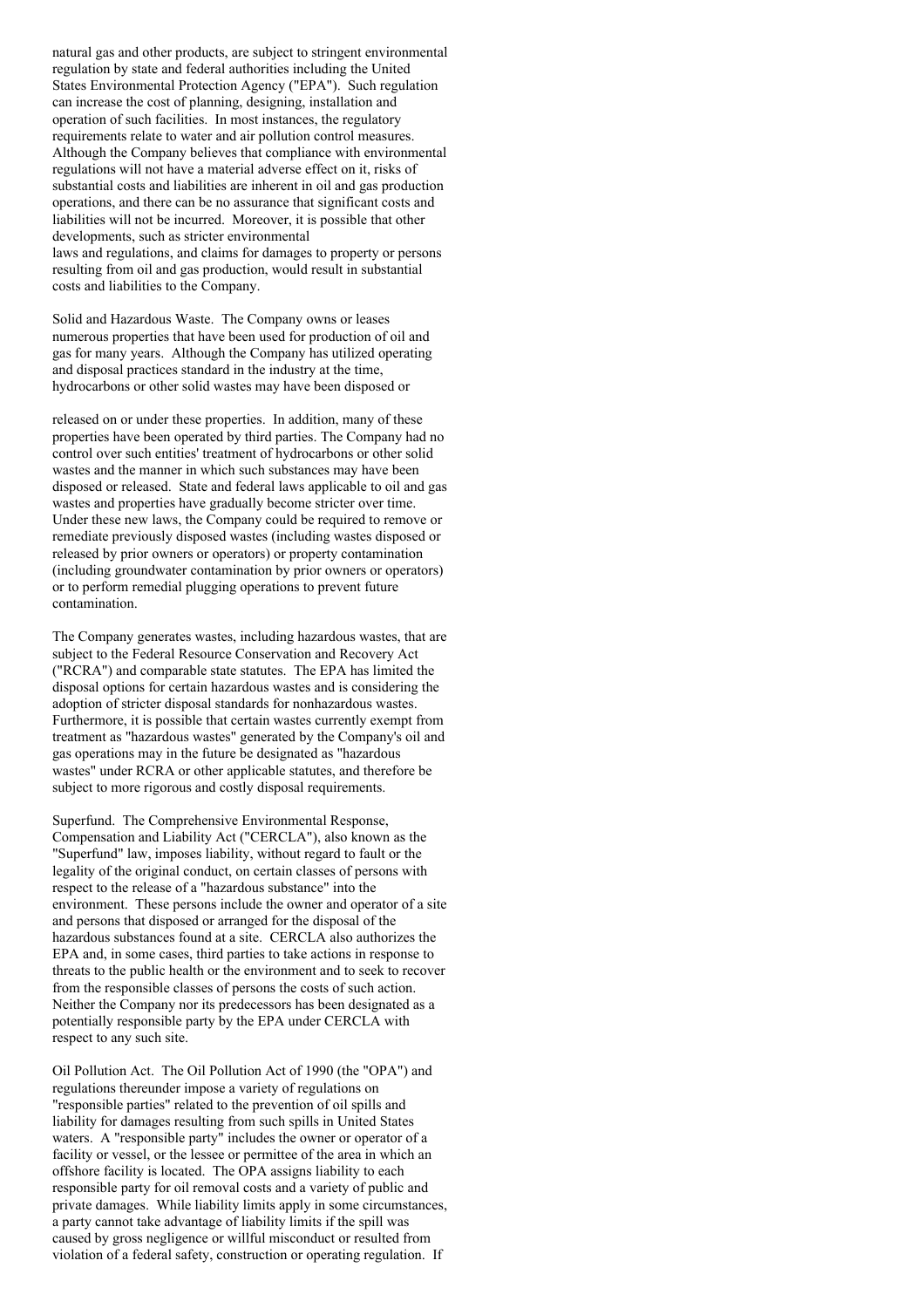the party fails to report a spill or to cooperate fully in the cleanup, liability limits likewise do not apply. Few defenses exist to the liability imposed by the OPA.

The OPA also imposes ongoing requirements on a responsible party, including proof of financial responsibility to cover at least some costs in a potential spill. On August 25, 1993, an advance notice of intention to adopt a rule under the OPA was published that would require owners and operators of offshore oil and gas facilities to establish \$150 million in financial responsibility. Under the proposed rule, financial responsibility could be established through insurance, guaranty, indemnity, surety bond, letter of credit, qualification as a self-insurer or a combination thereof. It is unlikely

that insurance companies or underwriters will be willing to provide coverage under the OPA because the statute provides for direct lawsuits against insurers who provide financial responsibility coverage, and most insurers have strongly protested this requirement. The financial tests or other criteria that will be used to judge self-insurance are also uncertain. A number of bills are pending in the United States Congress to amend or modify the financial responsibility requirements under OPA. The Company cannot predict the final form of the financial responsibility rule that will be adopted. If the original requirements under OPA are not amended, regulations promulgated thereunder may have the potential to result in the imposition of substantial additional annual costs on the Company or otherwise materially adversely affect the Company. The impact of the rule should not be any more adverse to the Company than it will be to other similarly or less capitalized owners or operators in the Gulf of Mexico. Pending adoption of final regulations the Company has not taken any steps to establish financial responsibility under the OPA.

Air Emissions. The operations of the Company are subject to local, state and federal regulations for the control of emissions from sources of air pollution. Administrative enforcement actions for failure to comply strictly with air regulations or permits are generally resolved by payment of monetary fines and correction of any identified deficiencies. Alternatively, regulatory agencies could require the Company to forego construction or operation of certain air emission sources, although the Company believes that in such case it would have enough permitted or permittable capacity to continue its operations without a material adverse effect on any particular producing field.

OSHA. The Company is subject to the requirements of the Federal Occupational Safety and Health Act ("OSHA") and comparable state statutes. The OSHA hazard communication standard, the EPA community right-to-know regulations under Title III of the Federal Superfund Amendment and Reauthorization Act and similar state statutes require the Company to organize and/or disclose information about hazardous materials used or produced in its operations. Certain of this information must be provided to employees, state and local governmental authorities and local citizens.

Management believes that the Company is in substantial compliance with current applicable environmental laws and regulations and that continued compliance with existing requirements will not have a material adverse impact on the Company.

# ITEM 2. PROPERTIES

The Company is engaged in the acquisition, development, exploitation and exploration of oil and gas properties and natural gas transmission and provides oil and gas property management services for other investors. The Company's properties are concentrated offshore in the Gulf of Mexico and onshore, primarily, in Louisiana and Alabama. As of December 31, 1998, the Company's estimated proved reserves totaled 6.9 million barrels of oil and 88 billion cubic feet of natural gas, with a pre-tax present value, discounted at 10%, of the estimated future net revenues based on constant prices in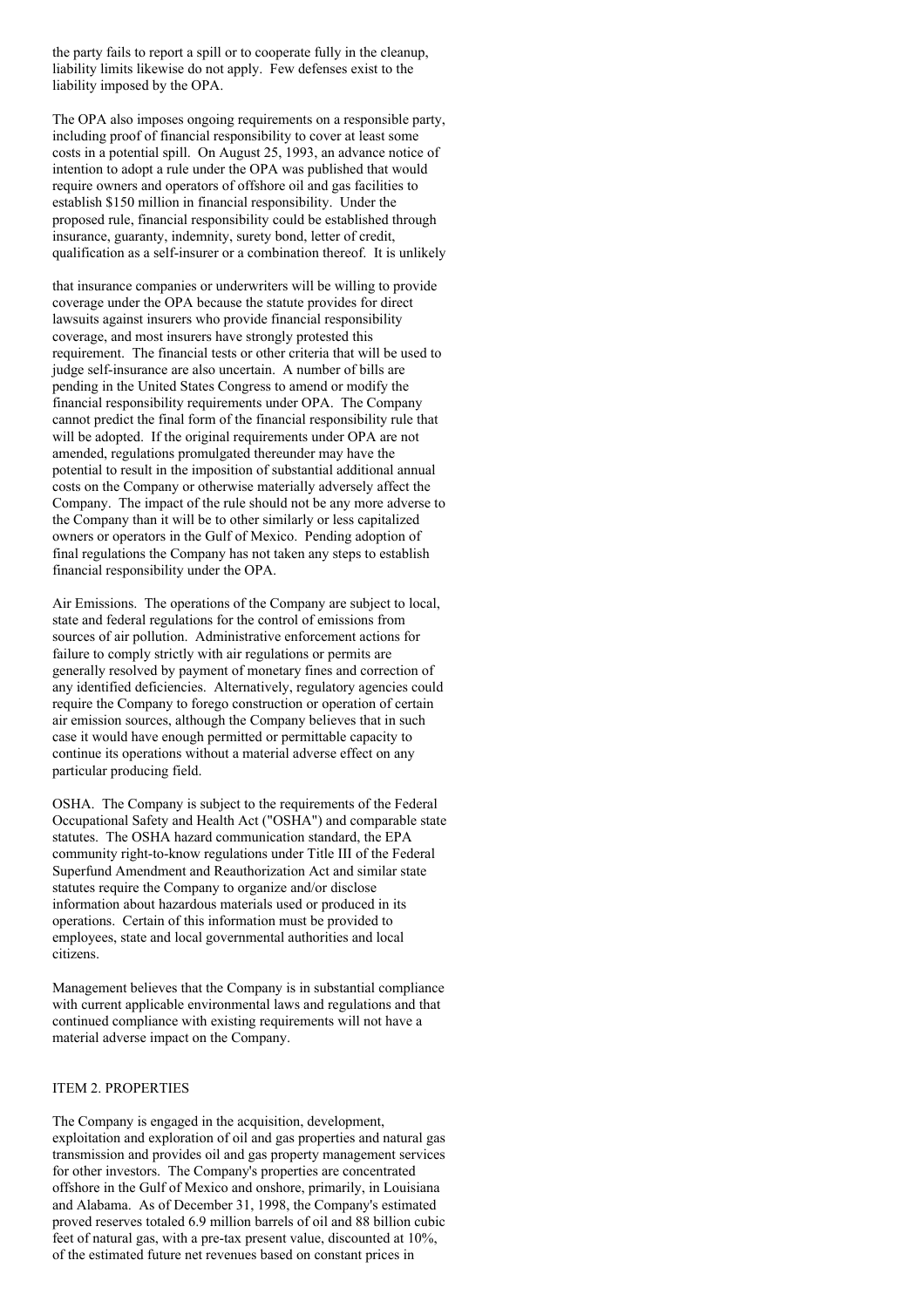effect at year-end ("Discounted Cash Flow") of \$99.8 million. Gas constitutes approximately 68% of the Company's total estimated proved reserves and approximately 58% of the Company's reserves are proved producing reserves. The Company operates 38 wells

representing approximately 61% of the total Discounted Cash Flow attributable to estimated proved reserves at December 31, 1998.

Significant Producing Properties

The following table shows discounted cash flows and estimated net proved oil and gas reserves by major field for the Company's five largest producing fields and for all other properties combined at December 31, 1998.

 $<$ TABLE> <CAPTION>

|                                                               |                                       | Percent                                                                                                                                                   |                  | <b>Estimated Net Proved</b> |                                                                                       |
|---------------------------------------------------------------|---------------------------------------|-----------------------------------------------------------------------------------------------------------------------------------------------------------|------------------|-----------------------------|---------------------------------------------------------------------------------------|
| Field Name/Well<br>Location<br>--------------------           | Discounted                            | Total<br>Primary Cash Flow Discounted<br>---------- --------- -------- -------- -                                                                         | Oil              | Gas<br>Total                | Reserves Reserves Reserves<br>Operator(s) (\$000)(a) Cash Flow (MBbls) (MMcf) (MMcfe) |
| < S ><br>Mobile Bay 864 Area<br><b>Federal Waters</b>         | <<>                                   | $\langle \zeta \rangle$ $\langle \zeta \rangle$ $\langle \zeta \rangle$ $\langle \zeta \rangle$ $\langle \zeta \rangle$<br>Callon/Murphy $$48,308$ 48.43% |                  |                             | $-41,652$ 41,652                                                                      |
| Chandeleur Block 40<br><b>Federal Waters</b>                  |                                       |                                                                                                                                                           |                  |                             | Callon 9,505 9.53% -- 8,517 8,517                                                     |
| Main Pass $31 / SL$ 12002 #1 Callon<br>Louisiana State Waters |                                       | 8,515 8.54% 171 4,872                                                                                                                                     |                  |                             | 5,898                                                                                 |
| Main Pass 26 / SL 15827 #1<br>Louisiana State Waters          | Callon                                |                                                                                                                                                           | $6,301$ $6.32\%$ | 461                         | 4,949<br>7,715                                                                        |
| Main Pass 36 / SL 14964 #1<br>Louisiana State Waters          | Callon                                |                                                                                                                                                           | 5,403 5.42%      | 163                         | 5,392<br>4,414                                                                        |
| <b>Big Escambia Creek</b><br>Southeast Alabama                | Exxon                                 | 5,298 5.31%                                                                                                                                               |                  | 579                         | 1,952<br>5,426                                                                        |
| Ewing Bank 994<br><b>Federal Waters</b>                       | Murphy                                |                                                                                                                                                           | 4,241 4.25%      | 4,604                       | 8,288 35,912                                                                          |
| Eugene Island 335<br><b>Federal Waters</b>                    | Murphy                                |                                                                                                                                                           | $3,047$ $3.05\%$ | 168                         | 2,654<br>3,662                                                                        |
| Other properties                                              | Various 9,133 9.15% 752 10,732 15,244 |                                                                                                                                                           |                  |                             |                                                                                       |
| Total                                                         | ========                              | \$99,751 100.00% 6,898 88,030 129,418<br>$\qquad \qquad \displaystyle =\!=\!=\!=\!=\!=\!=$                                                                | -------<br>===== |                             | ====== =======                                                                        |

(a) Represents the present value of future net cash flows before deduction of federal income taxes, discounted at 10%, attributable to estimated proved reserves as of December 31, 1998, as set forth in the Company's independent reserve reports prepared by Huddleston & Co., Inc. of Houston, Texas. </TABLE>

Mobile Block 864 Area.

The Mobile Block 864 Area is located offshore Alabama in the federal waters of the OCS. During 1997, the Company consummated four acquisitions in this area for a total of \$48.7 million. In total, the Company has acquired an average 55.4% working interest in seven blocks, a 53.3% working interest in the Mobile Block 864 Area unit and the unit production facilities, a 66.7% working interest in two producing wells and a 50% working interest in another well. The Company was appointed operator of

the Mobile Block 864 unit. Estimated net proved reserves at December 31, 1998 were 41.7 Bcf and a PV-10 value of \$48.3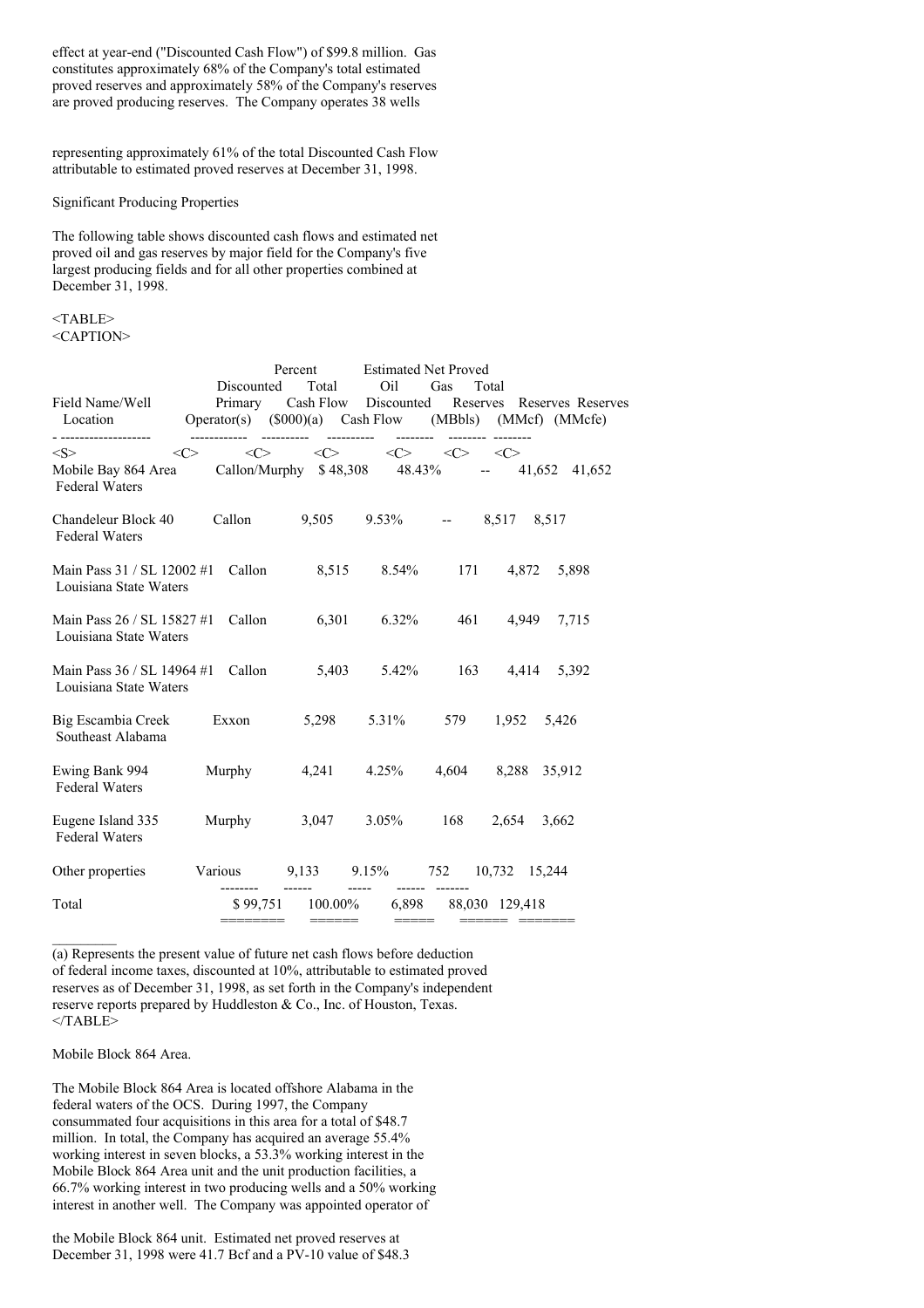million. Net average daily production during 1998 was 14.7 MMcf per day.

Production from three wells in the area is currently constrained by the capacity of the unit production facilities. The Company plans to add compression facilities to the existing platform to increase productive capacity during 1999.

Three wells are scheduled for drilling in the Mobile Block 864 area during 1999. The wells are based upon results from a 630-mile, high-resolution, shallow-focused seismic survey conducted during 1998. Callon's working interest in the three wells will range from 25% to 67%.

### Chandeleur Block 40.

In December 1995, the Company acquired a 52.3% working (43.6% net revenue) interest in Chandeleur Block 40. When the Company assumed operations of the field, two wells were producing 5.5 MMcf/d of natural gas from the 3,800-foot sand. In February 1996, the Company shut-in one well and successfully reworked the other and increased average field production to 10.5 MMcf/d of natural gas.

During the fourth quarter of 1996, the Company drilled a development well in the field. The well resulted in a field extension which added 6 Bcf in estimated net proved reserves to the Company as of December 31, 1996. Total field production averaged approximately 15.4 MMcf/d during 1998. As of December 31, 1998 estimated net proved reserves were 8.5 Bcf with a PV-10 value of \$9.5 million.

Main Pass 31 / SL 12002 #1.

Based upon a 1996 seismic survey completed by the Company, the Company negotiated two separate farm-in agreements for a 100% working interest covering a prospect with reserve potential updip from existing production in a Cib Carst reservoir on Main Pass Block 31. In August 1997, the SL 12002 #1 was drilled to a total vertical depth of 10,900 feet and encountered 67 feet of net gas pay in two zones. The Company completed the well in the lower pay zone and placed the SL 12002 #1 on production in December 1997 after flowlines were laid to a Company operated production facility at Main Pass Block 32.

The well produced 1.9 Bcf and 72,000 barrels of condensate before being recompleted into the primary pay zone in the fourth quarter of 1998. The well was brought back on-line in January at rates of 10.9 MMcf and 350 barrels of oil per day. As of December 31, 1998, estimated net proved reserves were 4.9 Bcf of gas and 171 MBbls of condensate.

Main Pass 26 / SL 15827 #1.

The Company negotiated a farm-in agreement in 1998 for a 97% working interest after identifying a prospect on the Main Pass 26 Block based upon a 1996 seismic survey completed by the Company. In August 1998 the State Lease 15827 #1 well was drilled to a depth of 10,450 feet. The well encountered 45 feet of net natural gas pay over a gross interval from 10,084 feet to 10,218 feet. The discovery is located approximately 2.6 miles north of Callon's existing facilities at Main Pass Block 32. The well was

tied-in and placed on production in February 1999. The current production rate is 5.5 MMcf and 500 Bo per day. Estimated net proved reserves at December 31, 1998 were 4.9 Bcf of natural gas and 461 MBbls of condensate with a PV-10 of \$6.3 million.

Main Pass 36 / SL 14964 #1.

Callon acquired a 50% working interest in the Garfield prospect from Conoco in July 1998. The SL 14964 #1 well was completed in a reservoir located on Main Pass Block 36. The well has 40 feet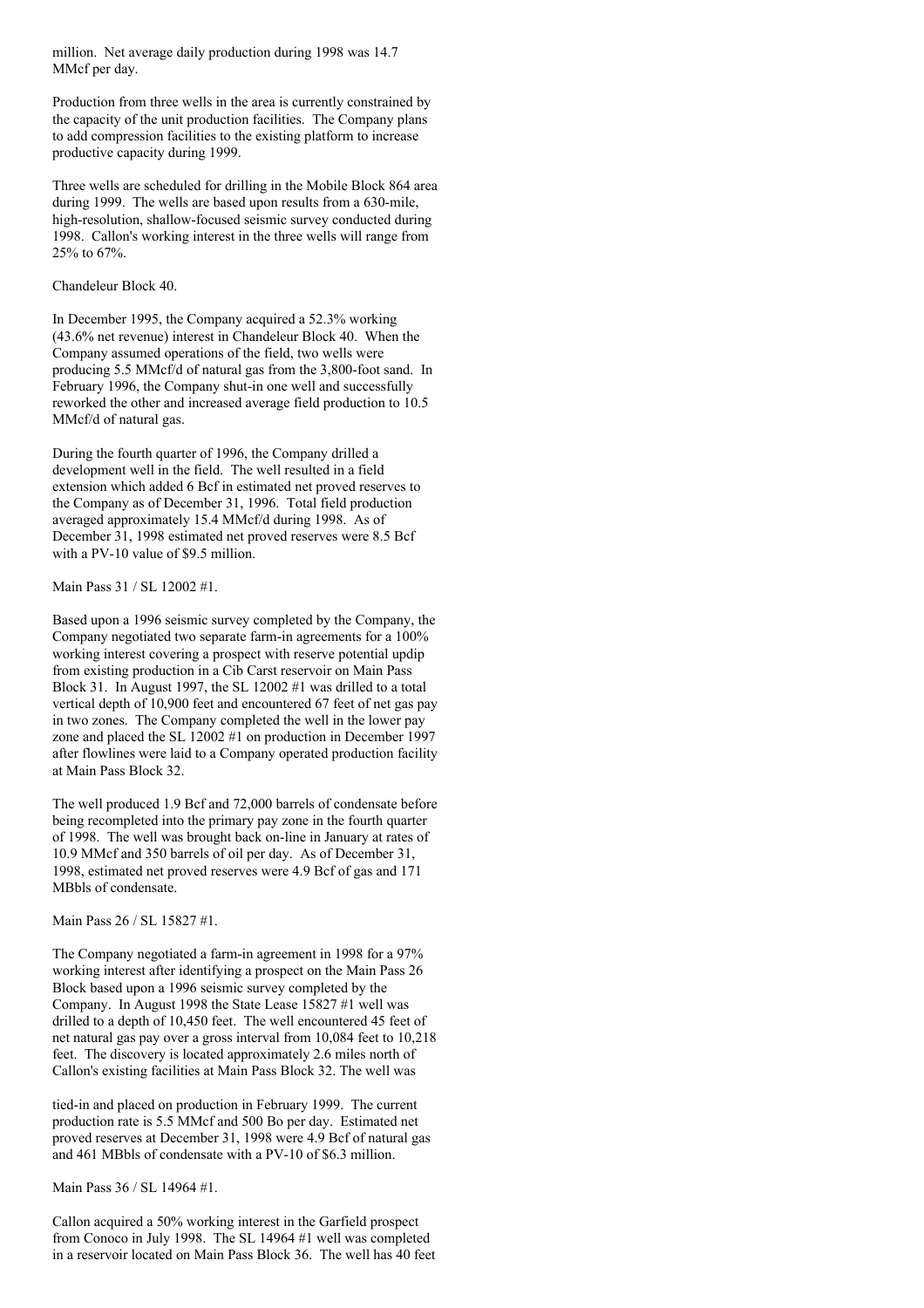of net gas pay in three zones from 13,300 feet to 16,500 feet and was tested at 14 MMcf and 900 Bc per day. Initial production is scheduled for the second quarter of 1999. Callon is the operator and estimated net proved reserves as of December 31, 1998 were 4.4 Bcf of natural gas and 163 MBbls of condensate. PV-10 of the reserves was \$5.4 million.

### Big Escambia Creek.

The Company owns an average working interest of 6.0% (6.6% net revenue interest), subject to a 10% reduction after payout, in nine wells and a 2.9% average royalty interest in another six wells. The gross average daily production for these wells during December 1998 was 3.0 MBbls of condensate, 1.5 MBbls of natural gas liquids, 8.0 MMcf of residue natural gas and 349 long tons of sulfur. These wells are producing from the Smackover formation at depths ranging from 15,100 to 15,600 feet. Production in this field has been partially curtailed due to low treatment plant capacity and, as a result, no significant field production decline occurred during the past several years.

### Ewing Bank 994.

Located in 900 feet of water, the Boomslang prospect on Ewing Bank Block 994 was drilled to a total depth of 12,955 feet and encountered 185 net feet of oil pay in three separate zones. Callon owns a 35% working interest in the block. This discovery is one of the largest discoveries in the history of the Company. Estimated net proved reserves at December 31, 1998 were 4.6 million barrels of oil and 8.3 Bcf of natural gas. Prior to designing production facilities for Boomslang the Company plans to drill the Sidewinder prospect, located immediately to the southeast of Boomslang on Ewing Bank Block 995 and Green Canyon Blocks 24 and 25. Callon owns a 15% working interest in these leases.

# Eugene Island 335.

Three wells were drilled on Eugene Island Block 335 during 1997. The wells encountered a total of six pay sands, which with fault separations, form eight productive reservoirs. Production facility installation was completed during the fourth quarter of 1998. During the first quarter of 1999 two dually completed wells came on line at a rate of 18.4 MMcf and 668 Bo per day. The third well is currently being completed. Callon owns a 20% working interest in the wells. Estimated net proved reserves at December 31, 1998 were 168 MBbls of oil and 2.7 Bcf of natural gas.

#### Oil and Gas Reserves

The following table sets forth certain information about the estimated proved reserves of the Company as of the dates set forth below.

|      | Years Ended December 31, |
|------|--------------------------|
| 1998 | 1997 1996                |
|      |                          |

#### (In thousands)

| Proved developed:                              |                 |            |            |
|------------------------------------------------|-----------------|------------|------------|
| Oil (Bbls)                                     | 2.079           | 2,976      | 3,385      |
| Gas (Mcf)                                      | 76,895          | 88,010     | 49.491     |
| Proved undeveloped:<br>Oil (Bbls)<br>Gas (Mcf) | 4,819<br>11,135 | 426<br>728 | 434<br>933 |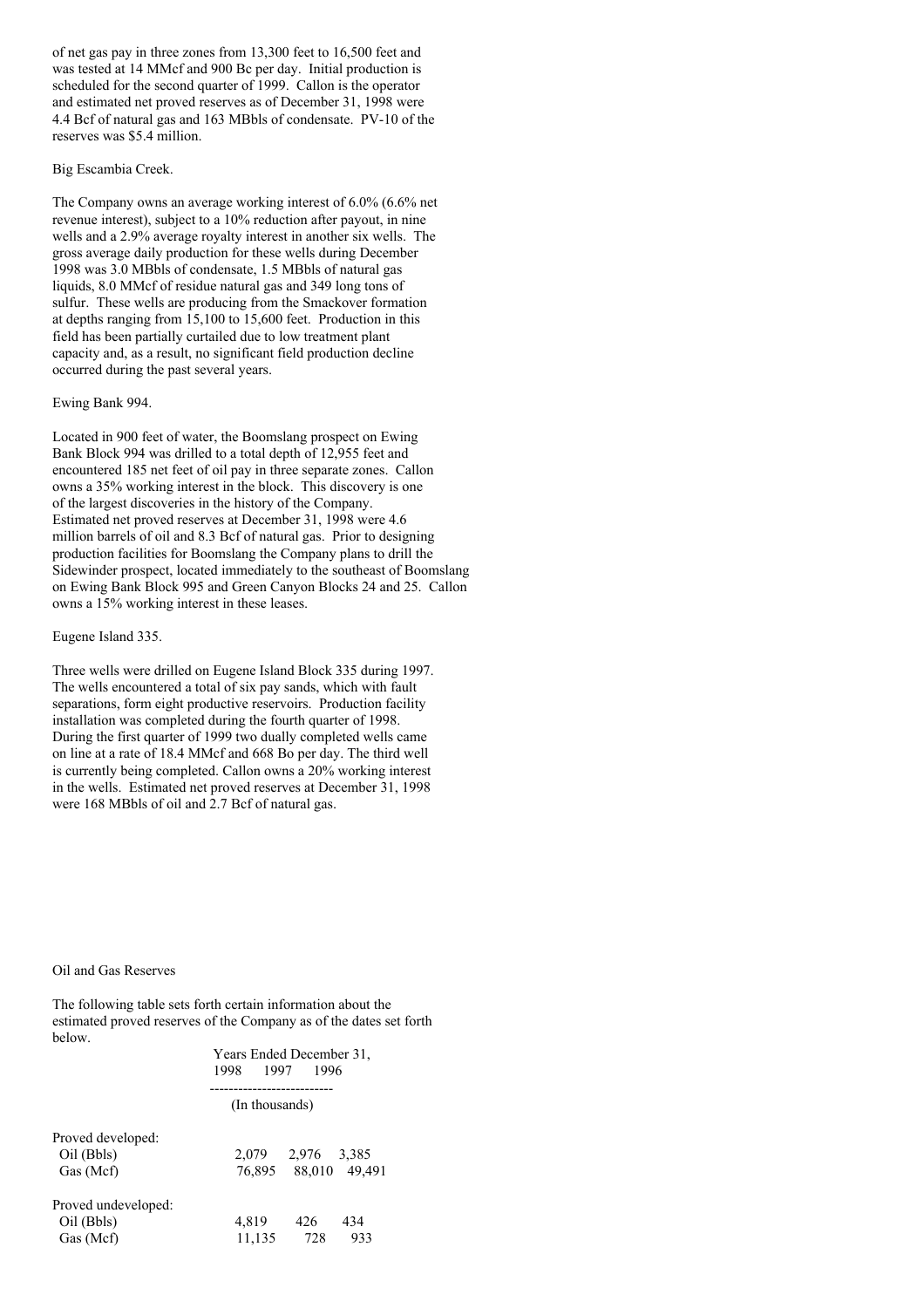| Total proved: |                   |                      |
|---------------|-------------------|----------------------|
| Oil (Bbls)    | 6.898 3.402 3.819 |                      |
| Gas (Mcf)     |                   | 88,030 88,738 50,424 |

Estimated pre-tax future net cash flows \$152,552 \$209,264 \$216,154

======== ======== ========

| Discounted cash flows | \$99,751 \$136,448 \$160,171 |
|-----------------------|------------------------------|
|                       |                              |

The Company's independent Reserve Engineers prepared the estimates of the proved reserves and the future net cash flows (and present value thereof) attributable to such proved reserves. Reserves were estimated using oil and gas prices and production and development costs in effect on December 31 of each such year, without escalation, and were otherwise prepared in accordance with the Commission regulations regarding disclosure of oil and gas reserve information.

There are numerous uncertainties inherent in estimating quantities of proved reserves, including many factors beyond the control of the Company and the reserve engineers. Reserve engineering is a subjective process of estimating underground accumulations of oil and gas that cannot be measured in an exact manner, and the accuracy of any reserve or cash flow estimate is a function of the quality of available data and of engineering and geological interpretation and judgment. Estimates by different engineers often vary, sometimes significantly. In addition, physical factors, such as the results of drilling, testing and production subsequent to the date of an estimate, as well as economic factors, such as an increase or decrease in product prices that renders production of such reserves more or less economic, may justify revision of such estimates. Accordingly, reserve estimates are different from the quantities of oil and gas that are ultimately recovered.

The Company has not filed any reports with other federal agencies which contain an estimate of total proved net oil and gas reserves.

### Productive Wells

The following table sets forth the wells drilled and completed by the Company during the periods indicated. All such wells were drilled in the continental United States including federal and state waters in the Gulf of Mexico.

|                | Years ended December 31,                              |
|----------------|-------------------------------------------------------|
|                | 1998<br>1997<br>1996<br>Gross Net Gross Net Gross Net |
|                |                                                       |
| Development:   |                                                       |
| Oil            | $2.40 - - - 1.09$                                     |
| Gas            | $-2$ 2.00 2 1.52<br>$-$                               |
| Non-Productive | 1 0.66<br>$-$                                         |
|                |                                                       |
| Total          | 3 2.66 3 1.61<br>2 .40                                |
|                |                                                       |
| Exploration:   |                                                       |
| Oil            | 1 .35                                                 |
| Gas            | 3 2.14 2 .62 1 1.00                                   |
| Non-Productive | 2 1.25 5 1.25                                         |
|                |                                                       |
| Total          | 7 1.87 1<br>6 3.74<br>1.00                            |
|                |                                                       |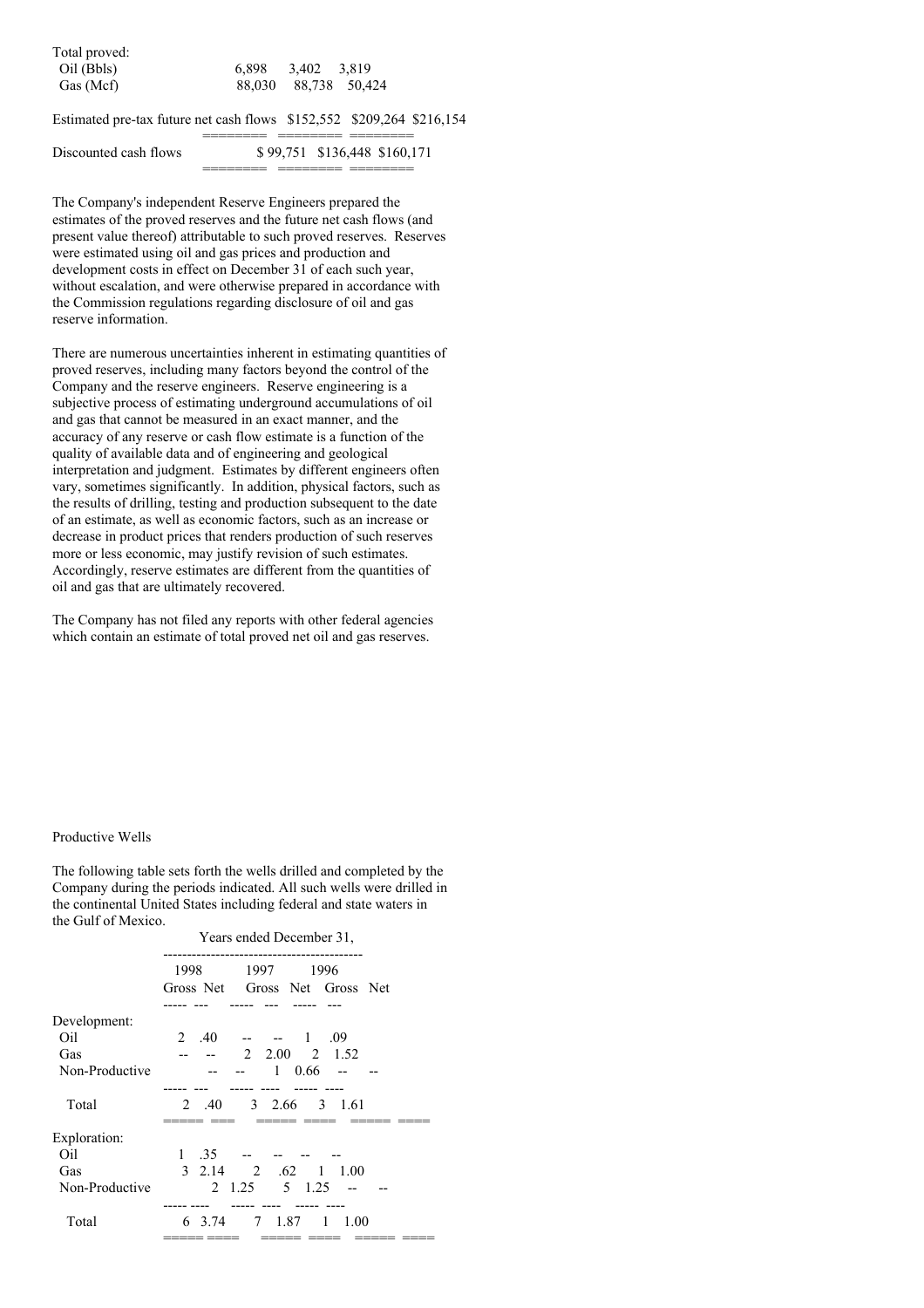The Company owned working and royalty interests in approximately 288 gross (7.3 net) producing oil and 313 gross (23.8 net) producing gas wells as of December 31, 1998. A well is categorized as an oil well or a natural gas well based upon the ratio of oil to gas reserves on a Mcfe basis. However, substantially all of the Company's wells produce both oil and gas. At December 31, 1998, the Company had three exploratory gas wells and one exploratory oil well in progress.

### Leasehold Acreage

The following table shows the approximate developed and undeveloped (gross and net) leasehold acreage of the Company as of December 31, 1998.

### Leasehold Acreage

|                       | Developed         | Undeveloped                   |
|-----------------------|-------------------|-------------------------------|
| State                 | Net<br>Gross      | – Net<br>Gross                |
|                       |                   |                               |
| Alabama               | 13,136 12,210 944 | 190                           |
| California            |                   | 480<br>480                    |
| Louisiana             |                   | 11,735 8,202 6,821 3,872      |
| Michigan              | $\overline{a}$    | 246<br>29                     |
| Mississippi           | 314 314           |                               |
| Oklahoma              | 40<br>10          |                               |
| Texas                 | 378<br>820        | 737<br>626                    |
| <b>Federal Waters</b> |                   | 95,281 60,672 279,247 64,126  |
| Total                 |                   | 121,326 81,786 288,475 69,323 |

As of December 31, 1998, the Company owned various royalty and overriding royalty interests in 1,336 net developed acres and 6,862 undeveloped acres. In addition, the Company owned 5,464 developed and 134,536 undeveloped mineral acres.

### Major Customers

For the year ended December 31, 1998, Dynegy Marketing & Trade, PG&E Energy Trading Corp., and Columbia Energy Services purchased 23%, 26% and 22%, respectively, of the Company's natural gas and oil production. All three customers purchased production primarily from Callon owned interests' in Federal OCS leases, Chandeleur Block 40, Main Pass 163, Main Pass 164/165, Mobile Block 864 and Mobile Block 952/955 fields. Because of the nature of oil and gas operations and the marketing of production, the Company believes that the loss of these customers would not have a significant adverse impact on the Company's ability to sell its production.

#### Title to Properties

The Company believes that the title to its oil and gas properties is good and defensible in accordance with standards generally accepted in the oil and gas industry, subject to such exceptions which, in the opinion of the Company, are not so material as to detract substantially from the use or value of such properties. The Company's properties are typically subject, in one degree or another, to one or more of the following: royalties and other burdens and obligations, express or implied, under oil and gas leases; overriding royalties and other burdens created by the Company or its predecessors in title; a variety of contractual obligations (including, in some cases, development obligations) arising under operating agreements, farmout agreements, production sales contracts and other agreements that may affect the properties or their titles; backins and reversionary interests existing under purchase agreements and leasehold assignments; liens that arise in the normal course of operations, such as those for unpaid taxes, statutory liens securing obligations to unpaid suppliers and contractors and contractual liens under operating agreements; pooling, unitization and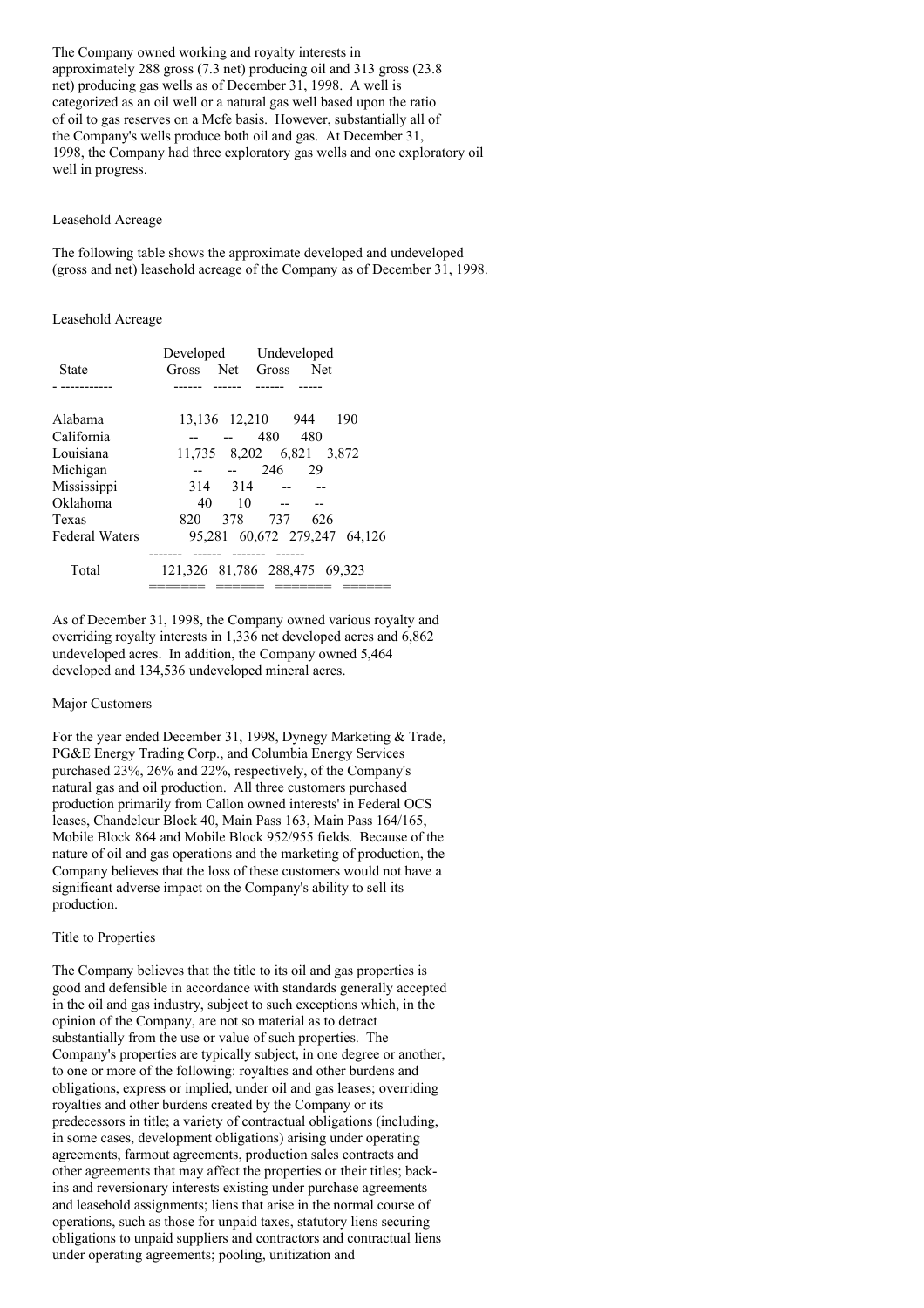communitization agreements, declarations and orders; and easements, restrictions, rights-of-way and other matters that commonly affect property. To the extent that such burdens and obligations affect the Company's rights to production revenues, they have been taken into account in calculating the Company's net revenue interests and in estimating the size and value of the Company's reserves. The Company believes that the burdens and obligations affecting its properties are conventional in the industry for properties of the kind owned by the Company.

# ITEM 3. LEGAL PROCEEDINGS

The Company is a defendant in various legal proceedings and claims, which arise in the ordinary course of Callon's business. Callon does not believe the ultimate resolution of any such actions will have a material affect on the Company's financial position or results of operations.

# ITEM 4. SUBMISSION OF MATTERS TO A VOTE OF SECURITY HOLDERS

There were no matters submitted to a vote of security holders during the fourth quarter of 1998.

### PART II.

# ITEM 5. MARKET FOR REGISTRANT'S COMMON EQUITY AND RELATED STOCKHOLDER MATTERS

Effective April 22, 1998, the Company's Common Stock began trading on the New York Stock Exchange under the symbol "CPE". Prior to that time, the Company's Common Stock was traded on the Nasdaq National Market System under the symbol "CLNP". The following table sets forth the high and low sale prices per share as reported for the periods indicated.

| Quarter Ended | High   | Low    |
|---------------|--------|--------|
|               |        |        |
| 1997:         |        |        |
| 1st Quarter   | 19 1/2 | 12 1/2 |
| 2nd Quarter   | 163/8  | 13 1/4 |
| 3rd Quarter   | 19 3/8 | 15     |
| 4th Quarter   | 22.    | 15     |
| 1998:         |        |        |
| 1st Quarter   | 17 1/8 | 15 1/4 |
| 2nd Quarter   | 18 3/8 | 14     |
| 3rd Ouarter   | 14 7/8 | 77/8   |
| 4th Ouarter   | 14     | 10 7/8 |

As of March 24, 1999, there were approximately 7,136 common stockholders of record.

The Company has not paid dividends on the Common Stock and intends to retain its cash flow from operations, net of preferred stock dividends, for the future operation and development of its business. In addition, the Company's primary credit facility restricts payments of dividends on its Common Stock.

# ITEM 6. SELECTED FINANCIAL DATA

The following table sets forth, as of the dates and for the periods indicated, selected financial information for the Company. The financial information for each of the five years in the period ended December 31, 1998 have been derived from the audited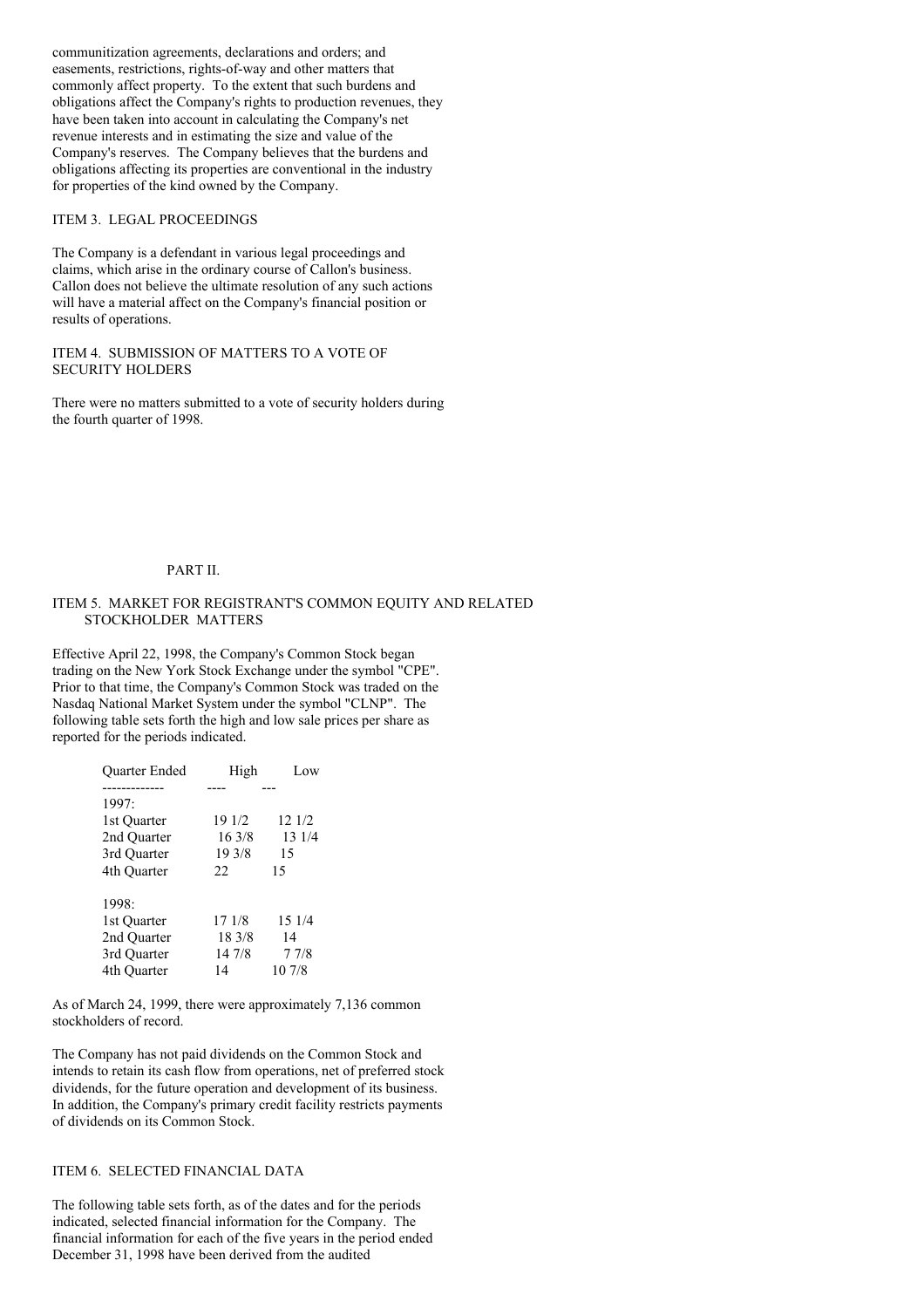Consolidated Financial Statements of the Company for such periods. The information should be read in conjunction with "Management's Discussion and Analysis of Financial Condition and Results of Operations" and the Consolidated Financial Statements and Notes thereto. The following information is not necessarily indicative of future results for the Company.

# CALLON PETROLEUM COMPANY SELECTED HISTORICAL FINANCIAL INFORMATION (In thousands, except per share amounts)

<TABLE> <CAPTION>

|                                                                                                                                                                                                                                         |                    |                   | Years Ended December 31,                                                                                                                                                                                 |                     |                     |                                                |
|-----------------------------------------------------------------------------------------------------------------------------------------------------------------------------------------------------------------------------------------|--------------------|-------------------|----------------------------------------------------------------------------------------------------------------------------------------------------------------------------------------------------------|---------------------|---------------------|------------------------------------------------|
|                                                                                                                                                                                                                                         | 1998<br>---------- | 1997<br>--------- |                                                                                                                                                                                                          | 1996 1995 1994      |                     |                                                |
| $<\leq>$                                                                                                                                                                                                                                | <<>                | <<>               | $\langle C \rangle$                                                                                                                                                                                      | $\langle C \rangle$ | $\langle C \rangle$ |                                                |
| Statement of Operations Data(a):                                                                                                                                                                                                        |                    |                   |                                                                                                                                                                                                          |                     |                     |                                                |
| Revenues:                                                                                                                                                                                                                               |                    |                   |                                                                                                                                                                                                          |                     |                     |                                                |
| Oil and gas sales                                                                                                                                                                                                                       |                    |                   | \$ 35,624 \$ 42,130 \$ 25,764 \$ 23,210 \$ 13,948                                                                                                                                                        |                     |                     |                                                |
| Interest and other                                                                                                                                                                                                                      |                    |                   | 2,094 1,508 946 627 171                                                                                                                                                                                  |                     |                     |                                                |
| Total revenues                                                                                                                                                                                                                          |                    |                   |                                                                                                                                                                                                          |                     |                     |                                                |
| Costs and expenses:                                                                                                                                                                                                                     |                    |                   |                                                                                                                                                                                                          |                     |                     |                                                |
|                                                                                                                                                                                                                                         |                    |                   |                                                                                                                                                                                                          |                     |                     |                                                |
| Costs and expenses:<br>Lease operating expenses<br>Depreciation, depletion and amortization<br>$19,284$ 16,488 9,832 10,376<br>General and administrative<br>$5,285$ 4,433 3,495 3,880 3,717<br>Interest<br>$1,925$ 1,957 313 1,794 624 |                    |                   |                                                                                                                                                                                                          |                     |                     | 6,049                                          |
|                                                                                                                                                                                                                                         |                    |                   |                                                                                                                                                                                                          |                     |                     |                                                |
|                                                                                                                                                                                                                                         |                    |                   |                                                                                                                                                                                                          |                     |                     |                                                |
| Accelerated vesting and retirement benefits 5,761 -- -- -- --<br>Impairment of oil and gas properties 43,500 -- -- --                                                                                                                   |                    |                   |                                                                                                                                                                                                          |                     |                     |                                                |
|                                                                                                                                                                                                                                         |                    |                   |                                                                                                                                                                                                          |                     |                     |                                                |
|                                                                                                                                                                                                                                         |                    |                   |                                                                                                                                                                                                          |                     |                     |                                                |
| Income (loss) from operations (45,854) 12,637 5,508 1,055 (313)                                                                                                                                                                         |                    |                   |                                                                                                                                                                                                          |                     |                     |                                                |
| Income tax expense (benefit) $(15,100)$ $4,200$ $50$ $ (200)$                                                                                                                                                                           |                    |                   |                                                                                                                                                                                                          |                     |                     |                                                |
|                                                                                                                                                                                                                                         |                    |                   |                                                                                                                                                                                                          |                     |                     |                                                |
|                                                                                                                                                                                                                                         |                    |                   |                                                                                                                                                                                                          |                     |                     |                                                |
| Net income (loss) available to common shares \$ (33,533) \$ 5,642 \$ 2,663 \$ 799 \$ (113)                                                                                                                                              |                    |                   |                                                                                                                                                                                                          |                     |                     |                                                |
| Net income (loss) per common share:                                                                                                                                                                                                     |                    |                   |                                                                                                                                                                                                          |                     |                     |                                                |
| <b>Basic</b>                                                                                                                                                                                                                            |                    |                   | \$(4.17) \$3.91 \$3.46 \$3.14 \$6.03)                                                                                                                                                                    |                     |                     |                                                |
| Diluted                                                                                                                                                                                                                                 |                    |                   |                                                                                                                                                                                                          |                     |                     |                                                |
| Shares used in computing net income (loss) per<br>common share:                                                                                                                                                                         |                    |                   |                                                                                                                                                                                                          |                     |                     |                                                |
| <b>Basic</b>                                                                                                                                                                                                                            |                    |                   |                                                                                                                                                                                                          |                     |                     |                                                |
| Diluted                                                                                                                                                                                                                                 |                    |                   | $\begin{array}{cccc} 8,034 & \phantom{-}6,194 & \phantom{-}5,835 & \phantom{-}5,755 & \phantom{-}4,346 \\ 8,034 & \phantom{-}6,422 & \phantom{-}5,952 & \phantom{-}5,755 & \phantom{-}4,346 \end{array}$ |                     |                     |                                                |
|                                                                                                                                                                                                                                         |                    |                   |                                                                                                                                                                                                          |                     |                     |                                                |
| Balance Sheet Data (end of period)(a):                                                                                                                                                                                                  |                    |                   |                                                                                                                                                                                                          |                     |                     |                                                |
| Salance Shoet Lem.                                                                                                                                                                                                                      |                    |                   |                                                                                                                                                                                                          |                     |                     | \$141,905 \$150,494 \$82,489 \$57,765 \$43,920 |
|                                                                                                                                                                                                                                         |                    |                   | \$181,652 \$190,421 \$118,520 \$83,867 \$73,786                                                                                                                                                          |                     |                     |                                                |
| Long-term debt, less current portion \$78,250 \$60,250 \$24,250 \$100 \$15,363                                                                                                                                                          |                    |                   |                                                                                                                                                                                                          |                     |                     |                                                |
| Stockholders' equity \$84,484 \$113,701 \$77,864 \$75,129 \$43,431                                                                                                                                                                      |                    |                   |                                                                                                                                                                                                          |                     |                     |                                                |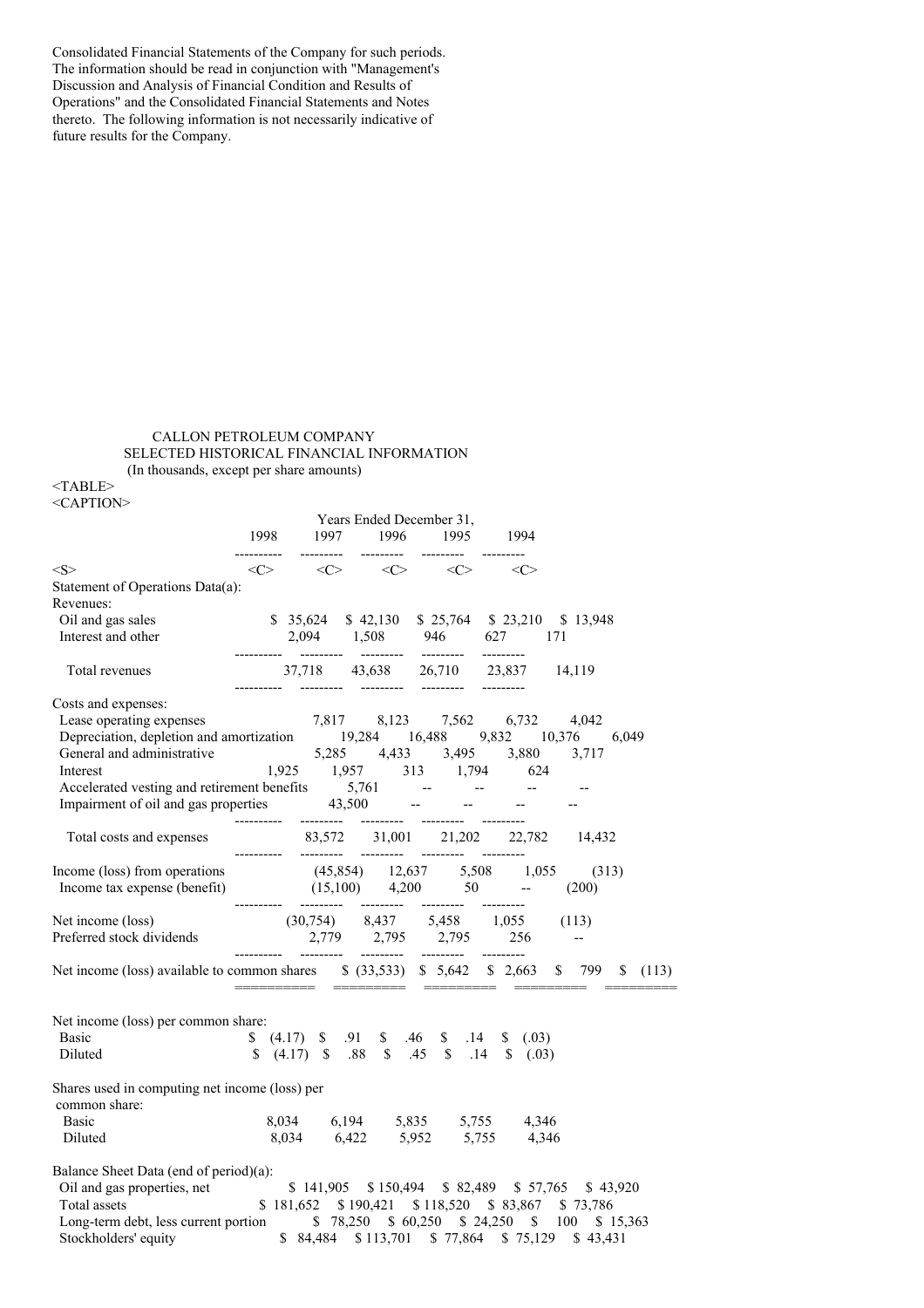(a) The Company succeeded to the business and properties of Callon Petroleum Operating Company, Callon Consolidated Partners, L. P. ("CCP") and CN Resources ("CN") on September 16, 1994 pursuant to a consolidation. Historical information about the Company prior to September 16, 1994 includes the financial and operating information of the predecessors of the Company, other than the interest in CN not owned by Callon Petroleum Operating Company, combined as entities under common control in a manner similar to a pooling of interests.

 $<$ /TABLE>

## ITEM 7 MANAGEMENT'S DISCUSSION AND ANALYSIS OF FINANCIAL CONDITION AND RESULTS OF OPERATIONS

The following discussion is intended to assist in an understanding of the Company's financial condition and results of operations. The Company's Financial Statements and Notes thereto contain detailed information that should be referred to in conjunction with the following discussion. See Item 8. "Financial Statements and Supplementary Data."

### General

Callon Petroleum Company has been engaged in the acquisition, development and exploration of oil and gas properties since 1950. The Company's revenues, profitability and future growth and the carrying value of its oil and gas properties are substantially dependent on prevailing prices of oil and gas and its ability to find, develop and acquire additional oil and gas reserves that are economically recoverable. The Company's ability to maintain or increase its borrowing capacity and to obtain additional capital on attractive terms is also influenced by oil and gas prices.

Prices for oil and gas are subject to large fluctuations in response to relatively minor changes in the supply of and demand for oil and gas, market uncertainty and a variety of additional factors beyond the control of the Company. These factors include weather conditions in the United States, the condition of the United States economy, the actions of the Organization of Petroleum Exporting Countries, governmental regulation, political stability in the Middle East and elsewhere, the foreign supply of crude oil and natural gas, the price of foreign imports and the availability of alternate fuel sources. Any substantial and extended decline in the price of crude oil or natural gas would have an adverse effect on the Company's carrying value of its proved reserves, borrowing capacity, revenues, profitability and cash flows from operations. While prices for natural gas are currently lower than they were prior to 1998, oil prices are at historic lows. The diametric change in industry conditions from the beginning of 1998 until the end of 1998 exemplifies the unpredictable nature of oil and gas prices and the external factors that can affect such prices. The Company uses derivative financial instruments (see Note 6 and Item 7A. "Quantitative and Qualitative Disclosures About Market Risks") for price protection purposes on a limited amount of its future production and does not use them for trading purposes. On a Mcfe basis, natural gas represents 84% of the projected 1999 production and 68% of proved reserves at year-end.

Inflation has not had a material impact on the Company and is not expected to have a material impact on the Company in the future.

### Year 2000 Compliance

Callon, like all other enterprises that utilize computer technology, faces a threat of business disruption from the Year 2000 issue. The Year 2000 issue refers to the inability of computer and other information technology systems to properly process date and time information, stemming from the outdated programming practice of using two digits rather than four to represent the year in a date. The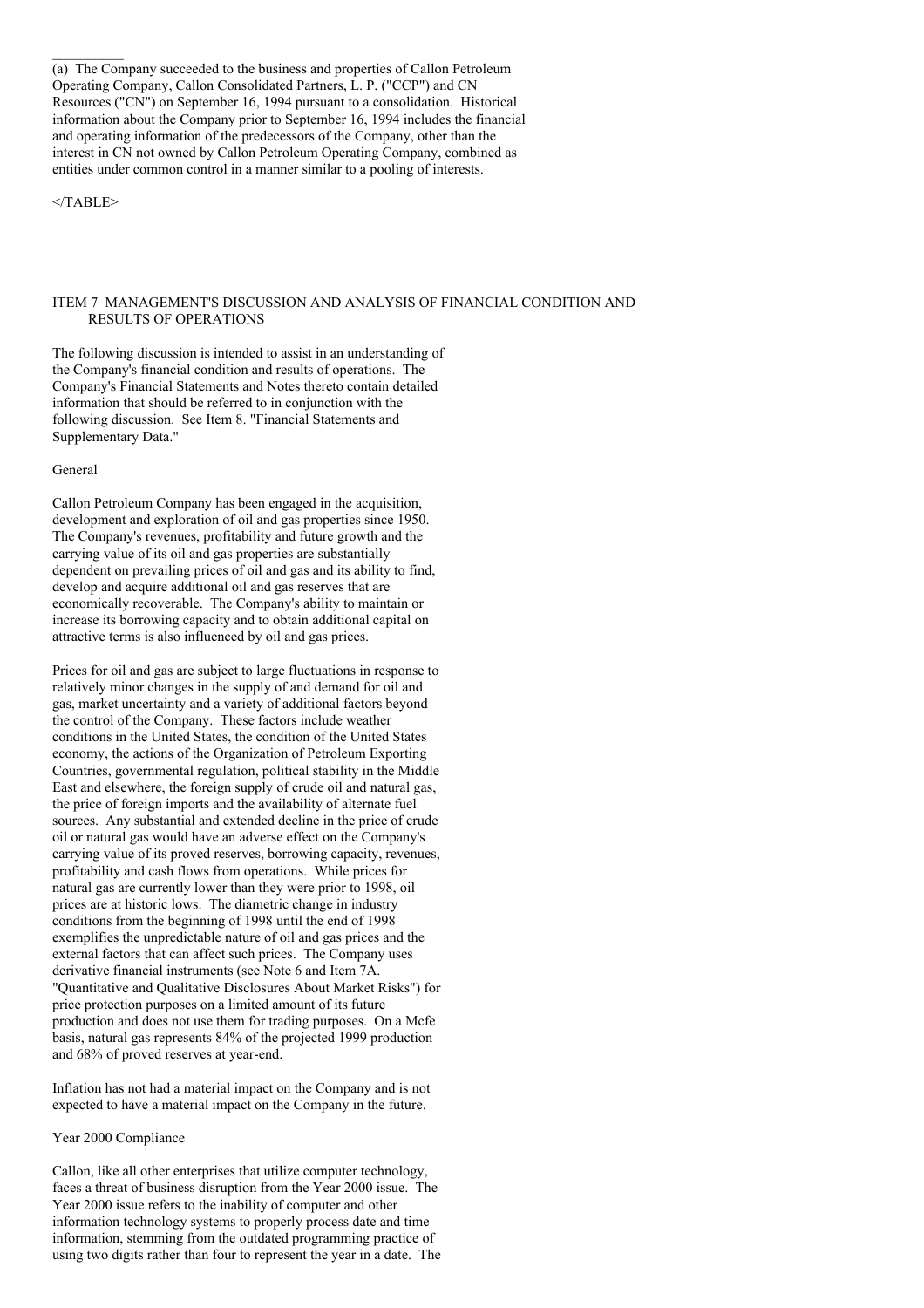consequence of the Year 2000 issue is that computer and embedded processing systems are at risk of malfunctioning, particularly during the transition from 1999 to 2000.

The effects of the Year 2000 issue are exacerbated by the interdependence of computer and telecommunications systems

throughout the world. This interdependence also exists among the Company and its vendors, customers and business partners, as well as with regulators in the United States. The risks associated with the Year 2000 issue fall into three general areas: (i) financial and administrative systems, (ii) embedded systems in field process control units, and (iii) third party exposures.

Three years ago, Callon began its efforts to address the Year 2000 threat. The Company's plan is divided into three phases. Phase one involves a physical inventory of all hardware, software and devices containing date-oriented firmware. Phase two requires the Company to prioritize issues, obtain or devise solutions and make repairs or replace equipment as necessary. The third phase of the plan calls for the development of contingency plans to address, among other things, the failure of the Company's business associates to adequately address their Year 2000 problems.

As Callon has completed its inventory phase and remedial action is being taken as necessary, our attention is turned toward the Company's business partners, vendors and customers. Callon's core financial accounting software is maintained by one major vendor of oil and gas industry software. The vendor has indicated that they believe it will be Year 2000 compliant.

Overseeing our Year 2000 Project is the Callon Year 2000 Project Committee which meets on a periodic basis to review project status, provide necessary management input and resolve project issues on a timely basis. A formal review is presented to the Callon Board of Directors periodically during the year.

At this date, the Company does not anticipate that Year 2000 compliance will have a material effect on the company's financial condition or results of operations.

Total costs incurred to date and estimated remaining costs for consultants, software and hardware applications for the Year 2000 project is less than \$200,000. The Company does not separately account for the internal costs incurred for its Year 2000 compliance efforts, which consist principally of payroll and related benefits for its information systems personnel.

Liquidity and Capital Resources

The Company's primary sources of capital are its cash flows from operations, borrowings and sale of debt and equity securities. Net cash and cash equivalents declined during 1998 by \$9.3 million. Cash provided from operating activities during 1998 totaled \$29.7 million. An additional \$18 million was borrowed and \$9.9 million was generated from the sale of property interests during 1998. Capital expenditures for the twelve-month period totaled \$64.1 million and \$2.8 million was paid as dividends on preferred stock. At December 31, 1998, the Company had working capital in the amount of \$1.1 million.

Effective October 31, 1996, the Company entered into a Credit Facility with Chase Manhattan Bank. Borrowings under the Credit Facility are secured by mortgages covering substantially all of the Company's producing oil and gas properties. The Credit Facility provides for a \$50 million borrowing base ("Borrowing Base") which is adjusted periodically on the basis of a discounted present value of future net cash flows attributable to the Company's proved producing oil and gas reserves. The Company may borrow, pay, reborrow and repay under the Credit Facility until October 31, 2000, on which date, the Company must repay in full all amounts then

outstanding. At December 31, 1998, the availability on this Credit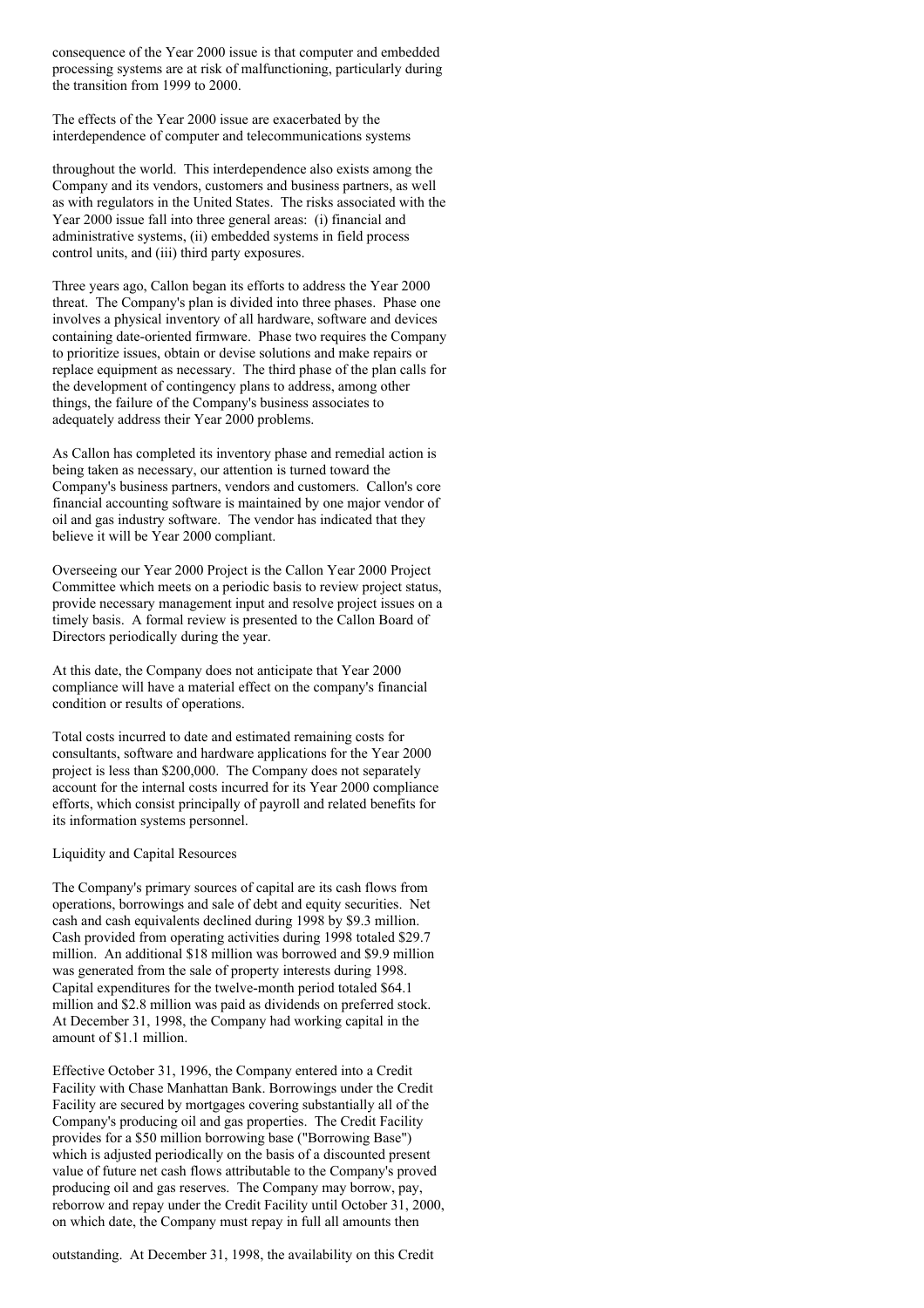On November 27, 1996, the Company issued \$24,150,000 of 10% Senior Subordinated Notes ("10% Notes") that will mature December 15, 2001. The notes are redeemable at the option of the Company, in whole or in part, at 100% of the principal amount thereof, plus accrued interest to the redemption date. The notes are general unsecured obligations of the Company, subordinated in right of payment to all existing and future indebtedness of the Company.

On July 31, 1997, the Company issued \$36 million of its 10.125% Series A Senior Subordinated Notes ("Series A Notes") due 2002 in a private placement for net proceeds of \$34.8 million. On September 10, 1997, pursuant to a Registration Agreement dated July 31, 1997, the Company exchanged the Series A Notes for a like principal amount of 10.125% Series B Senior Subordinated Notes due 2002 (the "Series B Notes" and, together with the Series A Notes, the "10.125% Notes"). The form and terms of the Series B Notes are identical in all material respects to the terms of the Series A Notes, except for certain transfer restrictions and provisions relating to registration rights. The 10.125% Notes are redeemable at the option of the Company in whole or in part, at any time on or after September 15, 2000. The 10.125% Notes are general unsecured obligations of the Company, subordinated in right of payment to all existing and future indebtedness of the Company and rank pari passu with the 10% Notes.

The Credit Facility and the subordinated debt contain various covenants including restrictions on additional indebtedness and payment of cash dividends as well as maintenance of certain financial ratios. The Company is in compliance with these covenants at December 31, 1998.

In November 1995, the Company sold 1,315,500 shares of \$2.125 Convertible Exchangeable Preferred Stock, Series A (the "Preferred Stock"). Annual dividends are \$2.125 per share and are cumulative. The net proceeds of the \$.01 par value stock after underwriters discount and expense was \$30,899,000. Each share has a liquidation preference of \$25.00, plus accrued and unpaid dividends. Dividends on the Preferred Stock are cumulative from the date of issuance and are payable quarterly, commencing January 15, 1996. The Preferred Stock is convertible at any time, at the option of the holders thereof, unless previously redeemed, into shares of Common Stock of the Company at an initial conversion price of \$11 per share of Common Stock, subject to adjustments under certain conditions.

The Preferred Stock is redeemable at any time on or after December 31, 1998, in whole or in part at the option of the Company at a redemption price of \$26.488 per share beginning at December 31, 1998 and at premiums declining to the \$25.00 liquidation preference by the year 2005 and thereafter, plus accrued and unpaid dividends. The Preferred Stock is also exchangeable, in whole, but not in part, at the option of the Company on or after January 15, 1998 for the Company's 8.5% Convertible Subordinated Debentures due 2010 (the "Debentures") at a rate of \$25.00 principal amount of Debentures for each share of Preferred Stock. The Debentures will be convertible into Common Stock of the Company on the same terms as the Preferred Stock and will pay interest semi-annually.

On November 25, 1997, the Company completed a public offering of 1,840,000 shares at a price to the public of \$17.00. This offering resulted in the Company receiving cash proceeds of \$29,267,000,

net of offering costs and underwriting discount. The Company used a portion of the proceeds to repay indebtedness incurred to finance the purchase of Chevron U.S.A. Inc.'s interest in Mobile Block 864 Area (see Note 4) and the remaining proceeds were used to fund a portion of the 1998 capital expenditures budget.

In a December 1998 private transaction, a preferred stockholder elected to convert 59,689 shares of Preferred Stock into 136,867 shares of the Company's Common Stock. Subsequent to December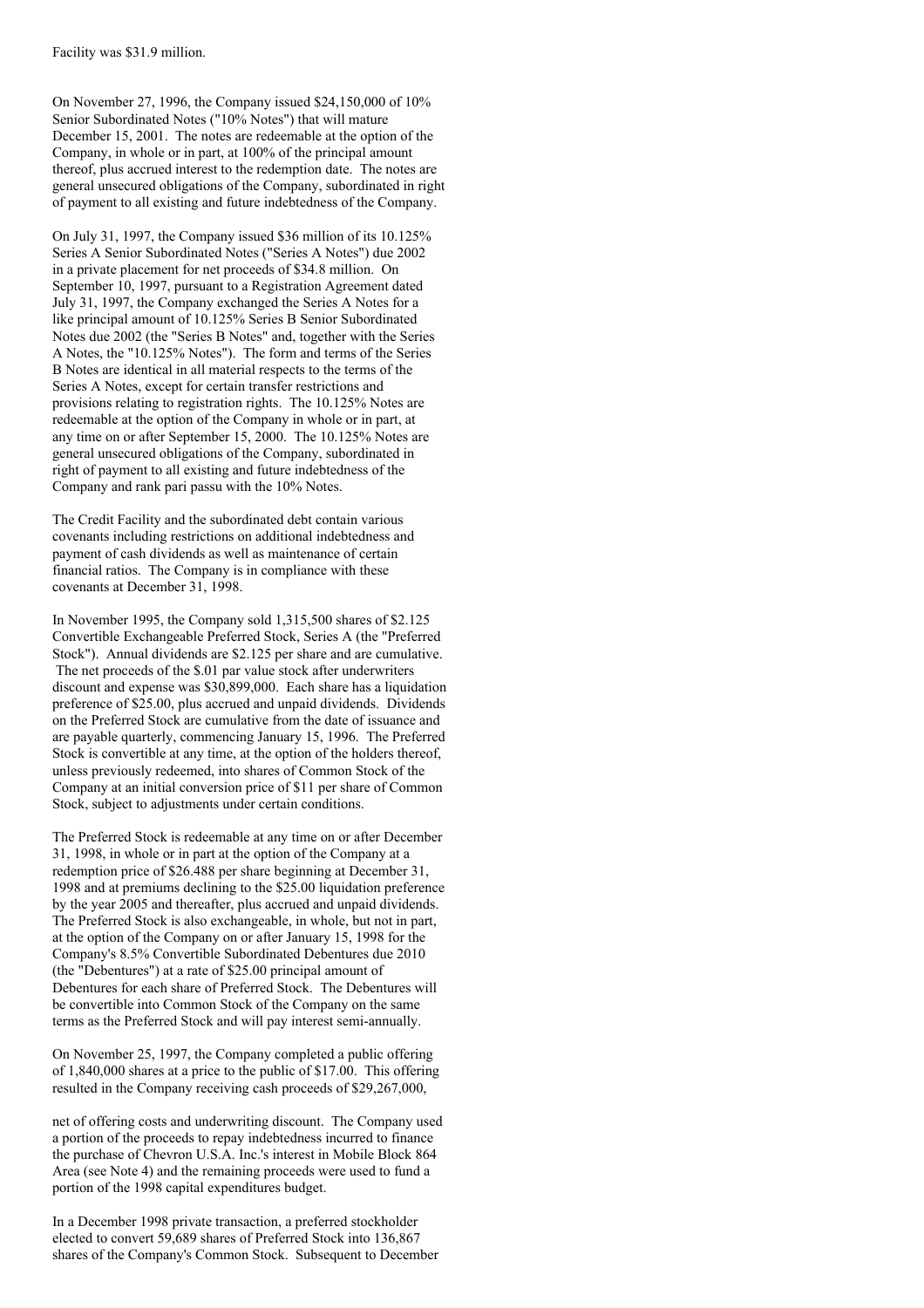31, 1998, certain other preferred stockholders, through private transactions, agreed to convert 325,185 shares of Preferred Stock into 772,559 shares of the Company's Common Stock under similar terms.

Gross capital expenditures for 1998 totaled \$64.1 million which included \$9.5 million for the acquisition of producing properties and equipment, \$47.0 million for property development and drilling activities on new and previously existing properties and \$7.3 million for acquisition of oil and gas properties not yet evaluated. Cash proceeds from the sale of properties, primarily Black Bay, reduced the capital expenditures to a net of \$54.2 million. The Company's plans for 1999 include capital expenditures of \$55 million, primarily in the Gulf of Mexico. Projected cash flows from operations and borrowings under the Credit Facility are anticipated to be sufficient to fund this capital budget; however, the Company may consider alternative sources of financing. Future capital expenditure requirements will depend somewhat on exploration results.

### Results of Operations

The following table sets forth certain operating information with respect to the oil and gas operations of the Company for each of the three years in the period ended December 31, 1998.

|                             | December 31,                                                  |
|-----------------------------|---------------------------------------------------------------|
|                             | 1997 1996<br>1998.                                            |
|                             |                                                               |
| Production:                 |                                                               |
| Oil (MBbls)                 | 462<br>310<br>585                                             |
| Gas (MMcf)                  | 14,036 13,114 6,269                                           |
| Total production (MMcfe)    | 15,894 15,887 9,781                                           |
| Average sales price:        |                                                               |
| Oil (per Bbl)               | \$12.41 \$18.63 \$18.27                                       |
| Gas (per Mcf)               | $$2.26$ \$ 2.56 \$ 2.40                                       |
| Total production (per Mcfe) | $$2.24$ \$ 2.65 \$ 2.63                                       |
| Average costs (per Mcfe):   |                                                               |
| Lease operating expenses    |                                                               |
| (excluding severance taxes) | \$ .44 \$ .42 \$ .57                                          |
| Severance taxes             | $$.06 \t$.09 \t$.20$                                          |
|                             | Depreciation, depletion and amortization \$1.19 \$1.04 \$1.01 |
| General and administrative  |                                                               |
| (net of management fees)    | .33 \$ .28 \$ .36                                             |

Comparison of Results of Operations for the Years Ended December 31, 1998 and 1997

Oil and Gas Revenues

Oil and gas revenues for 1998 were \$35.6 million, a 15% reduction from the 1997 amount of \$42.1 million. On a Mcfe basis, 1998 production was the same as that reported for 1997. Therefore, the reduction in revenues was attributable to the 15% reduction in average sales price per Mcfe.

Oil production declined from 462,000 barrels in 1997 to 310,000 barrels in 1998 and the average sales price declined from \$18.63 in 1997 to \$12.41 in 1998. As a result, oil revenues declined from \$8.6 million in 1997 to \$3.8 million in 1998. This reduction was attributable to reduced prices and the divestiture of the Black Bay Complex in May 1998.

Gas revenues for 1998 were \$31.8 million based on sales of 14 Bcf at an average sales price of \$2.26 per Mcf. For 1997, gas revenues were \$33.5 million based on production of 13.1 Bcf sold at an average sales price of \$2.56 per Mcf.

Lease Operating Expenses and Severance Taxes

Lease operating expenses, including severance taxes, decreased from \$8.1 million in 1997 to \$7.8 million in 1998. Separately, severance taxes declined from \$1.4 million in 1997 to \$0.9 million in 1998 as a result of lower production on properties subject to severance taxes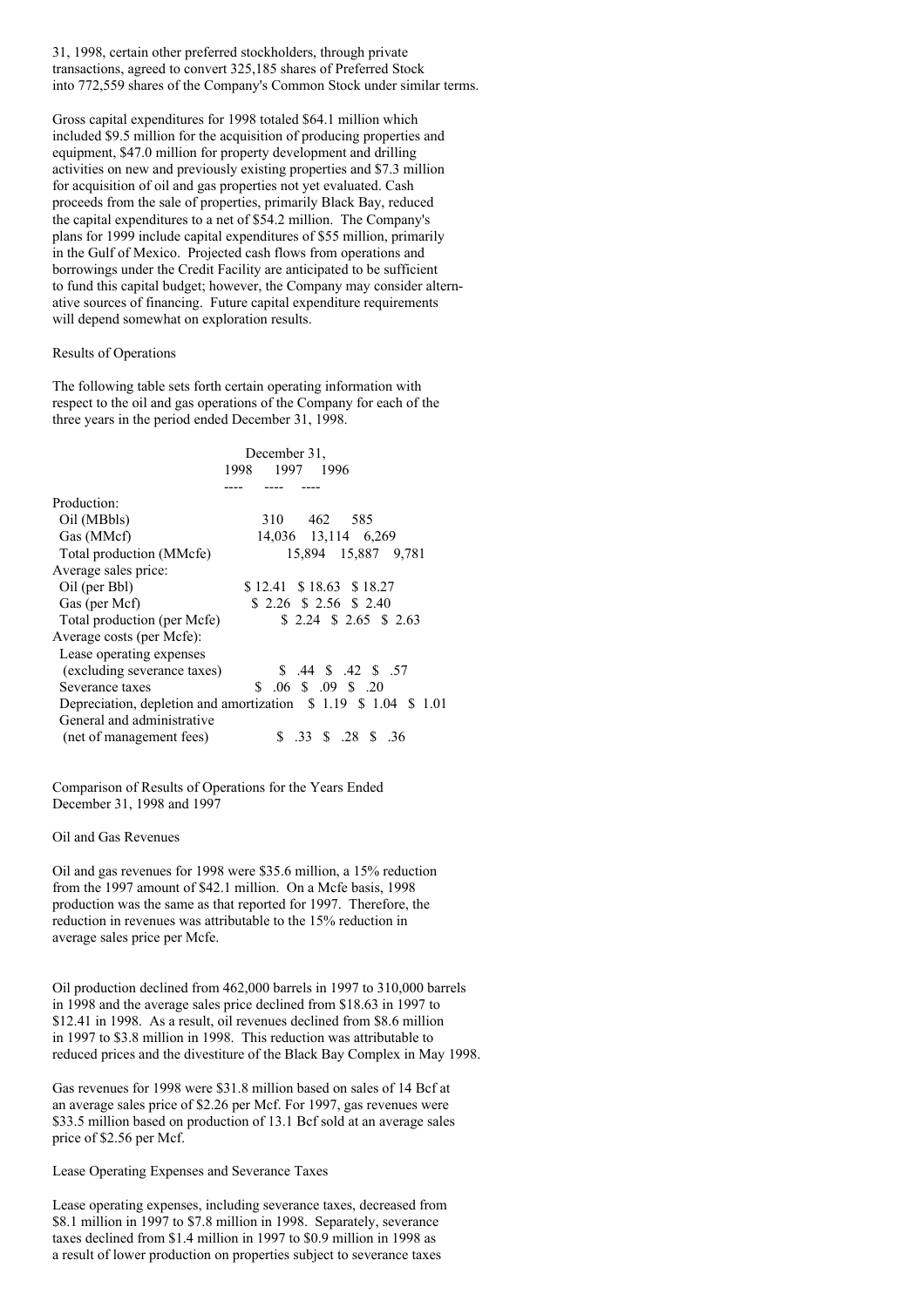and lower oil and gas prices. Other operating expenses increased slightly from \$6.7 million in 1997 to \$6.9 million in 1998 as a result of a full year of costs associated with acquisitions in the fourth quarter of 1997 partially offset by a reduction due to the sale of Black Bay.

## Depreciation, Depletion and Amortization

Depreciation, depletion and amortization increased as a higher rate was applied to a relatively constant production volume. Total charges increased from \$16.5 million, or \$1.04 per Mcfe, in 1997 to \$19.3 million, or \$1.19 per Mcfe in 1998. The increase in the noncash charge per Mcfe reflects the increase in investment in evaluated oil and gas properties during 1998.

# General and Administrative

General and administrative expenses for 1998 were \$5.3 million, or \$.33 per Mcfe, compared to \$4.4 million, or \$.28 per Mcfe, in 1997. This 19% increase is primarily the result of the loss of Black Bay management fees, which normally reduce general and administrative expenses, and slightly higher normal corporate expenses.

### Interest Expense

Interest expense for 1998 and 1997 was \$1.9 million and \$2.0 million, respectively.

# Accelerated Vesting and Retirement Benefits

In December 1998, the Company recorded a charge of \$5.8 million attributable to the accelerated vesting of the remaining performance shares previously granted under the Company's stock option plans and of retirement benefits.

# Impairment of Oil and Gas Properties

Under the full-cost method of accounting, the net capitalized costs of proved oil and gas properties are subject to a "ceiling test", which limits such costs to the estimated present value, net of related tax effects (discounted at a 10 percent interest rate) of future net cash flows from proved reserves, based on current economic and operating conditions (PV10). If capitalized costs exceed this limit, the excess is charged to expense. During the fourth quarter of 1998, the Company recorded a noncash impairment provision related to oil and gas properties in the amount of \$43.5 million (\$28.7 million after-tax) primarily due to the significant decline in oil and gas prices.

#### Income Taxes

The Company's 1998 results include a deferred income tax benefit of \$15.1 million primarily due to the \$14.8 million deferred income tax benefit related to impairment of oil and gas properties recorded in 1998. The Company expects to realize this benefit for tax purposes in future years by utilizing its net operating loss and statutory depletion carryforwards and the turn around of temporary differences. The Company has evaluated the realizability of the deferred income tax benefit recorded above in light of its reserve quantity estimates, its long-term outlook for oil and gas prices and its expected level of other future expenses. The Company believes it is more likely than not, based upon this evaluation, that it will realize the recorded deferred income tax asset. However, there is no assurance that such asset will ultimately be realized.

Comparison of Results of Operations for the Years Ended December 31, 1997 and 1996

# Oil and Gas Revenues

Total oil and gas revenues increased \$16.4 million, or 63%, during 1997 to \$42.1 million compared to \$25.8 million in 1996. This increase in oil and gas revenues was the result of increased gas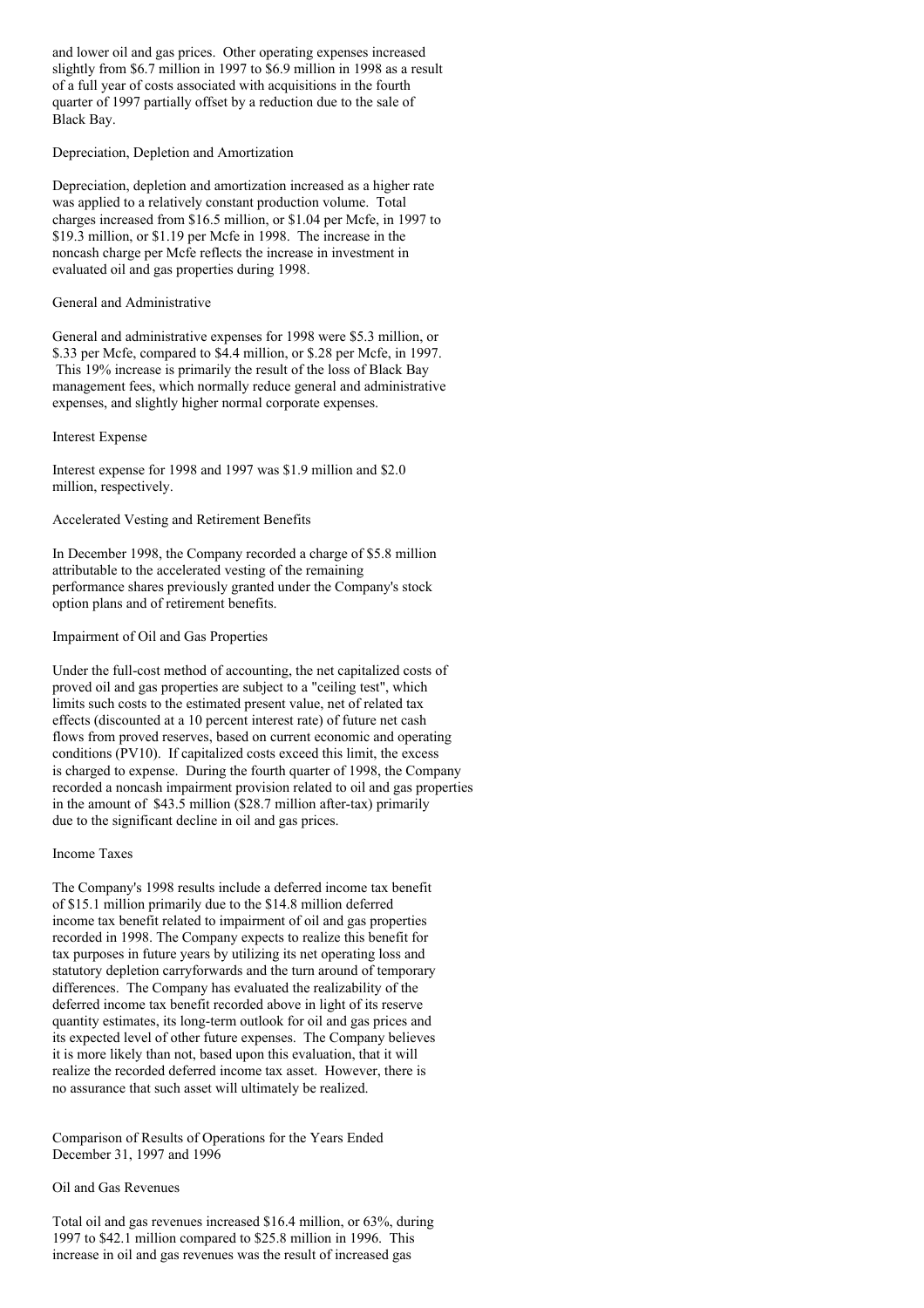production volumes and increased average sales prices for both oil and gas.

Oil revenues for 1997 were \$8.6 million based on production volume of 462,000 barrels of oil sold at an average sales price of \$18.63 per barrel. For 1996, revenues were \$10.7 million based on 585,000 barrels of oil sold at an average sales price of \$18.27. The \$2.1 million decline in oil revenues was largely attributed to normal production declines from several of the Company's oil producing properties, as well as the divestiture of certain non-core properties.

Gas revenues for 1997 were \$33.5 million based on production volumes of 13.1 Bcf of gas sold at an average sales price of \$2.56 per Mcf. For 1996, revenues were \$15.1 million based on 6.3 Bcf of gas sold at an average sales price of \$2.40. The 109% increase in production volume was largely attributed to the Company's 1996 discoveries at Chandeleur Block 40 and Main Pass 163 Area and the 1997 acquisitions in the Mobile Block 864 Area.

Lease Operating Expenses and Severance Taxes

Lease operating expenses, including severance taxes, increased from \$7.6 million in 1996 to \$8.1 million in 1997. Separately, severance taxes declined from \$1.9 million in 1996 to \$1.4 million in 1997 as a result of lower production on properties subject to severance taxes. Other operating expenses increased from \$5.6 million in 1996 to \$6.7 million in 1997 as a result of the new offshore producing properties. On a per Mcfe basis, these combined expenses decreased from \$.77 in 1996 to \$.51 in 1997.

Depreciation, Depletion and Amortization

Depreciation, depletion and amortization for 1997 totaled \$16.5 million, or \$1.04 per Mcfe. For the same period in 1996, these expenses totaled \$9.8 million, or \$1.01 per Mcfe.

### General and Administrative

General and administrative expenses for 1997 were \$4.4 million, a 27% increase from the \$3.5 million in 1996 as a result of expanded levels of operations and production. On a per Mcfe basis, these expenses decreased from \$.36 in 1996 to \$.28 in 1997.

Interest Expense

Interest expense for 1997 was \$2.0 million. The substantial increase from the \$.3 million in 1996 was reflective of the issuance of the Senior Subordinated Notes in November 1996 and July 1997.

### Income Taxes

The recorded income tax expense for 1997 was \$4.2 million. This amount represented the approximate statutory income tax rate, as adjusted for expected future utilization of its net operating losses and depletion carryovers. For 1996, the statutory income tax was \$1.9 million, which was primarily offset by a reduction in the deferred tax asset valuation allowance.

# ITEM 7A. QUANTATIVE AND QUALITATIVE DISCLOSURES ABOUT MARKET RISKS

The Company's revenues are derived from the sale of its crude oil and natural gas production. From time to time, the Company has entered into hedging transactions that lock in for specified periods the prices the Company will receive for the production volumes to which the hedge relates. The hedges reduce the Company's exposure on the hedged volumes to decreases in commodities prices and limit the benefit the Company might otherwise have received from any increases in commodities prices on the hedged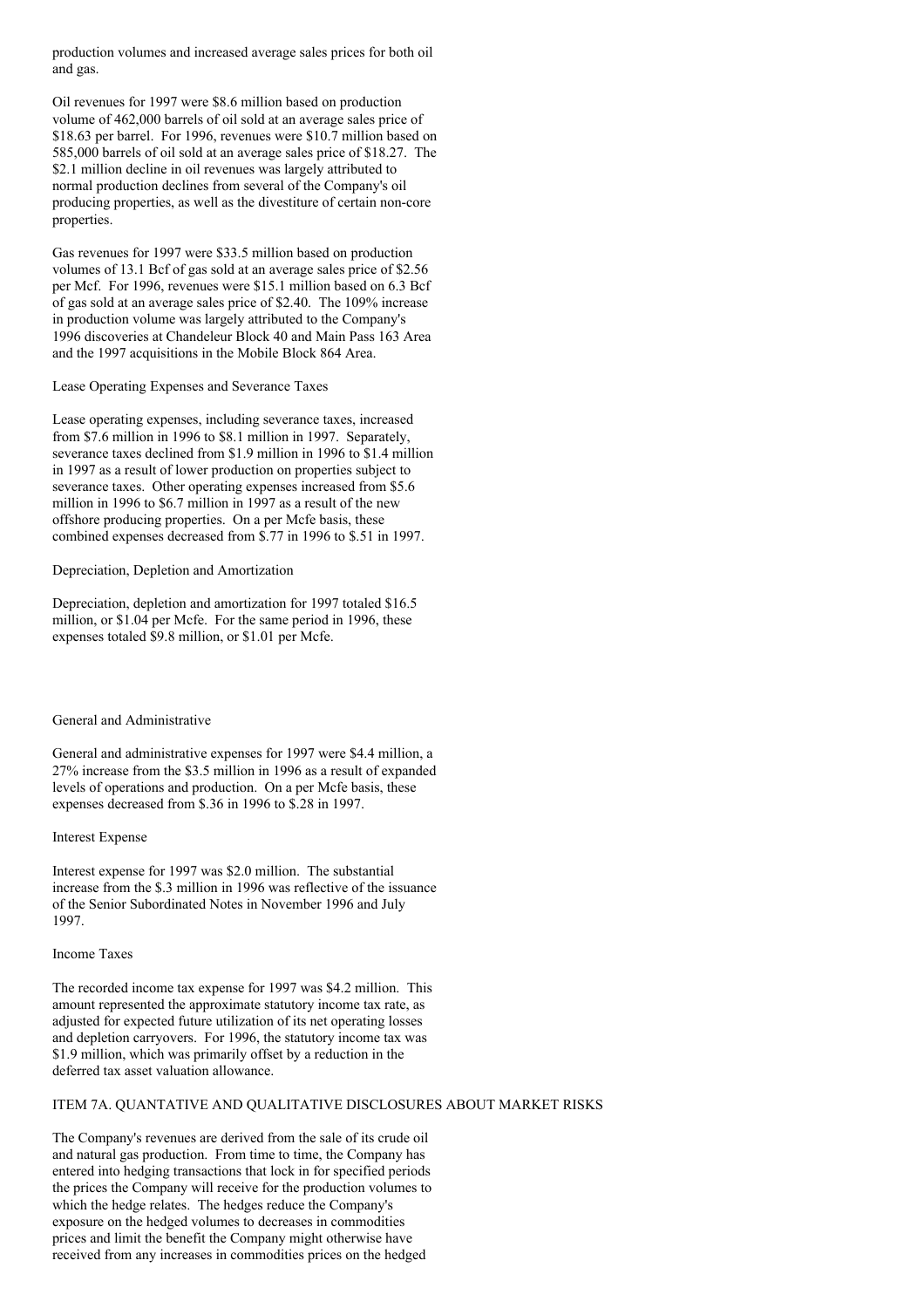### volumes.

At December 31, 1998, the Company had open collar contracts with third parties whereby minimum floor prices and maximum ceiling prices are contracted and applied to related contract volumes. These agreements in effect at December 31, 1998 are for average gas volumes of 380,000 Mcf per month through August of 1999 (on average) at a ceiling price of \$2.68 and floor of \$2.21. In addition, the Company had oil open collar contracts for 12,500 barrels per month from January 1999 through June 1999 at a ceiling price of \$18.00 and a floor of \$14.50 and 12,500 barrels per month from July 1999 through December 1999 at a ceiling price of \$18.54 and a floor of \$15.00.

Also at December 31, 1998 the Company had open forward sales position natural gas contracts of 200,000 Mcf for the month of March 1999 at a fixed contract average price of \$2.45 and 200,000 Mcf per month from April 1999 through September 1999 at a fixed contract price of \$2.35.

Based on projected annual sales volumes for 1999, a 10% decline in the prices the Company receives for its crude oil and natural gas production would have an approximate \$2.6 million impact on the Company's revenues. The hypothetical impact on the decline in oil and gas prices is net of the incremental gain that would be realized upon a decline in prices by the oil and gas hedging contracts in place as of March 3, 1999.

## ITEM 8. FINANCIAL STATEMENTS AND SUPPLEMENTARY DATA

| Page                                                                                                         |       |    |
|--------------------------------------------------------------------------------------------------------------|-------|----|
| Report of Independent Public Accountants                                                                     | 30    |    |
| Consolidated Balance Sheets as of the Years Ended<br>December 31, 1998 and 1997                              | 31    |    |
| Consolidated Statements of Operations for the Three Years<br>in the Period Ended December 31, 1998           | 32    |    |
| Consolidated Statements of Stockholders' Equity<br>for the Three Years in the Period Ended December 31, 1998 |       | 33 |
| Consolidated Statements of Cash Flows for the Three Years<br>in the Period Ended December 31, 1998           | 34    |    |
| Notes to Consolidated Financial Statements                                                                   | 35-51 |    |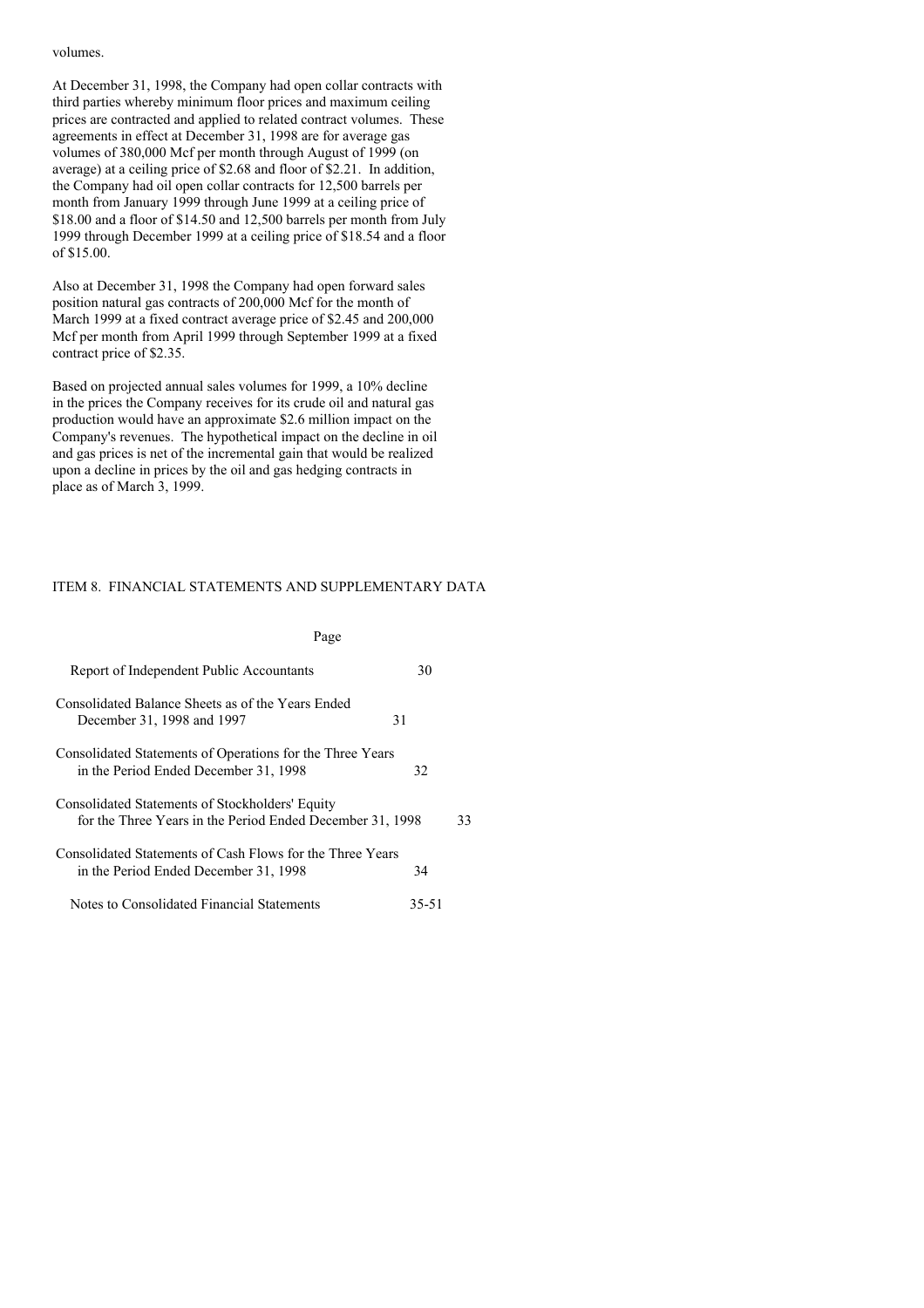# REPORT OF INDEPENDENT PUBLIC ACCOUNTANTS

To the Stockholders and Board of Directors of Callon Petroleum Company:

We have audited the accompanying consolidated balance sheets of Callon Petroleum Company (a Delaware corporation) and subsidiaries as of December 31, 1998 and 1997, and the related consolidated statements of operations, stockholders' equity and cash flows for each of the three years in the period ended December 31, 1998. These financial statements are the responsibility of the Company's management. Our responsibility is to express an opinion on these financial statements based on our audits.

We conducted our audits in accordance with generally accepted auditing standards. Those standards require that we plan and perform the audit to obtain reasonable assurance about whether the financial statements are free of material misstatement. An audit includes examining, on a test basis, evidence supporting the amounts and disclosures in the financial statements. An audit also includes assessing the accounting principles used and significant estimates made by management, as well as evaluating the overall financial statement presentation. We believe that our audits provide a reasonable basis for our opinion.

In our opinion, the financial statements referred to above present fairly, in all material respects, the financial position of Callon Petroleum Company and subsidiaries, as of December 31, 1998 and 1997, and the results of their operations and their cash flows for each of the three years in the period ended December 31, 1998, in conformity with generally accepted accounting principles.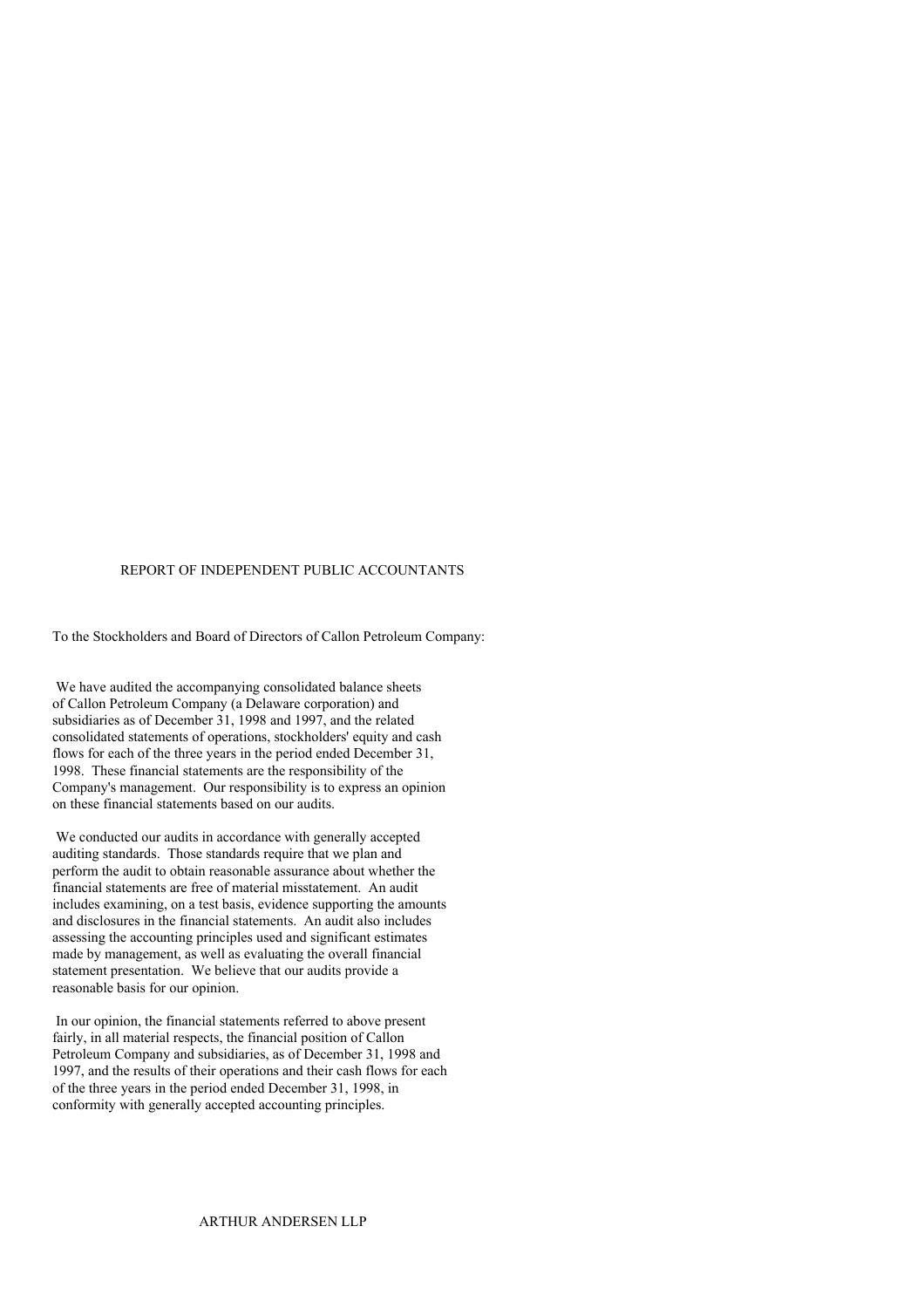# CALLON PETROLEUM COMPANY CONSOLIDATED BALANCE SHEETS (In thousands, except share data)

<TABLE>

| <caption></caption>                                                                 |                                                                                                  |
|-------------------------------------------------------------------------------------|--------------------------------------------------------------------------------------------------|
|                                                                                     | December 31,                                                                                     |
|                                                                                     | 1998 1997                                                                                        |
|                                                                                     |                                                                                                  |
| < S >                                                                               | $\langle C \rangle$ $\langle C \rangle$                                                          |
| <b>ASSETS</b>                                                                       |                                                                                                  |
| Current assets:                                                                     |                                                                                                  |
| Cash and cash equivalents                                                           | \$ 6,300 \$ 15,597                                                                               |
| Accounts receivable                                                                 | 6,024 12,168                                                                                     |
| Other current assets                                                                | 1,924 723                                                                                        |
| Total current assets                                                                | 14,248 28,488                                                                                    |
| Oil and gas properties, full-cost accounting method:<br><b>Evaluated properties</b> | 444,579 398,046<br>Less accumulated depreciation, depletion and amortization (345,353) (282,891) |
| Unevaluated properties excluded from amortization 42,679 35,339                     | 99,226 115,155                                                                                   |
| Total oil and gas properties                                                        | 141,905 150,494                                                                                  |
| Pipeline and other facilities, net                                                  | 6,182 6,504                                                                                      |
| Other property and equipment, net                                                   | 1,753 1,938                                                                                      |
| Deferred tax asset                                                                  | 16,348 1,248                                                                                     |
| Long-term gas balancing receivable                                                  | 199 242                                                                                          |
| Other assets, net                                                                   | 1,017 1,507                                                                                      |
| Total assets                                                                        | \$181,652 \$190,421                                                                              |

The accompanying notes are an integral part of these financial statements.

 $<$ /TABLE>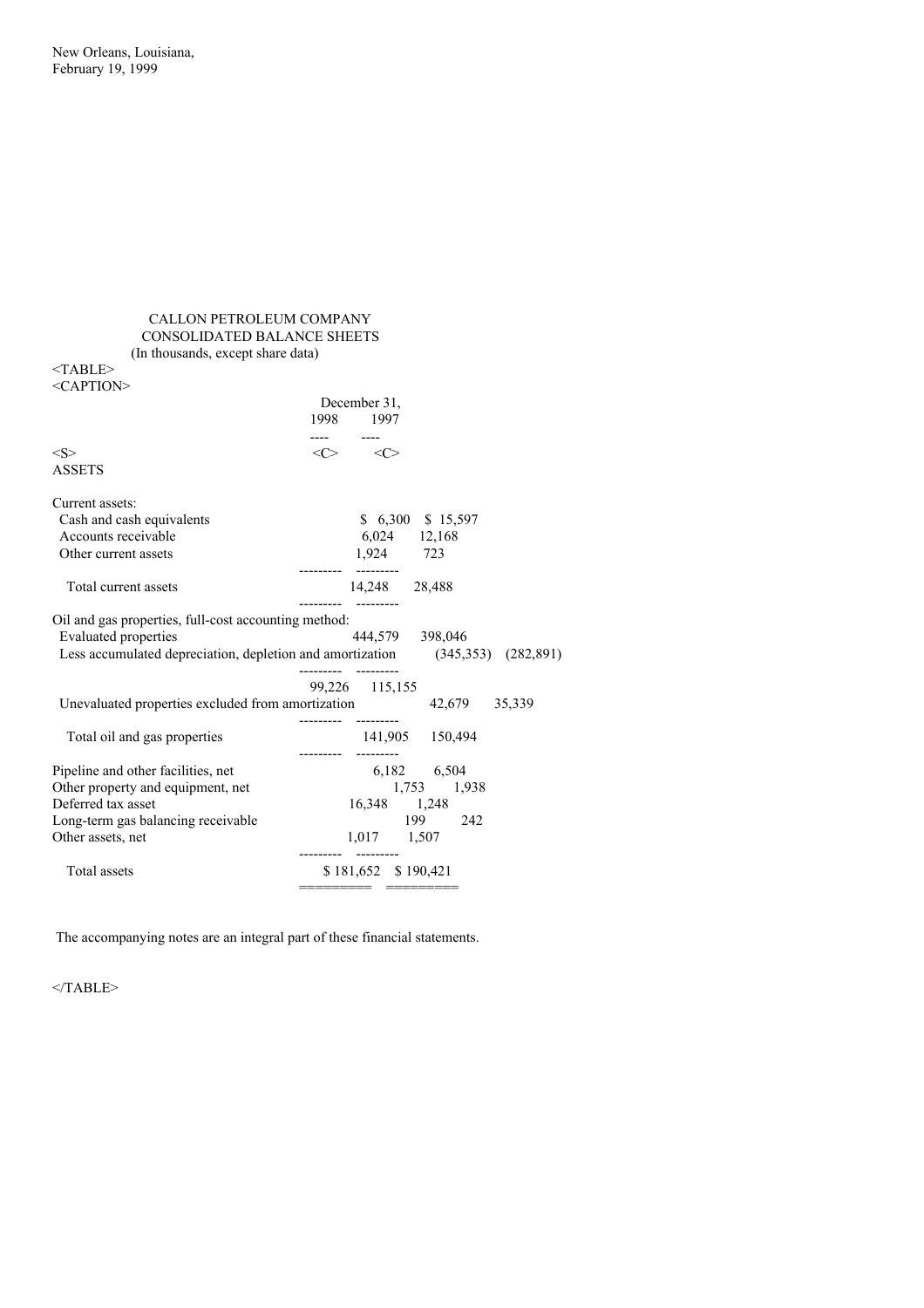# CALLON PETROLEUM COMPANY CONSOLIDATED BALANCE SHEETS (In thousands, except share data)

<TABLE>

<CAPTION>

| $\langle C \rangle$ $\langle C \rangle$<br>LIABILITIES AND STOCKHOLDERS' EQUITY<br>$$11,257$ $$12,389$<br>Accounts payable and accrued liabilities<br>Undistributed oil and gas revenues<br>1,720 2,259<br>Accrued net profits interest payable<br>129 1,121<br>---------<br>13,106 15,769<br>Total current liabilities<br>Accounts payable and accrued liabilities to be refinanced<br>3,000<br>78,250 60,250<br>2,323 297<br>489 404<br>97,168 76,720<br><b>Total liabilities</b><br>Preferred Stock, \$.01 par value; 2,500,000 shares authorized;<br>1,255,811 shares of Convertible Exchangeable Preferred Stock,<br>Series A issued and outstanding at December 31, 1998 and<br>1,315,500 outstanding at December 31, 1997 with a liquidation<br>preference of \$31,395,275 at December 31, 1998<br>13<br>13<br>Common Stock, \$.01 par value; 20,000,000<br>shares authorized; 8,178,406 and 7,855,216 shares<br>outstanding at December 31, 1998 and 1997, respectively 82<br>79<br>$(915)$ --<br>Treasury stock (73,800 shares at cost)<br>Unearned compensation - restricted stock<br>$- (2,232)$<br>Capital in excess of par value<br>109,429 106,433<br>Retained earnings (deficit)<br>$(24,125)$ 9,408<br>---------<br>84,484 113,701<br>Total stockholders' equity<br>\$181,652 \$190,421<br>Total liabilities and stockholders' equity<br>=========      ========= |                                                                                  | ---- ---- | December 31,<br>1998 1997 |  |  |
|-----------------------------------------------------------------------------------------------------------------------------------------------------------------------------------------------------------------------------------------------------------------------------------------------------------------------------------------------------------------------------------------------------------------------------------------------------------------------------------------------------------------------------------------------------------------------------------------------------------------------------------------------------------------------------------------------------------------------------------------------------------------------------------------------------------------------------------------------------------------------------------------------------------------------------------------------------------------------------------------------------------------------------------------------------------------------------------------------------------------------------------------------------------------------------------------------------------------------------------------------------------------------------------------------------------------------------------------------------------------------------------|----------------------------------------------------------------------------------|-----------|---------------------------|--|--|
|                                                                                                                                                                                                                                                                                                                                                                                                                                                                                                                                                                                                                                                                                                                                                                                                                                                                                                                                                                                                                                                                                                                                                                                                                                                                                                                                                                                   | <s></s>                                                                          |           |                           |  |  |
|                                                                                                                                                                                                                                                                                                                                                                                                                                                                                                                                                                                                                                                                                                                                                                                                                                                                                                                                                                                                                                                                                                                                                                                                                                                                                                                                                                                   |                                                                                  |           |                           |  |  |
|                                                                                                                                                                                                                                                                                                                                                                                                                                                                                                                                                                                                                                                                                                                                                                                                                                                                                                                                                                                                                                                                                                                                                                                                                                                                                                                                                                                   | Current liabilities:                                                             |           |                           |  |  |
|                                                                                                                                                                                                                                                                                                                                                                                                                                                                                                                                                                                                                                                                                                                                                                                                                                                                                                                                                                                                                                                                                                                                                                                                                                                                                                                                                                                   |                                                                                  |           |                           |  |  |
|                                                                                                                                                                                                                                                                                                                                                                                                                                                                                                                                                                                                                                                                                                                                                                                                                                                                                                                                                                                                                                                                                                                                                                                                                                                                                                                                                                                   | Long-term debt<br>Accrued retirement benefits<br>Long-term gas balancing payable |           |                           |  |  |
|                                                                                                                                                                                                                                                                                                                                                                                                                                                                                                                                                                                                                                                                                                                                                                                                                                                                                                                                                                                                                                                                                                                                                                                                                                                                                                                                                                                   |                                                                                  |           |                           |  |  |
|                                                                                                                                                                                                                                                                                                                                                                                                                                                                                                                                                                                                                                                                                                                                                                                                                                                                                                                                                                                                                                                                                                                                                                                                                                                                                                                                                                                   | Stockholders' equity:                                                            |           |                           |  |  |
|                                                                                                                                                                                                                                                                                                                                                                                                                                                                                                                                                                                                                                                                                                                                                                                                                                                                                                                                                                                                                                                                                                                                                                                                                                                                                                                                                                                   |                                                                                  |           |                           |  |  |
|                                                                                                                                                                                                                                                                                                                                                                                                                                                                                                                                                                                                                                                                                                                                                                                                                                                                                                                                                                                                                                                                                                                                                                                                                                                                                                                                                                                   |                                                                                  |           |                           |  |  |
|                                                                                                                                                                                                                                                                                                                                                                                                                                                                                                                                                                                                                                                                                                                                                                                                                                                                                                                                                                                                                                                                                                                                                                                                                                                                                                                                                                                   |                                                                                  |           |                           |  |  |
|                                                                                                                                                                                                                                                                                                                                                                                                                                                                                                                                                                                                                                                                                                                                                                                                                                                                                                                                                                                                                                                                                                                                                                                                                                                                                                                                                                                   |                                                                                  |           |                           |  |  |
|                                                                                                                                                                                                                                                                                                                                                                                                                                                                                                                                                                                                                                                                                                                                                                                                                                                                                                                                                                                                                                                                                                                                                                                                                                                                                                                                                                                   |                                                                                  |           |                           |  |  |
|                                                                                                                                                                                                                                                                                                                                                                                                                                                                                                                                                                                                                                                                                                                                                                                                                                                                                                                                                                                                                                                                                                                                                                                                                                                                                                                                                                                   |                                                                                  |           |                           |  |  |
|                                                                                                                                                                                                                                                                                                                                                                                                                                                                                                                                                                                                                                                                                                                                                                                                                                                                                                                                                                                                                                                                                                                                                                                                                                                                                                                                                                                   |                                                                                  |           |                           |  |  |

The accompanying notes are an integral part of these financial statements.

 $<$ /TABLE>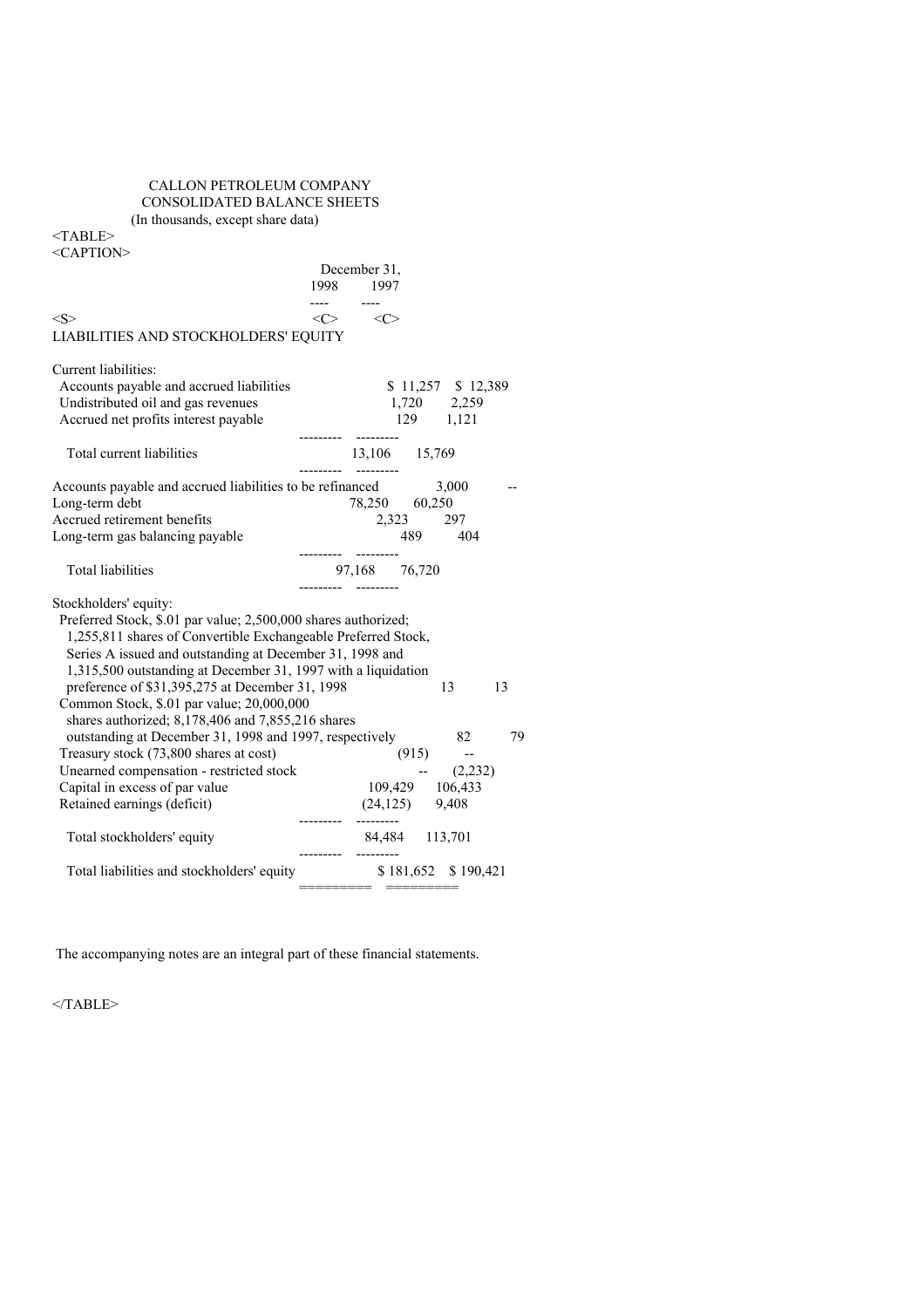# CALLON PETROLEUM COMPANY CONSOLIDATED STATEMENTS OF OPERATIONS For the Years Ended December 31, 1998, 1997 and 1996 (In thousands, except per share amounts)

| $<$ TABLE><br><caption></caption>                                                                                                                  |                                                          |                           |                               |  |
|----------------------------------------------------------------------------------------------------------------------------------------------------|----------------------------------------------------------|---------------------------|-------------------------------|--|
|                                                                                                                                                    |                                                          | 1998 1997 1996            |                               |  |
| <s></s>                                                                                                                                            | $\frac{1}{2}$<br>$\langle C \rangle$ $\langle C \rangle$ | ---- ----                 |                               |  |
| Revenues:                                                                                                                                          |                                                          |                           |                               |  |
| Oil and gas sales                                                                                                                                  |                                                          |                           | \$ 35,624 \$ 42,130 \$ 25,764 |  |
| Interest and other                                                                                                                                 |                                                          |                           | 2,094 1,508 946               |  |
|                                                                                                                                                    | --------- -------- --------                              |                           |                               |  |
| Total revenues                                                                                                                                     |                                                          |                           | 37,718 43,638 26,710          |  |
| Costs and expenses:                                                                                                                                |                                                          |                           |                               |  |
|                                                                                                                                                    |                                                          |                           |                               |  |
|                                                                                                                                                    |                                                          |                           |                               |  |
| Lease operating expenses<br>Depreciation, depletion and amortization<br>$19,284$ 16,488 9,832<br>General and administrative<br>$5,285$ 4,433 3,495 |                                                          |                           |                               |  |
| Interest                                                                                                                                           |                                                          |                           | $1,925$ 1,957 313             |  |
|                                                                                                                                                    |                                                          |                           |                               |  |
| Accelerated vesting and retirement benefits 5,761 --<br>Impairment of oil and gas properties 43,500 --                                             |                                                          |                           |                               |  |
|                                                                                                                                                    | --------- -------- --------                              |                           |                               |  |
| Total costs and expenses                                                                                                                           | --------- --------- ---------                            |                           | 83,572 31,001 21,202          |  |
| Income (loss) from operations                                                                                                                      |                                                          |                           | $(45,854)$ 12,637 5,508       |  |
| Income tax expense (benefit)                                                                                                                       |                                                          |                           | $(15,100)$ 4,200 50           |  |
|                                                                                                                                                    |                                                          | --------- ---------       |                               |  |
| Net income (loss)                                                                                                                                  |                                                          |                           | $(30,754)$ 8,437 5,458        |  |
| Preferred stock dividends                                                                                                                          |                                                          |                           | 2,779 2,795 2,795             |  |
| Net income (loss) available to common shares \$ (33,533) \$ 5,642 \$ 2,663                                                                         |                                                          |                           |                               |  |
| Net income (loss) per common share:                                                                                                                |                                                          |                           |                               |  |
| <b>Basic</b>                                                                                                                                       |                                                          | \$ (4.17) \$ , 91 \$ , 46 |                               |  |
| Diluted                                                                                                                                            |                                                          |                           | \$(4.17) \$3.88 \$45          |  |
|                                                                                                                                                    |                                                          |                           |                               |  |
| Shares used in computing net income (loss)                                                                                                         |                                                          |                           |                               |  |
| per common share:                                                                                                                                  |                                                          |                           |                               |  |
| <b>Basic</b>                                                                                                                                       |                                                          |                           | 8,034 6,194 5,835             |  |
| Diluted                                                                                                                                            |                                                          |                           | 8,034 6,422 5,952             |  |
|                                                                                                                                                    |                                                          |                           |                               |  |

The accompanying notes are an integral part of these financial statements.

 $<$ /TABLE>

<CAPTION>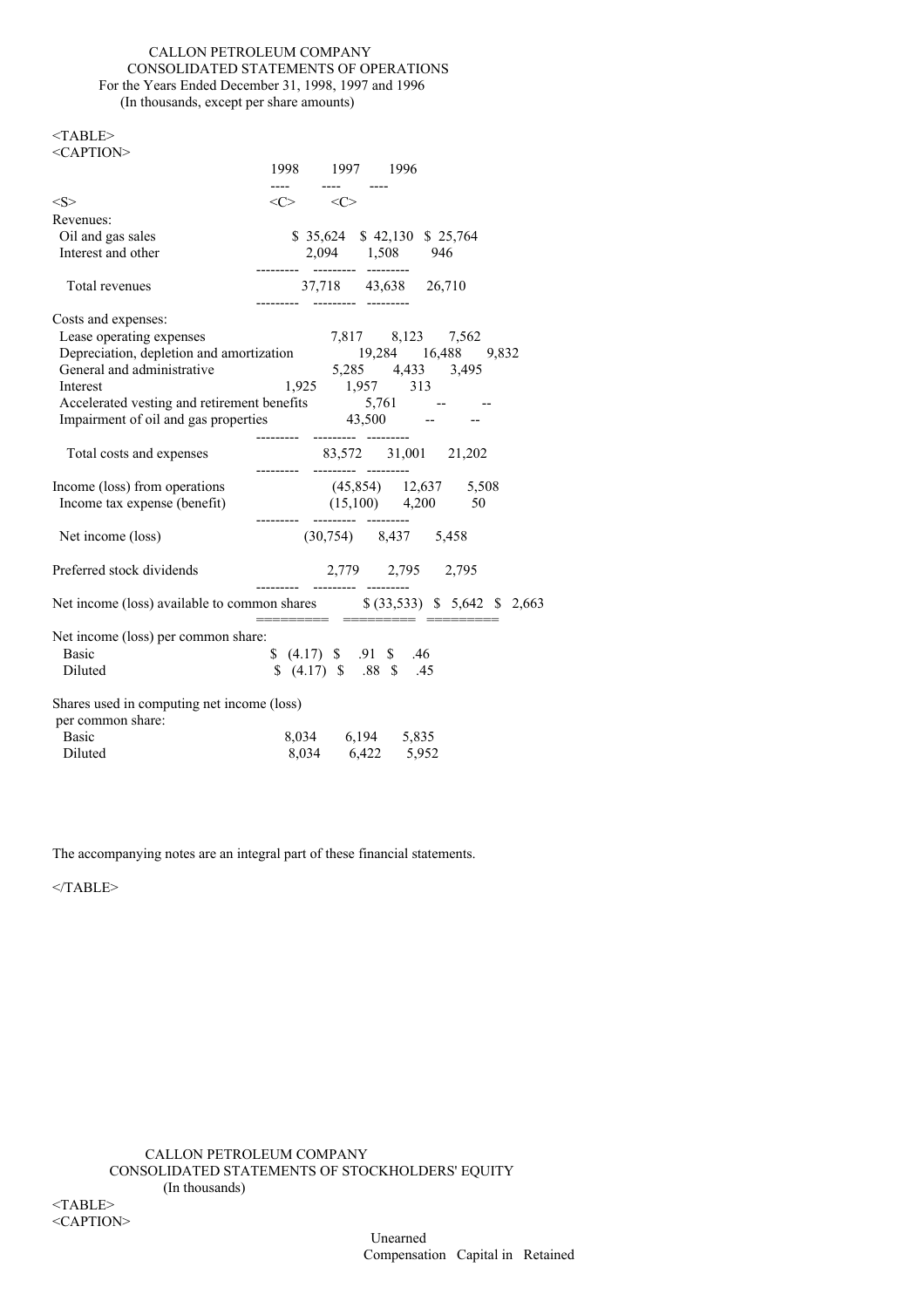|                                                  | Preferred<br><b>Stock</b> | Stock | Common    | Stock          |       | Stock     |         |                          | Treasury Restricted Excess of Earnings<br>Par Value (Deficit) |                 |
|--------------------------------------------------|---------------------------|-------|-----------|----------------|-------|-----------|---------|--------------------------|---------------------------------------------------------------|-----------------|
| <s></s>                                          | $<\infty$                 |       | $<\infty$ | $<\infty$      |       | $<\infty$ |         | <<>                      | $\langle C \rangle$                                           |                 |
| Balances, December 31, 1995                      |                           | \$    | 13        | $\mathbb{S}$   | 58    | \$        | \$      | $\overline{\phantom{m}}$ | <sup>\$</sup>                                                 | 73,955 \$ 1,103 |
| Net income                                       |                           |       |           |                |       |           |         |                          | 5,458                                                         |                 |
| Preferred stock dividends                        |                           |       |           |                |       |           |         |                          | (2,795)                                                       |                 |
| Shares issued pursuant to employee               |                           |       |           |                |       |           |         |                          |                                                               |                 |
| benefit plan                                     |                           |       |           |                |       |           | 72      |                          |                                                               |                 |
| Balances, December 31, 1996                      |                           |       | 13        |                | 58    |           |         |                          | 74,027                                                        | 3,766           |
| Net income                                       |                           |       |           |                |       |           |         |                          | 8,437                                                         |                 |
| Sale of common stock                             |                           |       |           | 19             |       |           |         | 29,249                   |                                                               |                 |
| Preferred stock dividends                        |                           |       |           |                |       |           |         |                          | (2,795)                                                       |                 |
| Tax benefits related to stock compensation plans |                           |       |           |                |       |           |         |                          | 36                                                            |                 |
| Shares issued pursuant to employee               |                           |       |           |                |       |           |         |                          |                                                               |                 |
| benefit and option plan                          |                           |       |           |                |       |           |         | 392                      |                                                               |                 |
| Restricted stock plan                            |                           |       |           | 2              |       | (3, 153)  |         | 2,729                    |                                                               |                 |
| Earned portion of restricted stock               |                           |       |           |                |       |           | 921     |                          |                                                               |                 |
| Balances, December 31, 1997                      |                           |       | 13        |                | 79    |           | (2,232) |                          | 106,433                                                       | 9,408           |
| Net income (loss)                                |                           |       |           |                |       |           |         |                          | (30,754)                                                      |                 |
| Preferred stock dividends                        |                           |       |           |                |       |           |         | 15                       | (2,779)                                                       |                 |
| Shares issued pursuant to employee               |                           |       |           |                |       |           |         |                          |                                                               |                 |
| benefit and option plan                          |                           |       |           |                |       |           |         | 235                      |                                                               |                 |
| Employee stock purchase plan                     |                           |       |           |                |       |           |         |                          | 163                                                           |                 |
| Restricted stock plan                            |                           |       |           | $\overline{c}$ |       | (2,731)   |         | 2,584                    |                                                               |                 |
| Earned portion of restricted stock               |                           |       |           |                |       |           | 4,963   |                          |                                                               |                 |
| Conversion of preferred shares to common         |                           |       |           |                | 1     |           |         |                          | (1)                                                           |                 |
| Stock buyback plan                               |                           |       |           |                | (915) |           |         |                          |                                                               |                 |
| Balances, December 31, 1998                      |                           | \$    | 13        | \$             | 82    | \$ (915)  | \$      |                          | \$109,429                                                     | \$(24,125)      |

The accompanying notes are an integral part of these financial statements.

 $<$ /TABLE>

# CALLON PETROLEUM COMPANY CONSOLIDATED STATEMENTS OF CASH FLOWS For the Years Ended December 31, 1998, 1997 and 1996 (In thousands)

 $<$ TABLE $>$  $\langle CAPTION \rangle$ 

| $\sim$ AT TIVIV                               |      |                                        |        |        |     |        |
|-----------------------------------------------|------|----------------------------------------|--------|--------|-----|--------|
|                                               | 1998 | 1997                                   | 1996   |        |     |        |
|                                               |      |                                        |        |        |     |        |
| <s></s>                                       |      |                                        |        |        |     |        |
| Cash flows from operating activities:         |      |                                        |        |        |     |        |
| Net income (loss)                             |      | $$ (30,754) \quad $8,437 \quad $5,458$ |        |        |     |        |
| Adjustments to reconcile net income (loss) to |      |                                        |        |        |     |        |
| net cash provided by operating activities:    |      |                                        |        |        |     |        |
| Depreciation, depletion and amortization      |      |                                        | 19,791 | 16.924 |     | 10.131 |
| Impairment of oil and gas properties          |      | 43,500                                 |        |        |     |        |
| Amortization of deferred costs                |      | 619                                    | 467    |        | 114 |        |
|                                               |      |                                        |        |        |     |        |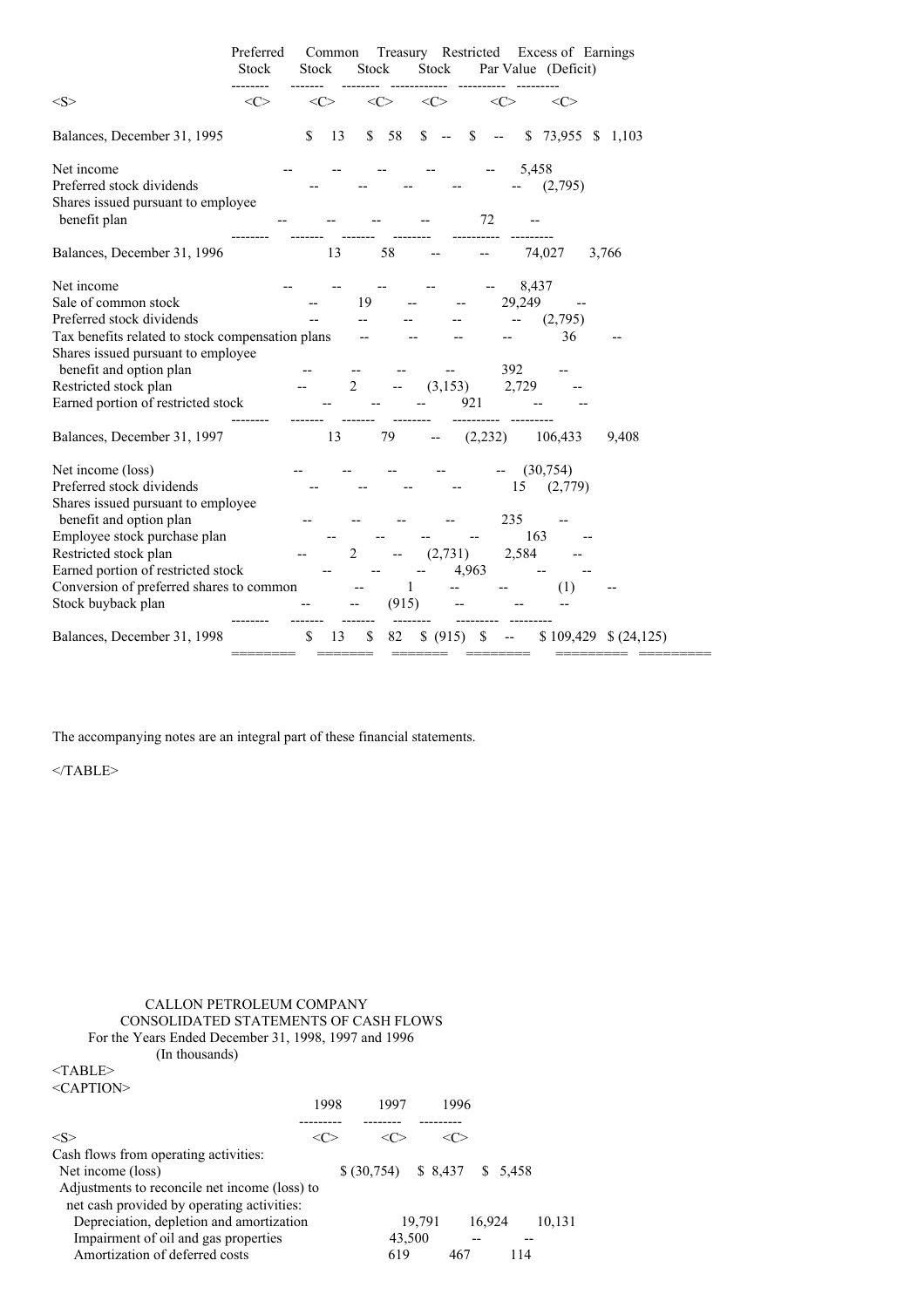| Deferred income tax expense (benefit)                                    | $(15,100)$ 4,200<br>50                                                                                                                                                 |
|--------------------------------------------------------------------------|------------------------------------------------------------------------------------------------------------------------------------------------------------------------|
|                                                                          | Noncash compensation related to stock compensation plans 7,583 1,224<br>72                                                                                             |
| Changes in current assets and liabilities:                               |                                                                                                                                                                        |
| Accounts receivable                                                      | $\begin{array}{cccc} 6,144 & 493 & (4,332) \\ (1,201) & (207) & (278) \\ (860) & (3,809) & 4,049 \end{array}$                                                          |
| Other current assets                                                     |                                                                                                                                                                        |
| Current liabilities                                                      |                                                                                                                                                                        |
| Change in gas balancing receivable                                       |                                                                                                                                                                        |
| Change in gas balancing payable                                          | 43 418 (41)<br>85 14 (42)                                                                                                                                              |
| Change in other long-term liabilities                                    |                                                                                                                                                                        |
| Change in other assets, net                                              | $(129)$ $(1,073)$ $(830)$<br>---------                                                                                                                                 |
|                                                                          | Cash provided (used) by operating activities 29,721 27,337 14,323                                                                                                      |
| Cash flows from investing activities:                                    |                                                                                                                                                                        |
|                                                                          |                                                                                                                                                                        |
|                                                                          | Capital expenditures (64,105) (89,609) (37,637)<br>Cash proceeds from sale of mineral interests 9,909 4,450 1,574<br>9,909 4,450 1,574<br>--------- -------- --------- |
|                                                                          |                                                                                                                                                                        |
| Cash flows from financing activities:                                    |                                                                                                                                                                        |
|                                                                          | Change in accrued liabilities for capital expenditures (2,396) 3,610 3,346                                                                                             |
| Increase in accounts payable and accrued liabilities                     |                                                                                                                                                                        |
| to be refinanced                                                         |                                                                                                                                                                        |
| Equity issued related to employee stock plans                            |                                                                                                                                                                        |
| Purchase of treasury shares                                              |                                                                                                                                                                        |
| Payments on debt                                                         | $-$ (49,200) (25,850)                                                                                                                                                  |
| Proceeds from debt issuance                                              | 18,000 85,200 50,000                                                                                                                                                   |
| Common stock canceled                                                    | $(130)$ $(422)$ --                                                                                                                                                     |
| Sale of common stock                                                     | $-29,267$ $-$                                                                                                                                                          |
| Increase (decrease) in accrued preferred stock dividends payable (16) -- | - 443                                                                                                                                                                  |
| Dividends on preferred stock                                             | $(2,779)$ $(2,795)$ $(2,795)$<br>--------- -------- ---------                                                                                                          |
|                                                                          | Cash provided (used) by financing activities 15,178 65,750 25,144                                                                                                      |
|                                                                          | Net increase (decrease) in cash and cash equivalents (9,297) 7,928 3,404                                                                                               |
|                                                                          |                                                                                                                                                                        |
| Cash and cash equivalents:                                               |                                                                                                                                                                        |
| Balance, beginning of period                                             | 15,597 7,669 4,265<br>_________<br>----------                                                                                                                          |
| Balance, end of period                                                   | $$6,300$ $$15,597$ $$7,669$                                                                                                                                            |
|                                                                          |                                                                                                                                                                        |

The accompanying notes are an integral part of these financial statements.

## </TABLE>

## CALLON PETROLEUM COMPANY NOTES TO CONSOLIDATED FINANCIAL STATEMENTS

## 1. ORGANIZATION

Callon Petroleum Company (the "Company") was organized under the laws of the state of Delaware in March 1994 to serve as the surviving entity in the consolidation and combination of several related entities (referred to herein collectively as the "Constituent Entities"). The combination of the businesses and properties of the Constituent Entities with the Company was completed on September 16, 1994 (the "Consolidation").

As a result of the Consolidation, all of the businesses and properties of the Constituent Entities are owned (directly or indirectly) by the Company. Certain registration rights were granted to the stockholders of certain of the Constituent Entities. See Note 7.

The Company and its predecessors have been engaged in the acquisition, development and exploration of crude oil and natural gas since 1950. The Company's properties are geographically concentrated in Louisiana, Alabama, Texas and offshore Gulf of Mexico.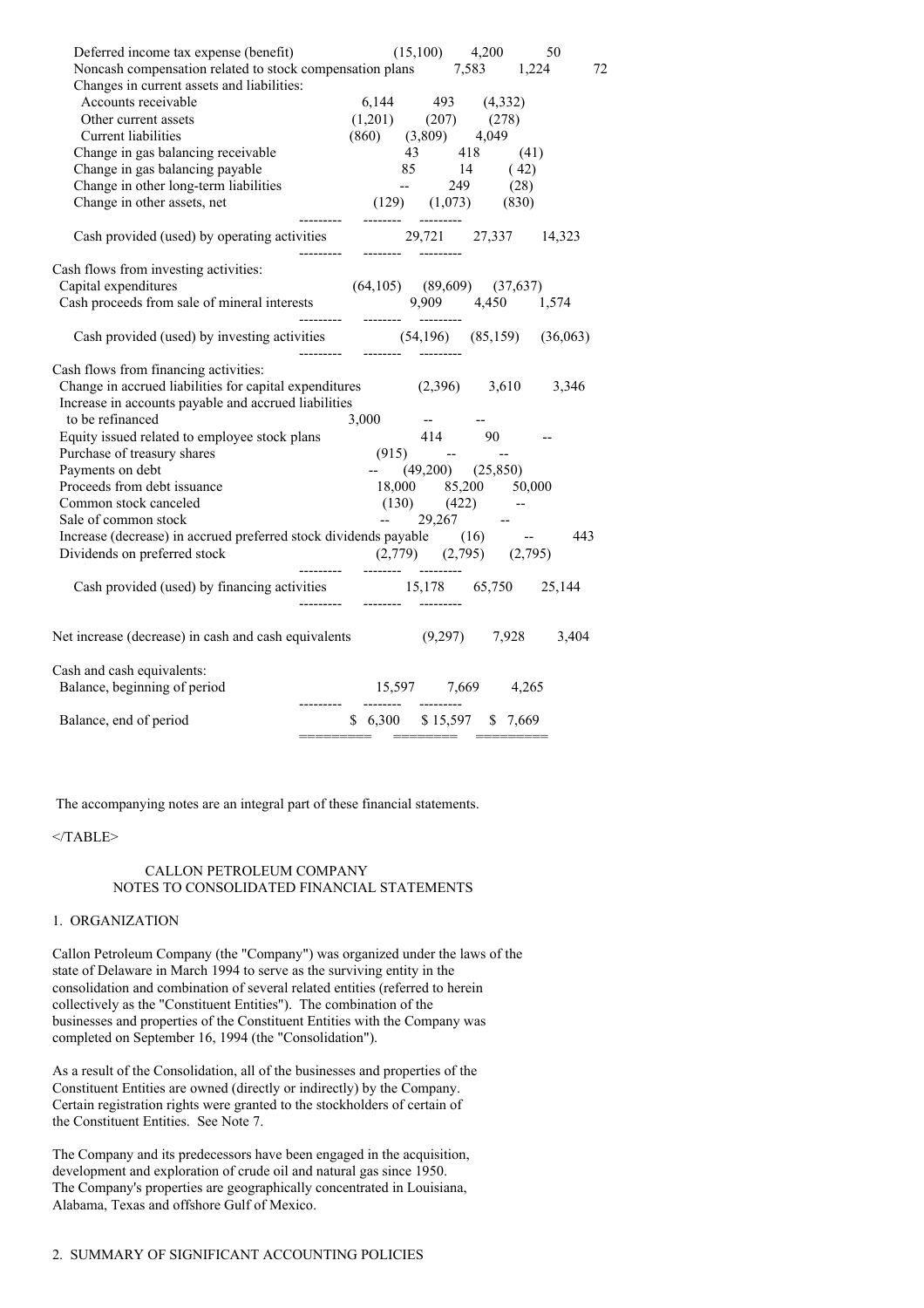#### Principles of Consolidation and Reporting

The Consolidated Financial Statements include the accounts of the Company, and its subsidiary, Callon Petroleum Operating Company ("CPOC"). CPOC also has subsidiaries, namely Callon Offshore Production, Inc. and Mississippi Marketing, Inc. All intercompany accounts and transactions have been eliminated. Certain prior year amounts have been reclassified to conform to presentation in the current year.

### Use of Estimates

The preparation of financial statements in conformity with generally accepted accounting principles requires management to make estimates and assumptions that affect the reported amounts of assets and liabilities and disclosure of contingent assets and liabilities at the date of the financial statements and the reported amounts of revenues and expenses during the reporting period. Actual results could differ from those estimates.

### Accounting Pronouncements

In June 1998, the Financial Accounting Standards Board issued Statement of Financial Accounting Standards No. 133 ("FAS 133"), Accounting for Derivative Instruments and Hedging Activities. The Statement establishes accounting and reporting standards requiring that every derivative instrument, including certain derivative instruments embedded in other contracts, be recorded in the balance sheet as either an asset or liability measured at its fair value. FAS 133 is effective for fiscal years beginning after June 15, 1999, with earlier application permitted. The Company has not yet determined the timing or method of the adoption of FAS 133 and thus cannot quantify the impact of adoption. However, the Statement will create volatility in equity through other comprehensive income.

In June 1997, the Financial Accounting Standards Board issued Statement No. 130 ("FAS 130"), Reporting Comprehensive Income. FAS 130 establishes standards for reporting and display of comprehensive income and its components in a full set of general purpose financial statements. FAS 130 was effective for the Company in 1998. The Company does not have any items of other comprehensive income.

Also in 1997, the Financial Accounting Standards Board issued Statement No. 131 ("FAS 131"), Disclosures about Segments of an Enterprise and Related Information. FAS 131 establishes standards for the way that public business enterprises report information about operating segments in annual financial statements and requires that those enterprises report selected information about operating segments in interim financial reports issued to shareholders. The Company has only one operating segment and thus separate segment disclosure is not required.

## Property and Equipment

The Company follows the full-cost method of accounting for oil and gas properties whereby all costs incurred in connection with the acquisition, exploration and development of oil and gas reserves, including certain overhead costs, are capitalized. Such amounts include the cost of drilling and equipping productive wells, dry hole costs, lease acquisition costs, delay rentals, interest capitalized on unevaluated leases and other costs related to exploration and development activities. Payroll and general and administrative costs capitalized include salaries and related fringe benefits paid to employees directly engaged in the acquisition, exploration and/or development of oil and gas properties as well as other directly identifiable general and administrative costs associated with such activities. Costs associated with unevaluated properties are excluded from amortization. Unevaluated property costs are transferred to evaluated property costs at such time as wells are completed on the properties, the properties are sold or management determines these costs have been impaired.

Costs of properties, including future development and net future site restoration, dismantlement and abandonment costs, which have proved reserves and those which have been determined to be worthless, are depleted using the unit-of-production method based on proved reserves.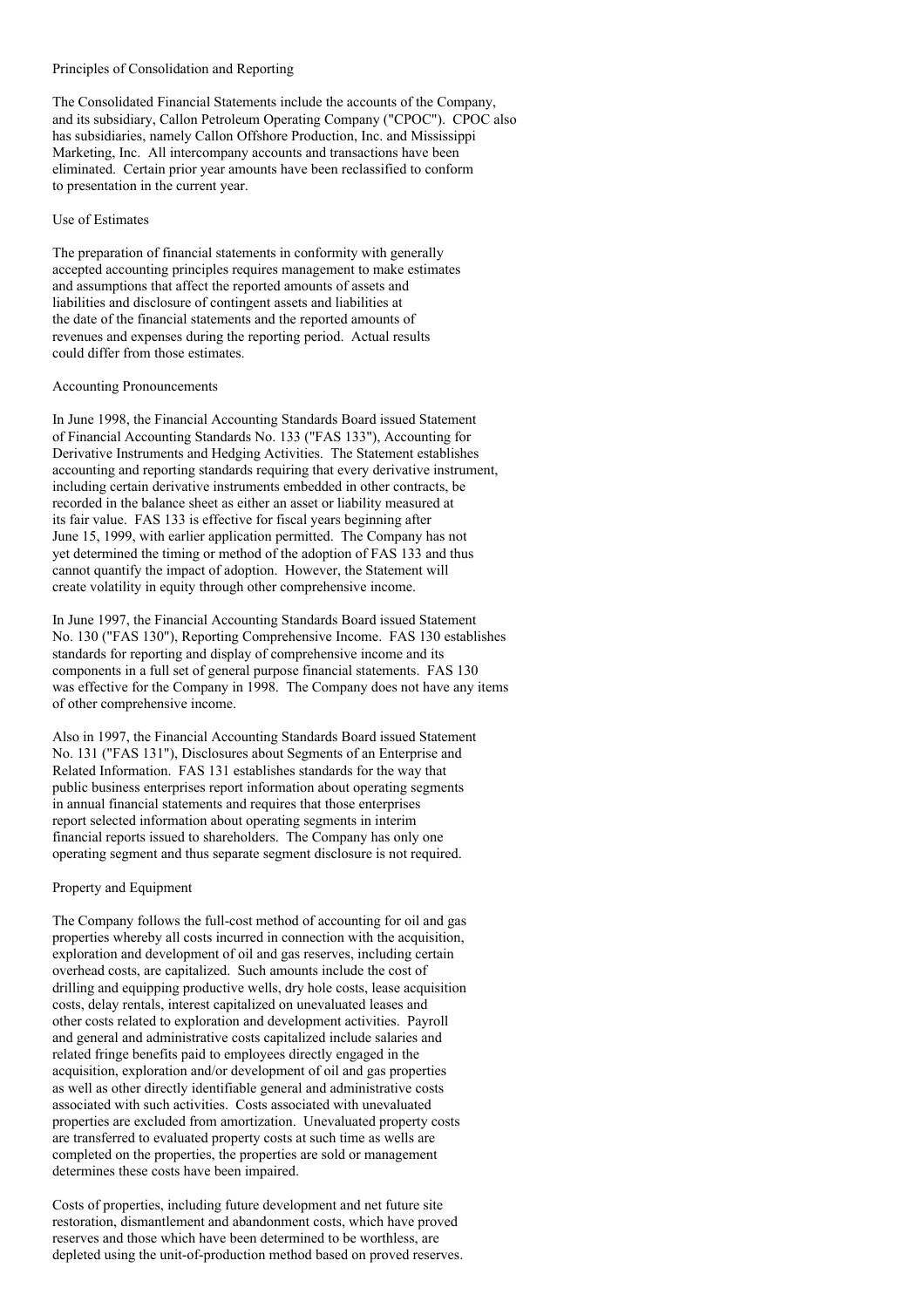If the total capitalized costs of oil and gas properties, net of amortization, exceed the sum of (1) the estimated future net revenues from proved reserves at current prices and discounted at 10% and (2) the lower of cost or market of unevaluated properties (the fullcost ceiling amount), net of tax effects, then such excess is charged to expense during the period in which the excess occurs. See Note 8.

Upon the acquisition or discovery of oil and gas properties, management estimates the future net costs to be incurred to dismantle, abandon and restore the property using geological, engineering and regulatory data available. Such cost estimates are periodically updated for changes in conditions and requirements. Such estimated amounts are considered as part of the full cost pool subject to amortization upon acquisition or discovery. Such costs are capitalized as oil and gas properties as the actual restoration, dismantlement and abandonment activities take place. As of December 31, 1998 and 1997, estimated future site restoration, dismantlement and abandonment costs, net of related salvage value and amounts funded by abandonment trusts (see Notes 7 and 9) were not material.

Depreciation of other property and equipment is provided using the straightline method over estimated lives of three to twenty years. Depreciation of the pipeline and other facilities is provided using the straight-line method over estimated lives of 15 to 27 years.

### Natural Gas Imbalances

The Company follows an entitlement method of accounting for its proportionate share of gas production on a well by well basis, recording a receivable to the extent that a well is in an "undertake" position and conversely recording a liability to the extent that a well is in an "overtake" position.

## Derivatives

The Company uses derivative financial instruments (see Note 6) for price protection purposes on a limited amount of its future production and does not use them for trading purposes. Such derivatives are accounted for on an accrual basis and amounts paid or received under the agreements are recognized as oil and gas sales in the period in which they accrue.

## Accounts Receivable

Accounts receivable consists primarily of accrued oil and gas production receivable. The balance in the reserve for doubtful accounts included in accounts receivable is \$38,000 and \$36,000 at December 31, 1998 and 1997, respectively. Net recoveries were \$2,000 in 1998 and net charge offs were \$357,000 and \$88,000 in 1997 and 1996. There were no provisions to expense in the three year period ended December 31, 1998.

For the year ended December 31, 1998, three companies purchased 23%, 26% and 22%, respectively of the Company's natural gas and oil production. All three customers purchased production primarily from Callon owned interests' in Federal OCS leases, CB40, MP163, MP 164/165, MB 864 and MB 952/955 fields. Because of the nature of oil and gas operations and the marketing of production, the Company believes that the loss of these customers would not have a significant adverse impact on the Company's ability to sell its productions.

## Statements of Cash Flows

For purposes of the Consolidated Financial Statements, the Company considers all highly liquid investments purchased with an original maturity of three months or less to be cash equivalents.

The Company paid no federal income taxes for the three years ended December 31, 1998. During the years ended December 31, 1998, 1997 and 1996, the Company made cash payments of \$6,229,000, \$4,167,000, and \$251,000, respectively, for interest.

#### Per Share Amounts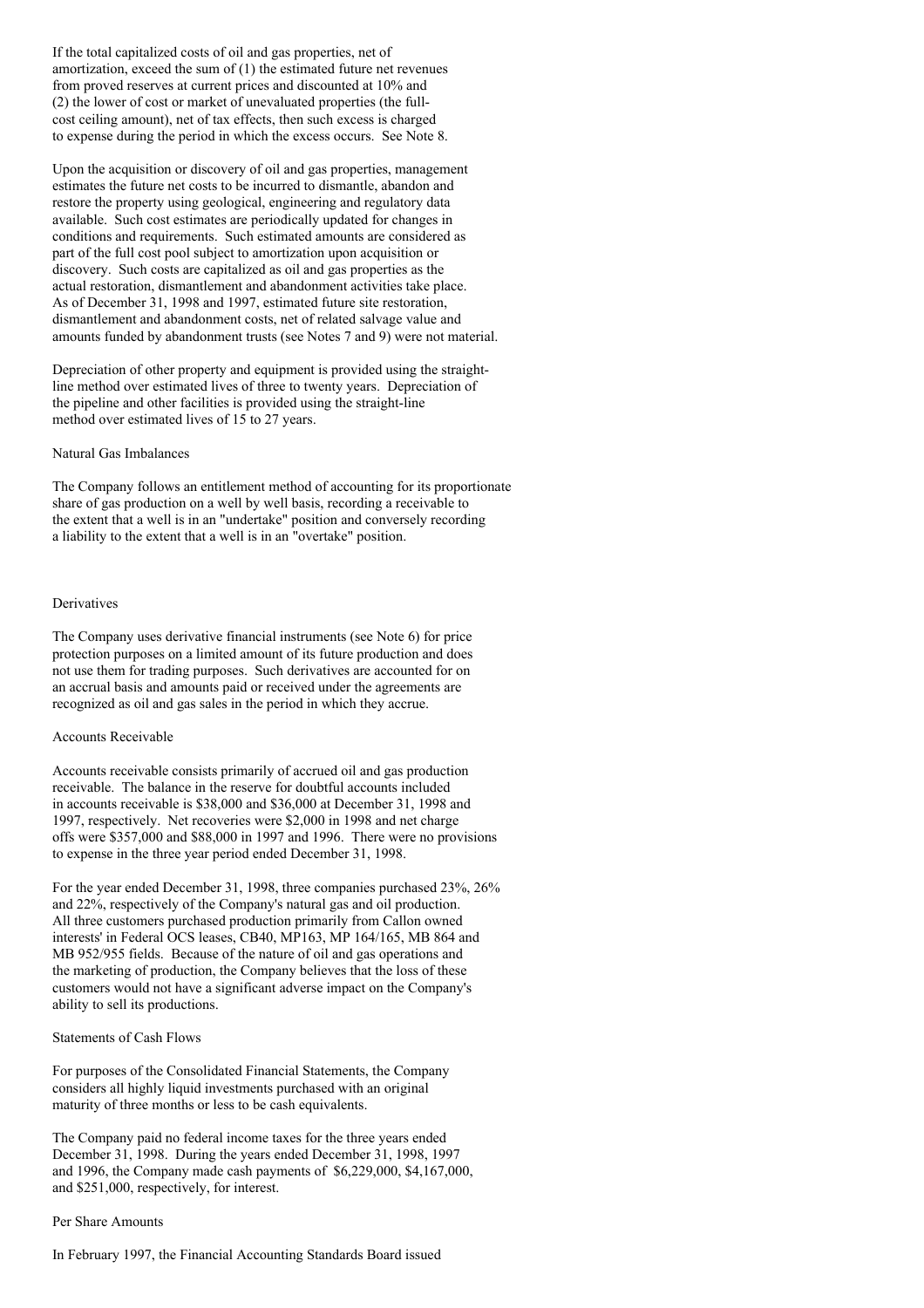Statement No. 128 ("FAS 128"), Earnings per Share, which generally simplified the manner in which earnings per share are determined. The Company adopted FAS 128 effective December 15, 1997. In accordance with FAS 128, the Company's previously reported earnings per share for 1996 were restated. The effect of this accounting change on previously reported earnings per share (EPS) data was as follows:

| 1996<br>Per share amounts                          |          |                  |
|----------------------------------------------------|----------|------------------|
| Primary EPS as reported<br>Effect of FAS 128       | S<br>.45 | .01              |
|                                                    |          |                  |
| Basic EPS as restated                              |          | S.<br>-46        |
|                                                    |          |                  |
| Fully diluted EPS as reported<br>Effect of FAS 128 |          | S.<br>-43<br>.02 |
|                                                    |          |                  |
| Diluted EPS as restated                            |          | ς<br>45          |
|                                                    |          |                  |

Basic earnings or loss per common share were computed by dividing net income or loss by the weighted average number of shares of common stock outstanding during the year. Diluted earnings per common share for the

years 1997 and 1996 were determined on a weighted average basis using common shares issued and outstanding adjusted for the effect of stock options considered common stock equivalents computed using the treasury stock method. In 1998, all options were excluded from the computation of diluted loss per share because they were antidilutive. The conversion of the preferred stock was not included in any annual calculation due to their antidilutive effect on diluted income or loss per share.

A reconciliation of the basic and diluted per share computation is as follows (in thousands, except per share amounts):

## 1998 1997 1996 --------- ------- ------- (a) Net income (loss) available for common stock \$ (33,533) \$ 5,642 \$ 2,663 (b)Weighted average shares outstanding 8,034 6,194 5,835 (c)Dilutive impact of stock options -- 228 117 (d)Total diluted shares  $8,034$  6,422 5,952 Stock options excluded due to antidilutive impact 163 --Basic earnings (loss) per share  $(a/b)$  \$ (4.17) \$ .91 \$ .46 Diluted earnings (loss) per share  $(a/d)$  \$ (4.17) \$ .88 \$ .45

Fair Value of Financial Instruments

Fair value of cash, cash equivalents, accounts receivable, accounts payable and long-term debt approximates book value at December 31, 1998 and 1997. Fair value of long-term debt (specifically the 10% and the 10.125% senior subordinated notes) was based on quoted market value.

The calculation of the fair market value of the outstanding hedging contracts (see Note 6) as of December 31, 1998 indicated a \$1.4 million market value benefit to the Company based on market prices at that date.

Accounts Payable and Accrued Liabilities - Long-Term

Approximately \$3,000,000 of current accounts payable and accrued liabilities at December 31, 1998 related to long-term assets, primarily oil and gas properties that were financed subsequent to year-end with longterm debt and therefore have been reclassified as long-term.

## 3. INCOME TAXES

The Company follows the asset and liability method of accounting for deferred income taxes prescribed by Financial Accounting Standards Board Statement No. 109 ("FAS 109") "Accounting for Income Taxes". The statement provides for the recognition of a deferred tax asset for deductible temporary timing differences, capital and operating loss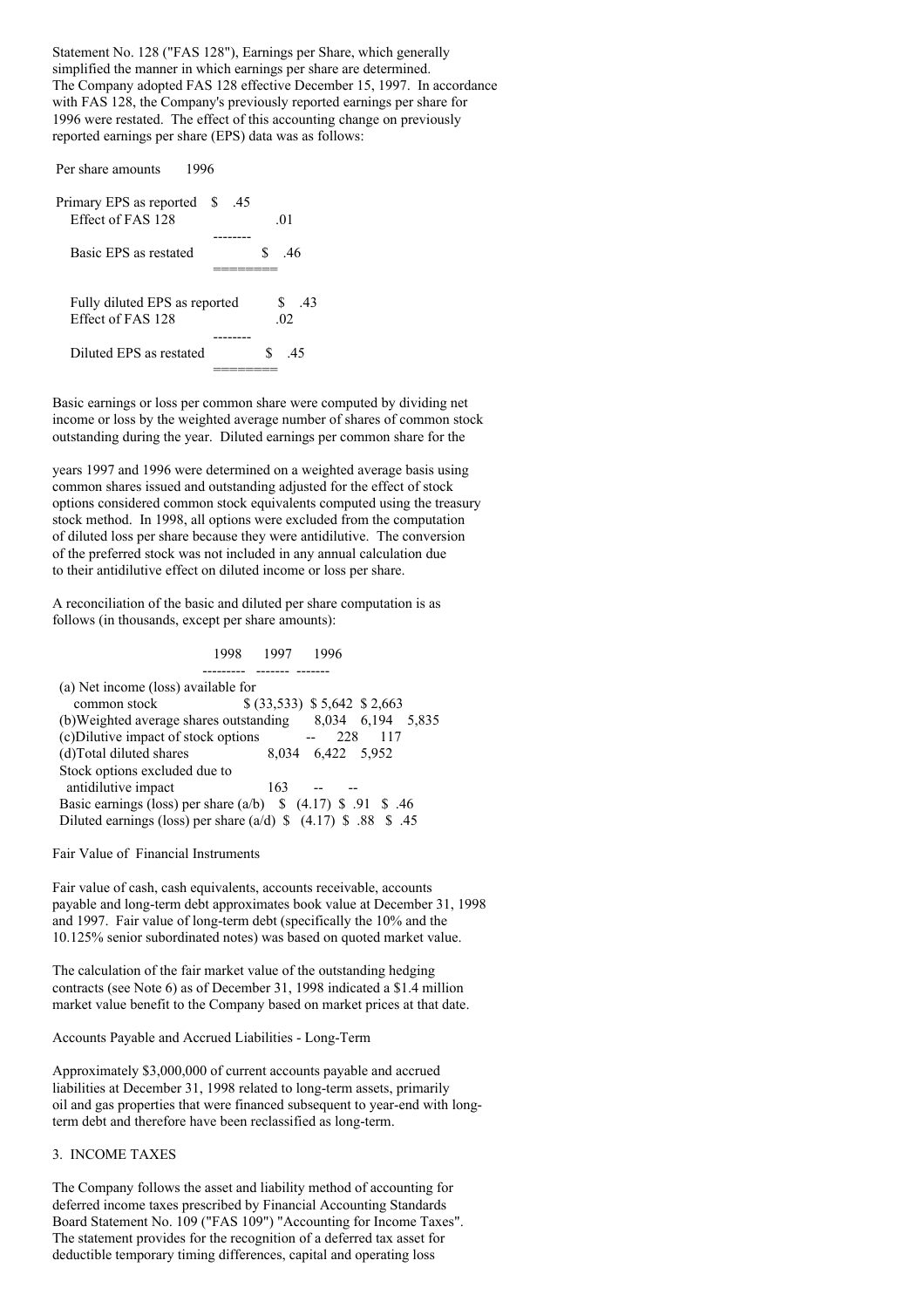carryforwards, statutory depletion carryforward and tax credit carryforwards, net of a "valuation allowance". The valuation allowance is provided for that portion of the asset, for which it is deemed more likely than not, that it will not be realized. The Company's management determined that no valuation allowance was necessary in 1998 and 1997. Accordingly, the Company has recorded a deferred tax asset at December 31, 1998 and 1997 as follows:

|                                                                                             | December 31,<br>1998 1997<br>(In thousands) |                                       |       |
|---------------------------------------------------------------------------------------------|---------------------------------------------|---------------------------------------|-------|
| Federal net operating loss carryforward \$7,916 \$3,531<br>Statutory depletion carryforward |                                             | 4.083                                 | 4,062 |
| Temporary differences:<br>Oil and gas properties                                            |                                             | 3,979 (4,943)                         |       |
| Pipeline and other facilities                                                               |                                             | $(2,164)$ $(2,277)$<br>$(101)$ $(86)$ |       |
| Non-oil and gas property<br>Other                                                           | 2,635                                       | 961                                   |       |
| Total tax asset                                                                             | 16,348                                      | ------<br>1,248                       |       |
| Valuation allowance                                                                         |                                             |                                       |       |
| Net tax asset                                                                               | \$16,348                                    | \$1,248                               |       |

At December 31, 1998, the Company had, for federal tax reporting purposes, net operating loss carryforwards ("NOL") of \$22.6 million which expire in 2000 through 2012. Approximately \$5.0 million of such carryovers are subject to limitations on utilization as a result of ownership changes which occurred in CPOC's common stock prior to the Consolidation and ownership changes as a result of the Consolidation. Additionally, the Company had available for tax reporting purposes \$11.7 million in statutory depletion deductions which can be carried forward for an indefinite period.

The provision for income taxes at the Company's effective tax rate differed from the provision for income taxes at the statutory rate as follows:

|                                                                                                                         | December 31.<br>1998 1997<br>(In thousands) |      | 1996        |      |
|-------------------------------------------------------------------------------------------------------------------------|---------------------------------------------|------|-------------|------|
| Computed expense (benefit) at the<br>expected statutory rate $$(15,590) $4,296 $1,910$<br>Change in valuation allowance |                                             |      | $- (1,760)$ |      |
| Other                                                                                                                   | 490                                         | (96) | (100)       |      |
| Deferred income tax expense (benefit) $\{(15,100)$ \\$ 4,200 \\$                                                        |                                             |      |             | - 50 |

### 4. ACQUISITIONS

On June 26, 1997 the Company purchased an 18.8% working interest in the Mobile Block 864 Area from Elf Exploration, Inc. The Company's net purchase price was approximately \$11.8 million. The Company further increased its ownership in this area by purchasing Chevron U.S.A. Inc.'s interest in the Mobile Block 864 Area for \$18.8 million in November 1997.

The Company, together with an industry partner, was the high bidder on 18 offshore tracts at the Outer Continental Shelf ("OCS") Lease Sale #157 and #161, held during 1996 in New Orleans, Louisiana, and conducted by the U. S.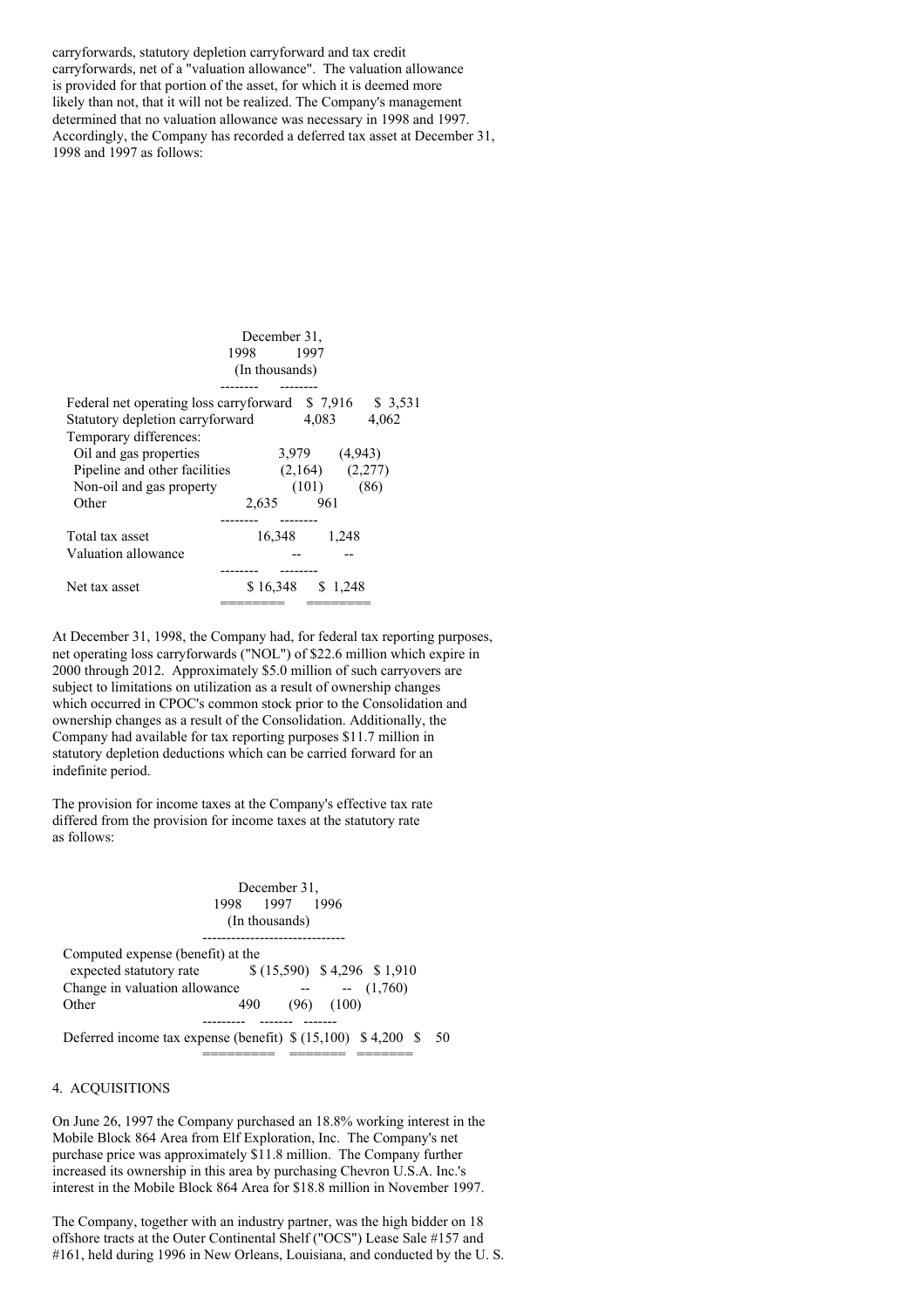Department of the Interior through its Minerals Management Service ("MMS"). The Company holds a 25% working interest in the leases and its share of the total lease costs was approximately \$15.2 million.

### 5. LONG-TERM DEBT

| Long-term debt consisted of the following at: |                |             |          |       |        |
|-----------------------------------------------|----------------|-------------|----------|-------|--------|
|                                               | December 31.   |             |          |       |        |
|                                               | 1998           | 1997        |          |       |        |
|                                               | (In thousands) |             |          |       |        |
| Credit Facility                               |                | \$18,100 \$ |          | - 100 |        |
| 10% Senior Subordinated Notes                 |                |             | 24,150   |       | 24,150 |
| 10.125% Senior Subordinated Notes             |                |             | 36,000   |       | 36,000 |
|                                               |                |             |          |       |        |
|                                               | 78.250         |             | 60.250   |       |        |
| Less: current portion                         |                |             |          |       |        |
|                                               |                |             |          |       |        |
|                                               | \$78,250       |             | \$60,250 |       |        |
|                                               |                |             |          |       |        |

Borrowings under the Credit Facility, with Chase Manhattan Bank, are secured by mortgages covering substantially all of the Company's producing oil and gas properties. Currently, the Credit Facility provides for a \$50 million borrowing base ("Borrowing Base") which is adjusted periodically on the basis of a discounted present value of future net cash flows attributable to the Company's proved producing oil and gas reserves. Pursuant to the Credit Facility, depending upon the percentage of the unused portion of the borrowing base, the interest rate is equal to the lender's prime rate plus 0.125% (prime plus 0.50% if utilized percentage of borrowing base is greater than 50%). The Company, at its option, may fix the interest rate on all or a portion of the outstanding principal balance at 1.125% above a defined "Eurodollar" rate for periods up to six months (1.5% above if utilized percentage of borrowing base is greater than 50%). The weighted average interest rate for the total debt outstanding at December 31, 1998 and 1997 was 6.68% and 8.50%, respectively. Under the Credit Facility, a commitment fee of .25% or .375% per annum on the unused portion of the Borrowing Base (depending upon the percentage of the unused portion of the Borrowing Base) is payable quarterly. The Company may borrow, pay, reborrow and repay under the Credit Facility until October 31, 2000, on which date, the Company must repay in full all amounts then outstanding.

On November 27, 1996, the Company issued \$24,150,000 of 10% Senior Subordinated Notes that will mature December 15, 2001. The Company used the proceeds to reduce borrowings under the Credit Facility and for other corporate purposes. Interest is payable quarterly beginning March 15, 1997. The notes are redeemable at the option of the Company, in whole or in part, on or after December 15, 1997, at 100% of the principal amount thereof, plus accrued interest to the redemption date. The notes are general unsecured obligations of the Company, subordinated in right of payment to all existing and future indebtedness of the Company.

On July 31, 1997, the Company issued \$36 million of its 10.125% Series A Senior Subordinated Notes due 2002. Interest is payable quarterly beginning September 15, 1997. The Senior Subordinated Notes were offered through a private placement transaction. The net proceeds of the transaction were used to repay the outstanding balance under the Credit Facility and fund a portion of the Company's capital expenditure budget. On September 10, 1997, the Company commenced an offer to exchange the Series A Notes for a like principal amount of 10.125% Series B Senior Subordinated Notes due 2002 (the "Series B Notes" and, together with the Series A Notes, the "10.125% Notes"). The form and terms of the Series B Notes are identical in all material respects to the terms of the Series A Notes, except for certain transfer restrictions and provisions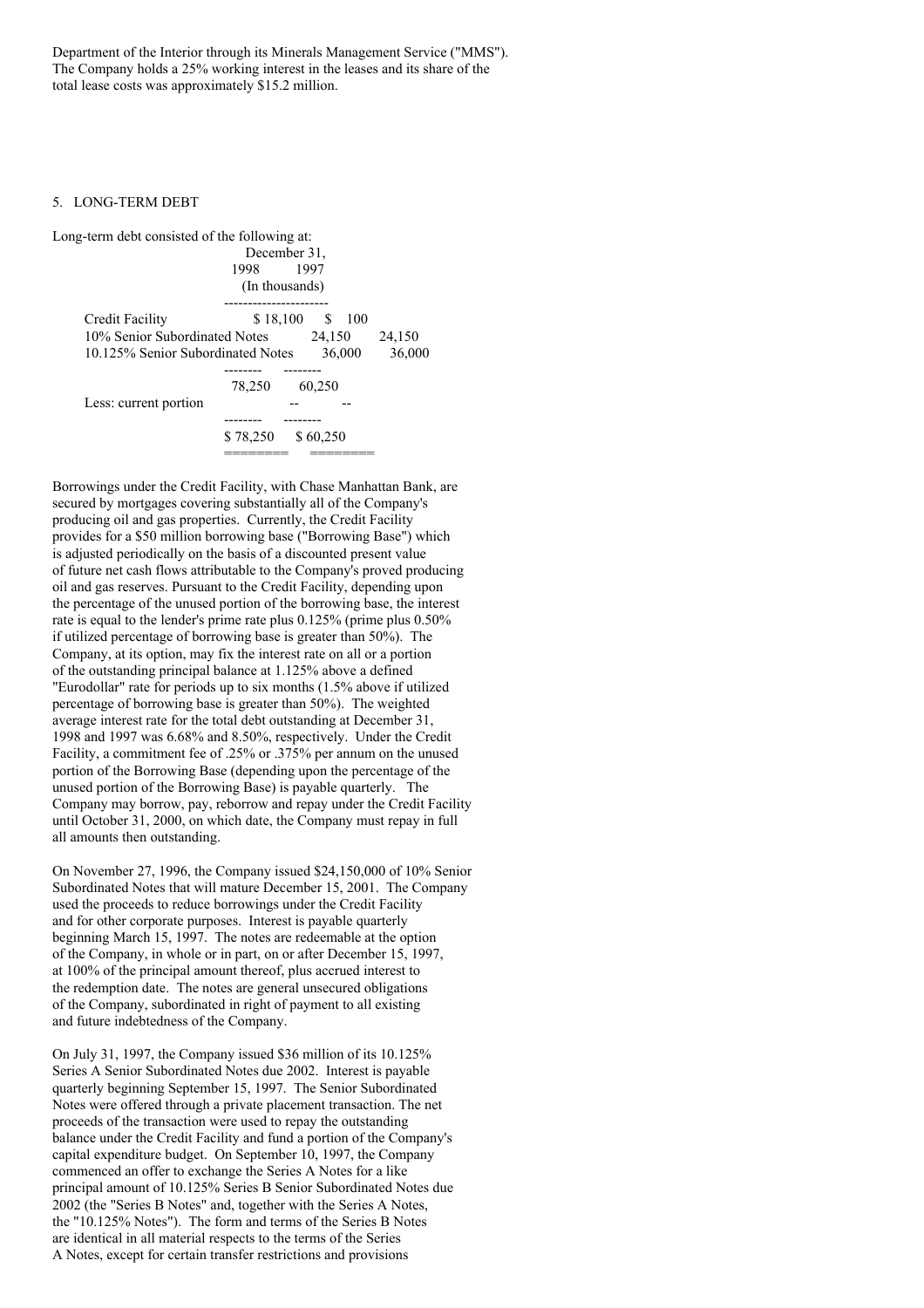relating to registration rights. The exchange offer was completed on November 10, 1997. Interest on the 10.125% Notes is payable quarterly, on March 15, June 15, September 15, and December 15 of each year. The 10.125% Notes are redeemable at the option of the Company in whole or in part, at any time on or after September 15, 2000. The 10.125% Notes are general unsecured obligations of the Company, subordinated in right of payment to all existing and future indebtedness of the Company and rank pari passu with the 10% Notes.

The Credit Facility and the subordinated debt contain various covenants including restrictions on additional indebtedness and payment of cash dividends as well as maintenance of certain financial ratios. The Company is in compliance with these covenants at December 31, 1998.

# 6. HEDGING CONTRACTS

The Company periodically uses derivative financial instruments to manage oil and gas price risk. Settlements of gains and losses on commodity price swap contracts are generally based upon the difference between the contract price or prices specified in the derivative instrument and a NYMEX price or other cash or futures index price, and are reported as a component of oil and gas revenues. Gains or losses attributable to the termination of a swap contract are deferred and recognized in revenue when the oil and gas production is sold. Approximately \$1,886,000 and \$2,466,000 was recognized as additional oil and gas revenue in 1998 and 1997 and recognized a reduction in revenue of \$2,757,000 in 1996 as a result of such agreements. At December 31, 1998, the Company had open collar contracts with third parties whereby minimum floor prices and maximum ceiling prices are contracted and applied to related contract volumes. These agreements in effect at December 31, 1998 are for average gas volumes of 380,000 Mcf per month through August of 1999 (on average) at a ceiling price of \$2.68 and floor of \$2.21. In addition, the Company had oil open collar contracts for 12,500 barrels per month from January 1999 through June 1999 at a ceiling price of \$18.00 and a floor of \$14.50 and 12,500 barrels per month from July 1999 through December 1999 at a ceiling price of \$18.54 and a floor of \$15.00.

Also at December 31, 1998 the Company had open forward sales position natural gas contracts of 200,000 Mcf for the month of March 1999 at a fixed contract average price of \$2.45 and 200,000 Mcf per month from April 1999 through September 1999 at a fixed contract price of \$2.35.

## 7. COMMITMENTS AND CONTINGENCIES

As described in Note 9, abandonment trusts (the "Trusts") have been established for future abandonment obligations of those oil and gas properties of the Company burdened by a net profits interest. The management of the Company believes the Trusts will be sufficient to offset those future abandonment liabilities; however, the Company is responsible for any abandonment expenses in excess of the Trusts' balances. As of December 31, 1998, total estimated site restoration, dismantlement and abandonment costs were approximately \$6,360,000, net of expected salvage value. Substantially all such costs are expected to be funded through the Trusts' funds, all of which will be accessible to the Company when abandonment work begins. In addition as a working interest owner and/or operator of oil and gas properties, the Company is responsible for the cost of abandonment of such properties. See Note 2.

The Company, as part of the Consolidation, entered into Registration Rights Agreements whereby the former stockholders of certain of the Constituent Entities are entitled to require the Company to register Common Stock of the Company owned by them with the Securities and Exchange Commission for sale to the public in a firm commitment public offering and generally to include shares owned by them, at no cost, in registration statements filed by the Company. Costs of the offering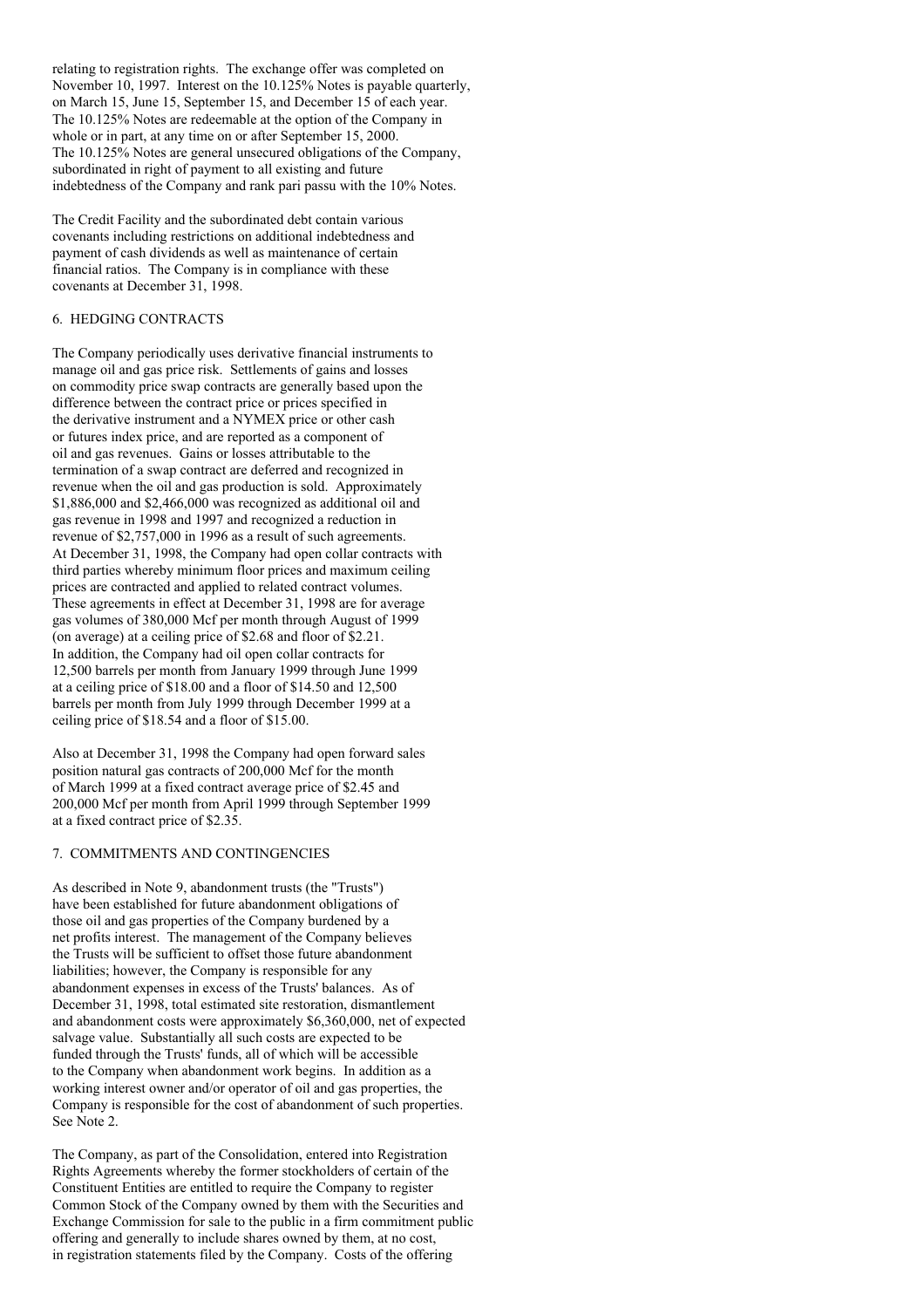will not include discounts and commissions, which will be paid by the respective sellers of the Common Stock.

# 8. OIL AND GAS PROPERTIES

The following table discloses certain financial data relating to the Company's oil and gas activities, all of which are located in the United States.

|                                                                                                                        | Years Ended December 31,<br>1998 1997 1996<br>(In thousands)                                                                                                                       |
|------------------------------------------------------------------------------------------------------------------------|------------------------------------------------------------------------------------------------------------------------------------------------------------------------------------|
| Capitalized costs incurred:<br><b>Evaluated Properties-</b>                                                            |                                                                                                                                                                                    |
| Beginning of period balance                                                                                            | \$398,046 \$322,970 \$304,737                                                                                                                                                      |
| Property acquisition costs                                                                                             | 9,464 51,751 2,999                                                                                                                                                                 |
| <b>Exploration</b> costs                                                                                               | 42,617 13,620 8,732                                                                                                                                                                |
|                                                                                                                        | Development costs 4,361 14,155 8,076                                                                                                                                               |
|                                                                                                                        | Sale of mineral interests (9,909) (4,450) (1,574)                                                                                                                                  |
| End of period balance                                                                                                  | \$444,579 \$398,046 \$322,970                                                                                                                                                      |
| <b>Unevaluated Properties (excluded</b><br>from the full-cost pool) -<br>Additions<br>Capitalized interest and general | Beginning of period balance \$35,339 \$26,235 \$10,171<br>11,156 16,924 20,640<br>and administrative costs $8,955$ 5,163 1,883<br>Transfers to evaluated (12,771) (12,983) (6,459) |
|                                                                                                                        | --------- --------<br>End of period balance \$42,679 \$35,339 \$26,235                                                                                                             |
| Accumulated depreciation, depletion<br>and amortization-<br>Impairment of oil and gas properties 43,500                | Beginning of period balance \$282,891 \$266,716 \$257,143<br>Provision charged to expense 18,962 16,175 9,573                                                                      |
| End of period balance                                                                                                  | \$345,353 \$282,891 \$266,716                                                                                                                                                      |

Unevaluated property costs, primarily lease acquisition costs incurred at federal and state lease sales and unevaluated drilling costs being excluded from the amortizable evaluated property base consisted of \$17.9 million incurred in 1998, \$8.2 million incurred in 1997 and \$16.6 million incurred in 1996 and prior. These costs are directly related to the acquisition and evaluation of unproved properties and major development projects. The excluded costs and related reserves are included in the amortization base as the properties are evaluated and proved reserves are established or impairment is determined. The majority of these costs will be evaluated over the next five year period.

Depreciation, depletion and amortization per unit-of-production (equivalent barrel of oil) amounted to \$7.16, \$6.11, and \$5.87 for the years ended December 31, 1998, 1997 and 1996, respectively.

### Impairment of Oil and Gas Properties

Under full-cost accounting rules, the capitalized costs of proved oil and gas properties are subject to a "ceiling test", which limits such costs to the estimated present value net of related tax effects, discounted at a 10 percent interest rate, of future net cash flows from proved reserves, based on current economic and operating conditions (PV10). If capitalized costs exceed this limit, the excess is charged to expense. During the fourth quarter of 1998, the Company recorded a noncash impairment provision related to oil and gas properties in the amount of \$43.5 million (\$28.7 million after-tax) primarily due to the significant decline in oil and gas prices.

## 9. NET PROFITS INTEREST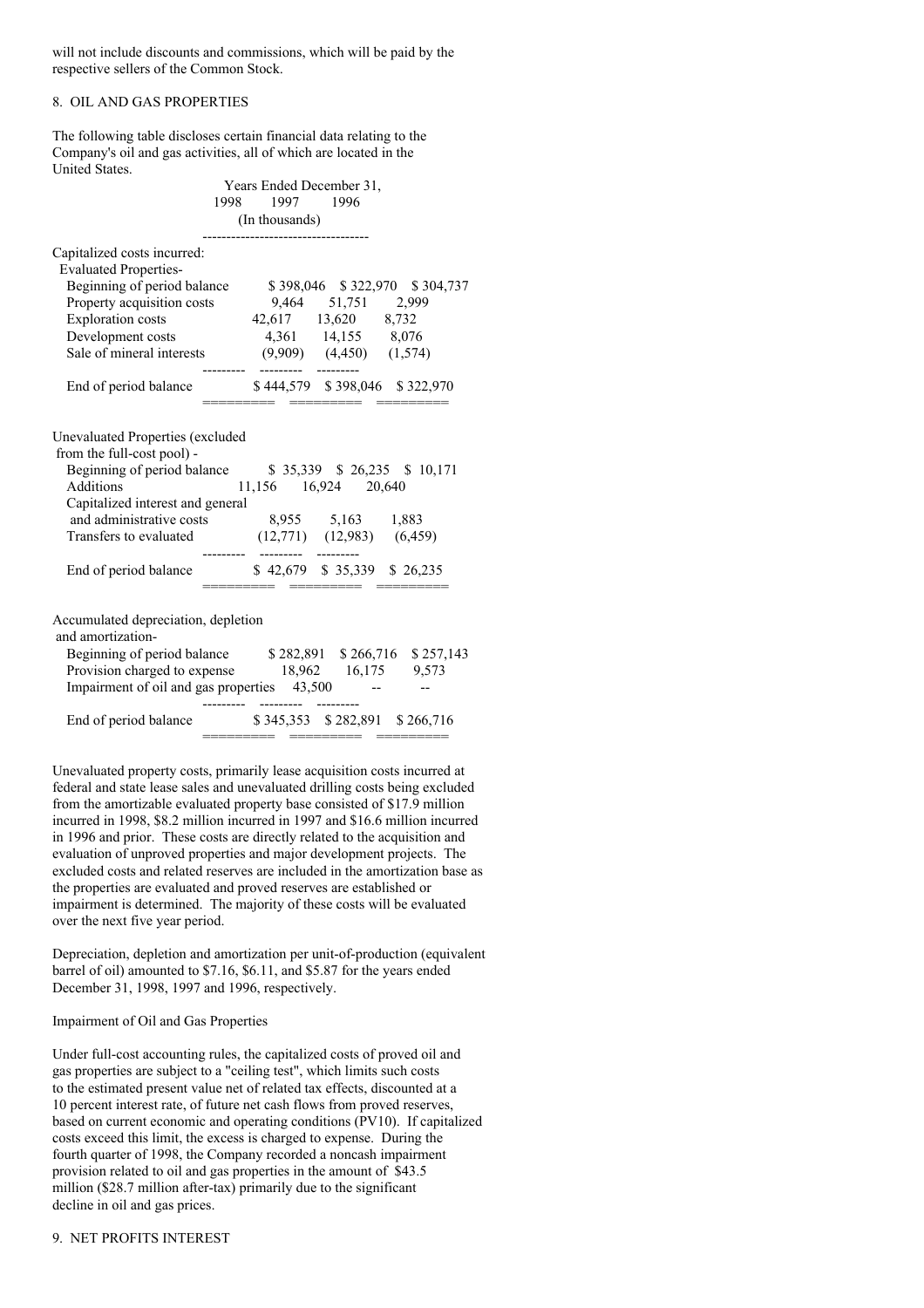Since 1989, the Constituent Entities have entered into separate agreements to purchase certain oil and gas properties with gross contract acquisition prices of \$170,000,000 (\$150,000,000 net as of closing dates) and in simultaneous transactions, entered into agreements to sell overriding royalty interests ("ORRI") in the acquired properties. These ORRI are in the form of net profits interests ("NPI") equal to a significant percentage of the excess of gross proceeds over production costs, as defined, from the acquired oil and gas properties. A net deficit incurred in any month can be carried forward to subsequent months until such deficit is fully recovered. The Company has the right to abandon the purchased oil and gas properties if it deems the properties to be uneconomical.

The Company has, pursuant to the purchase agreements, created abandonment trusts whereby funds are provided out of gross production proceeds from the properties for the estimated amount of future abandonment obligations related to the working interests owned by the Company. The Trusts are administered by unrelated third party trustees for the benefit of the Company's working interest in each property. The Trust agreements limit their funds to be disbursed for the satisfaction of abandonment obligations. Any funds remaining in the Trusts after all restoration, dismantlement and abandonment obligations have been met will be distributed to the owners of the properties in the same ratio as contributions to the Trusts. The Trusts' assets are excluded from the Consolidated Balance Sheets of the Company because the Company does not control the Trusts. Estimated future revenues and costs associated with the NPI and the Trusts are also excluded from the oil and gas reserve disclosures at Note 12. As of December 31, 1998 and 1997 the Trusts' assets (all cash and investments) totaled \$6,360,000 and \$19,300,000, respectively, all of which will be available to the Company to pay its portion, as working interest owner, of the restoration, dismantlement and abandonment costs discussed at Note 7. The trust asset decrease in 1998 was the result of a sale of an oil and gas property and the related trust.

At the time of acquisition of properties by the Company, the property owners estimated the future costs to be incurred for site restoration, dismantlement and abandonment, net of salvage value. A portion of the amounts necessary to pay such estimated costs was deposited in the Trusts upon acquisition of the properties, and the remainder is deposited from time to time out of the proceeds from production. The determination of the amount deposited upon the acquisition of the properties and the amount to be deposited as proceeds from production was based on numerous factors, including the estimated reserves of the properties. The amounts deposited in the Trusts upon acquisition of the properties were capitalized by the Company as oil and gas properties.

As operator, the Company receives all of the revenues and incurs all of the production costs for the purchased oil and gas properties but retains only that portion applicable to its net ownership share. As a

result, the payables and receivables associated with operating the properties included in the Company's Consolidated Balance Sheets include both the Company's and all other outside owner's shares. However, revenues and production costs associated with the acquired properties reflected in the accompanying Consolidated Statements of Operations represent only the Company's share, after reduction for the NPI.

## 10. EMPLOYEE BENEFIT PLANS

The Company has adopted a series of incentive compensation plans designed to align the interest of the executives and employees with those of its stockholders. The following is a brief description of each plan:

- The Savings and Protection Plan provides employees with the option to defer receipt of a portion of their compensation and the Company may, at its discretion, match a portion of the employee's deferral with cash and Company Common Stock. The Company may also elect, at its discretion, to contribute a non-matching amount in cash and Company Common Stock to employees. The amounts held under the Savings and Protection Plan are invested in various funds maintained by a third party in accordance with the directions of each employee. An employee is fully vested immediately upon participation in the Savings and Protection Plan. The total amounts contributed by the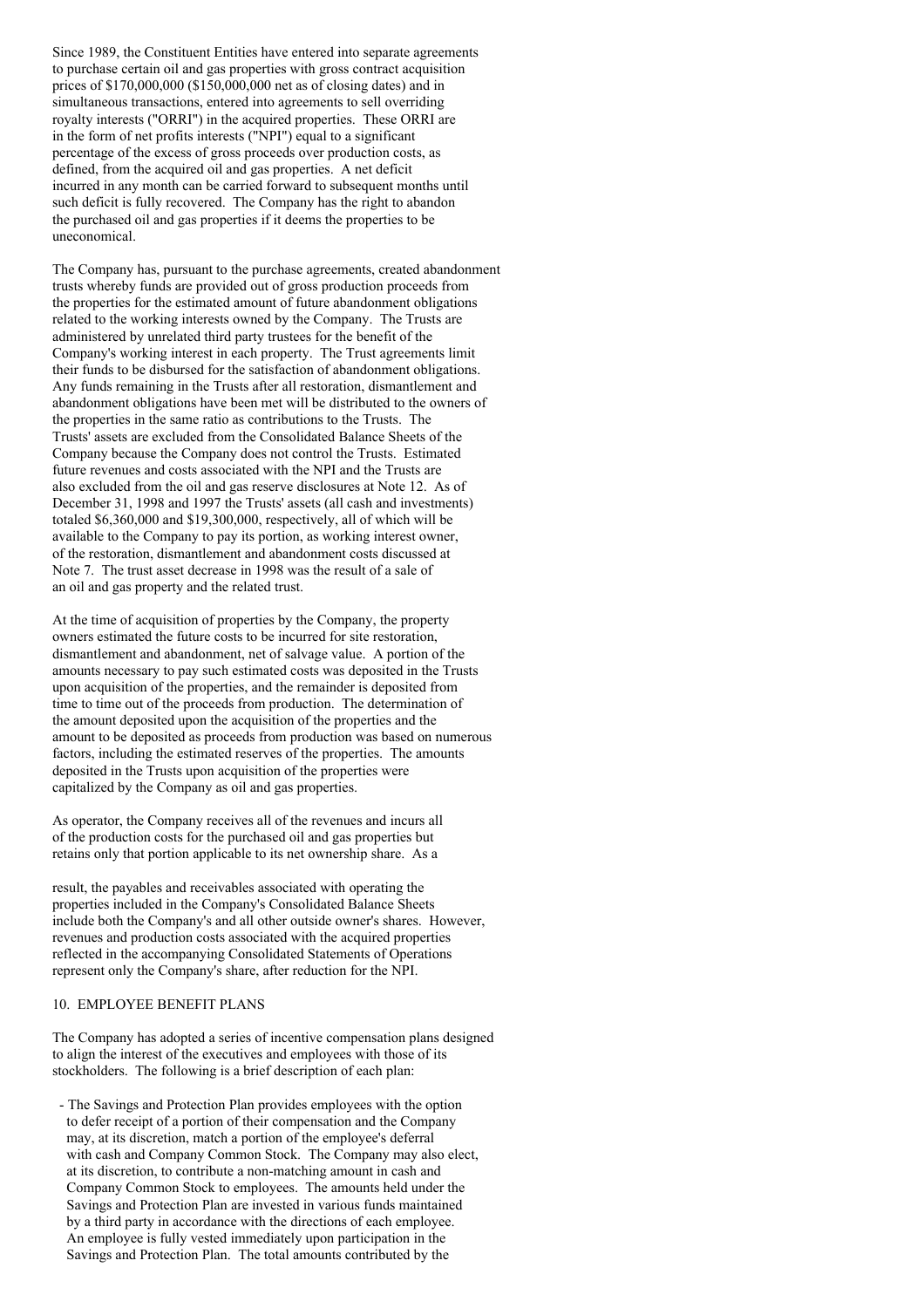Company, including the value of the common stock contributed, were \$468,000, \$438,000, and \$241,000 in the years 1998, 1997 and 1996, respectively.

- The 1994 Stock Incentive Plan (the "1994 Plan") provides for 600,000 shares of Common Stock to be reserved for issuance pursuant to such plan. Under the 1994 Plan the Company may grant both stock options qualifying under Section 422 of the Internal Revenue Code and options that are not qualified as incentive stock options, as well as performance shares. No options will be granted at an exercise price of less than fair market value of the Common Stock on the date of grant. A total of 500,000 options were granted in 1994 and 1995 and all such options could be exercised as of December 31, 1996. During 1997, there were no other options granted and 9,000 shares were exercised at an average price of \$17.94. These options have an expiration date 10 years from date of grant. In 1998, 20,000 nonemployee director options were granted under the plan, vesting 100% in November 1998.
- On August 23, 1996, the Board of Directors of the Company approved and adopted the Callon Petroleum Company 1996 Stock Incentive Plan (the "1996 Plan"). The 1996 Plan provides for the same types of awards as the 1994 Plan and is limited to a maximum of 1,200,000 shares (as amended from the original 900,000 shares) of common stock that may be subject to outstanding awards. During 1998, 1997 and 1996, the Company granted stock options to purchase 205,000, 20,000 and 530,000 shares, respectively, of Common Stock under the plan. All of such options were granted at an exercise price equal to the fair market value of the Common Stock on the date of grant. Terms of the options granted in 1998 provide that 25% of the options become exercisable each year beginning August of 1998 and each succeeding January. Terms of the plan for 450,000 options granted in 1996 provide that 20% of the options become exercisable on January 1 of each succeeding year, beginning January 1, 1997. Non-employee director options aggregating 80,000 shares vest 25% at each succeeding annual meeting of directors following each annual stockholders' meeting, beginning in 1997. Unvested options are subject to forfeiture upon certain termination of employment events and expire 10 years from date of grant.

The Company accounts for the options issued pursuant to the stock incentive plans under APB Opinion No. 25, under which no compensation cost has been recognized. Had compensation cost for these plans been determined consistent with FAS 123, the Company's net income and earnings per common share would have been reduced to the following pro forma amounts:

1998 1997 1996 (In thousands, except per share data) ------------------------------------- Net income (loss): As Reported  $$ (33,533) \ $ 5,642 \ $ 2,663$ Pro Forma (34,421) 4,977 2,411 Basic earnings (loss) per share: As Reported  $(4.17)$  .91 .46 Pro Forma (4.28) .80 .41 Diluted earnings (loss) per share: As Reported  $(4.17)$  .88 .45 Pro Forma (4.28) .77 .41

Because the Statement 123 method of accounting has not been applied to options granted prior to January 1, 1995, the resulting pro forma compensation cost above may not be representative of that to be expected in future years.

A summary of the status of the Company's two stock option plans at December 31, 1998, 1997 and 1996 and changes during the years then ended is presented in the table and narrative below:

<TABLE> <CAPTION>

| 1998 | 1997 | 1996 |
|------|------|------|
|------|------|------|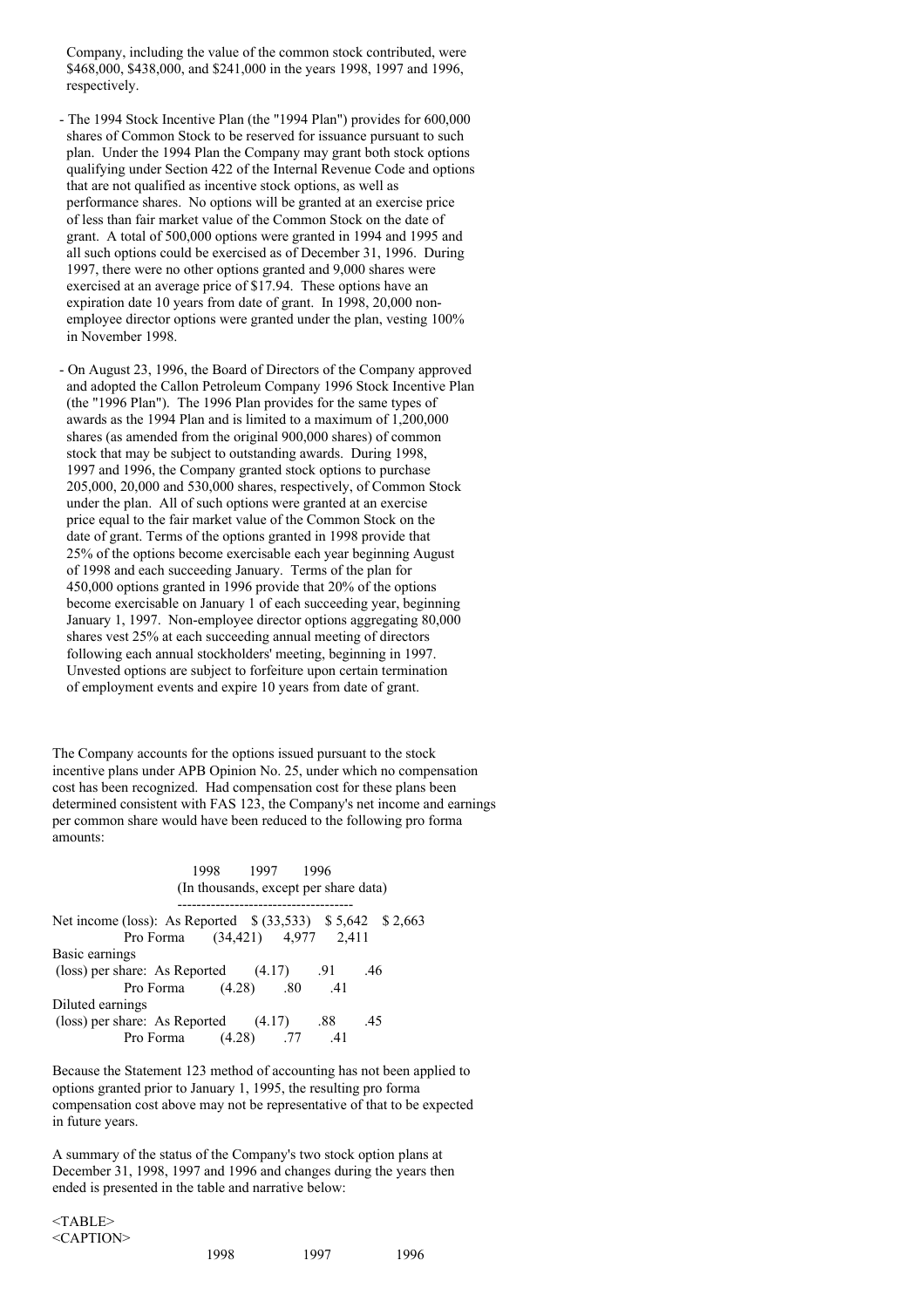|                                                                                |                     |                     |                   | Wtd Avg Wtd Avg Wtd Avg                  |                     |                                                                                    |
|--------------------------------------------------------------------------------|---------------------|---------------------|-------------------|------------------------------------------|---------------------|------------------------------------------------------------------------------------|
|                                                                                | <b>Shares</b>       |                     |                   | Ex Price Shares Ex Price Shares Ex Price |                     |                                                                                    |
|                                                                                |                     |                     |                   |                                          |                     |                                                                                    |
| $<\!S>$                                                                        | $\langle C \rangle$ | $\langle C \rangle$ | <<                | <<                                       | $\langle C \rangle$ | $\langle$ C>                                                                       |
|                                                                                |                     |                     |                   |                                          |                     | Outstanding, beginning of year 1,041,000 \$11.19 1,030,000 \$11.10 490,000 \$10.01 |
| Granted                                                                        |                     |                     |                   |                                          |                     | 225,000 10.08 20,000 15.31 550,000 12.06                                           |
| Exercised                                                                      |                     |                     | $-$ (9,000) 10.00 |                                          |                     |                                                                                    |
| Forfeited                                                                      |                     |                     |                   | $   (10,000)$ $10.00$                    |                     |                                                                                    |
| Expired                                                                        |                     |                     |                   |                                          |                     |                                                                                    |
|                                                                                |                     |                     |                   |                                          |                     |                                                                                    |
| Outstanding, end of year 1,266,000 \$11.00 1,041,000 \$11.19 1,030,000 \$11.10 |                     |                     |                   |                                          |                     |                                                                                    |
|                                                                                |                     |                     |                   |                                          |                     |                                                                                    |
| Exercisable, end of year                                                       |                     |                     |                   |                                          |                     | 802,250 \$10.90 621,000 \$10.65 500,000 \$10.16                                    |
|                                                                                |                     |                     |                   |                                          |                     |                                                                                    |
| Weighted average fair value                                                    |                     |                     |                   |                                          |                     |                                                                                    |
| of options granted                                                             | \$4.31              |                     | \$6.30            |                                          | \$4.96              |                                                                                    |
|                                                                                |                     |                     |                   |                                          |                     |                                                                                    |

### $<$ /TABLE>

The options outstanding at December 31, 1998 have exercise prices ranging from \$9.47 to \$16.38 with a remaining weighted average contractual life of 7.06 years.

The fair value of each option grant is estimated on the date of grant using the Black-Scholes option pricing model with the following weighted average assumptions used for options granted during 1998, 1997 and 1996.

|                         | 1998<br>1997 | -1996 |                     |
|-------------------------|--------------|-------|---------------------|
|                         |              |       |                     |
| Risk free interest rate | $5.1\%$      |       | $6.8\%$ $6.5\%$     |
| Expected life (years)   | 7.0          | 4.0   | 49                  |
| Expected volatility     | 28.8%        |       | 41.1 $\%$ 34.7 $\%$ |
| Expected dividends      |              |       |                     |

The Company awarded 225,000 performance shares under the 1996 Plan to the Company's Executive officers on August 23, 1996. During June 1997, the Company's stockholders approved the performance share awards and the related common stock was issued. The issuance was recorded at the fair market value of the shares on their date of grant, with a corresponding charge to stockholders' equity representing the unearned portion of the award. All of the performance shares granted will vest in whole on January 1, 2001, and will be subject to forfeiture upon certain termination of employment events. The unearned portion was being amortized as compensation expense on a straight-line basis over the vesting period. An additional 25,000 shares were issued under the 1994 Plan in 1997 and 165,500 shares were issued to certain key employees other than the Company's Executive officers in 1998. Approximately \$4,963,000 in 1998, \$714,000 in 1997 and \$208,000 in 1996 of compensation cost were charged to expense related to the restricted shares granted.

In December 1998, the Company approved the accelerated vesting of all performance shares. As a result, an additional charge of \$3,469,000 which represents the future unamortized expense related to unvested shares at the date the acceleration of vesting occurred, was expensed in 1998.

In addition, the Company recorded a provision of approximately \$2.3 million for retirement benefits approved by the compensation committee of the Board of Directors in December of 1998.

### 11. EQUITY TRANSACTIONS

In November 1995, the Company sold 1,315,500 shares of \$2.125 Convertible Exchangeable Preferred Stock, Series A (the "Preferred Stock"). Annual dividends are \$2.125 per share and are cumulative. The net proceeds of the \$.01 par value stock after underwriters discount and expense was \$30,899,000. Each share has a liquidation preference of \$25.00, plus accrued and unpaid dividends. Dividends on the Preferred Stock are cumulative from the date of issuance and are payable quarterly, commencing January 15, 1996. The Preferred Stock is convertible at any time, at the option of the holders thereof, unless previously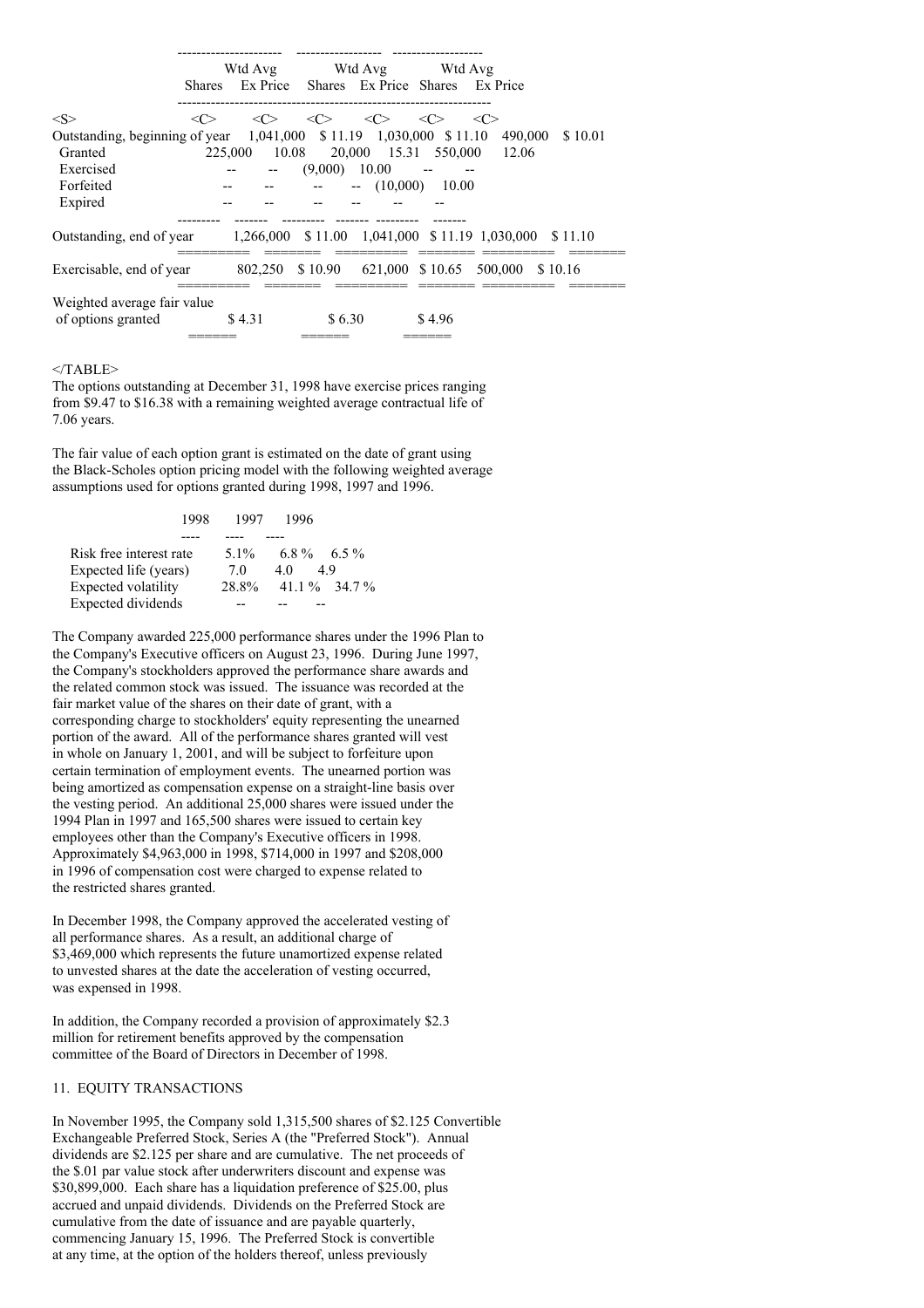redeemed, into shares of Common Stock of the Company at an initial conversion price of \$11 per share of Common Stock, subject to adjustments under certain conditions.

The Preferred Stock is redeemable at any time on or after December 31, 1998, in whole or in part at the option of the Company at a redemption price of \$26.488 per share beginning at December 31, 1998 and at premiums declining to the \$25.00 liquidation preference by the year 2005 and thereafter, plus accrued and unpaid dividends. The Preferred Stock is also exchangeable, in whole, but not in part, at the option of the Company on or after January 15, 1998 for the Company's 8.5% Convertible Subordinated Debentures due 2010 (the "Debentures") at a rate of \$25.00 principal amount of Debentures for each share of Preferred Stock. The Debentures will be convertible into Common Stock of the Company on the same terms as the Preferred Stock and will pay interest semiannually.

On November 25, 1997, the Company completed a public offering of 1,840,000 shares at a price to the public of \$17.00. This offering resulted in the Company receiving cash proceeds of \$29,267,000, net of offering costs and underwriting discount. The Company used a portion of the proceeds to repay indebtedness incurred to finance the purchase of Chevron U.S.A. Inc.'s interest in Mobile Block 864 Area (see Note 4) and the remaining proceeds were used to fund a portion of the 1998 capital expenditures budget.

In a December 1998 private transaction, a preferred stockholder elected to convert 59,689 shares of Preferred Stock into 136,867 shares of the Company's Common Stock. Subsequent to December 31, 1998, certain other preferred stockholders, through private transactions, agreed to convert 325,185 shares of Preferred Stock into 772,559 shares of the Company's Common Stock under similar terms.

# 12. SUPPLEMENTAL OIL AND GAS RESERVE DATA (UNAUDITED)

The Company's proved oil and gas reserves at December 31, 1998, 1997 and 1996 have been estimated by independent petroleum consultants in accordance with guidelines established by the Securities and Exchange Commission ("SEC"). Accordingly, the following reserve estimates are based upon existing economic and operating conditions.

There are numerous uncertainties inherent in establishing quantities of proved reserves. The following reserve data represent estimates only and should not be construed as being exact. In addition, the present values should not be construed as the current market value of the Company's oil and gas properties or the cost that would be incurred to obtain equivalent reserves.

## Estimated Reserves

Changes in the estimated net quantities of crude oil and natural gas reserves, all of which are located onshore and offshore in the continental United States, are as follows:

#### Reserve Quantities

|      |      | Years Ended December 31, |
|------|------|--------------------------|
| 1998 | 1997 | 1996                     |

Proved developed and undeveloped reserves:

| Crude Oil (MBbls):              |                                |
|---------------------------------|--------------------------------|
| Beginning of period             | 3,402 3,819 4,766              |
| Revisions to previous estimates | (151)<br>(99)<br>(50)          |
| Purchase of reserves in place   | 162                            |
| Sales of reserves in place      | $(1,531)$ $(78)$<br>(312)      |
| Extensions and discoveries      | 5.274 274                      |
| Production                      | $(462)$ $(585)$<br>(310)       |
|                                 |                                |
| End of period                   | 6,898 3,402<br>3.819           |
|                                 |                                |
| Natural Gas (MMcf):             |                                |
| Beginning of period             | 88,738 50,424 29,667           |
| Revisions to previous estimates | $(8,631)$ $(11,174)$ $(1,688)$ |
| Purchase of reserves in place   | 4,414 52,485 7,391             |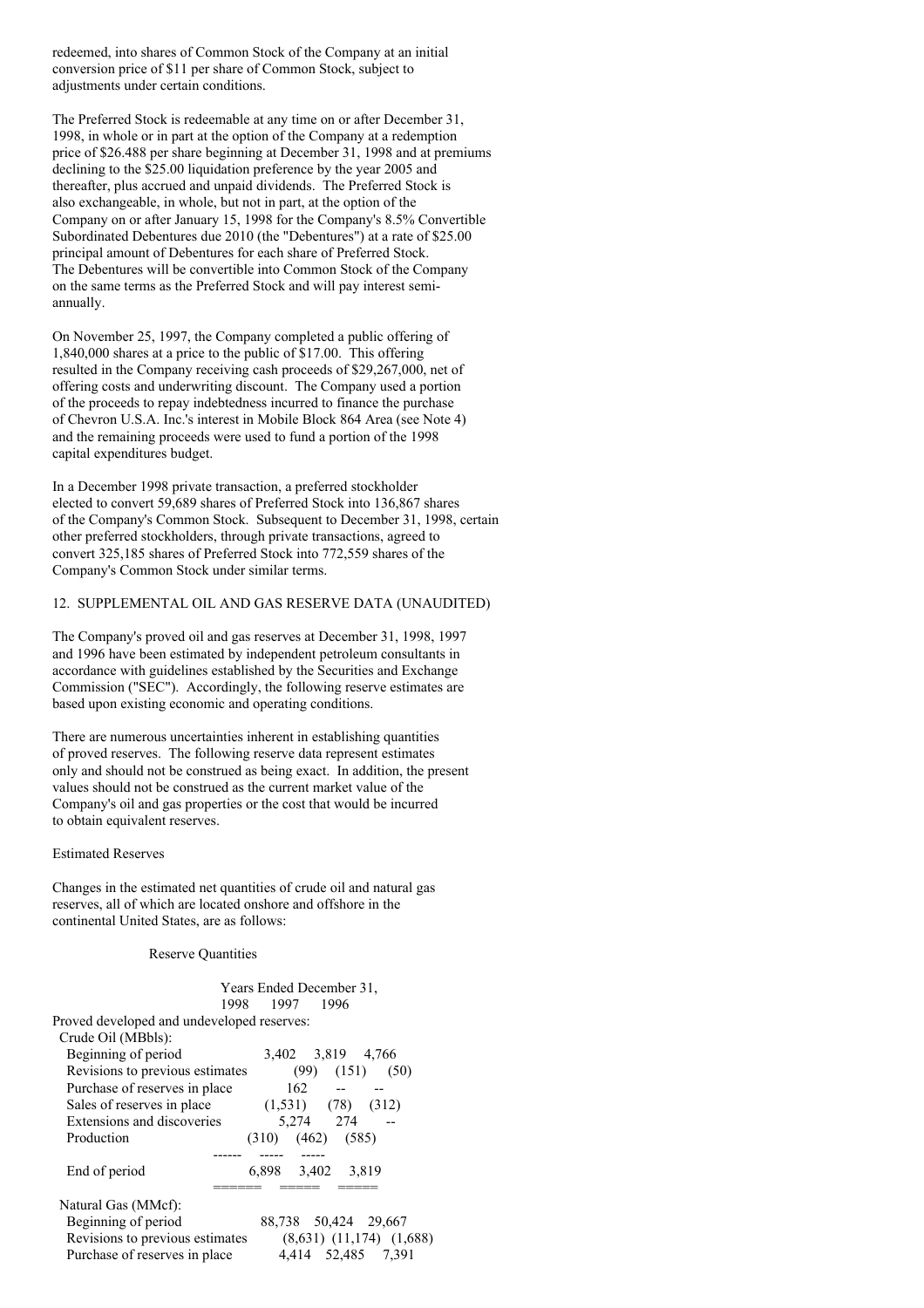| Sales of reserves in place<br>Extensions and discoveries<br>Production  | $(684)$ $(164)$ $(228)$<br>18,229 10,281 21,551<br>$(14,036)$ $(13,114)$ $(6,269)$ |
|-------------------------------------------------------------------------|------------------------------------------------------------------------------------|
| End of period                                                           | 88,030 88,738<br>50.424                                                            |
| Proved developed reserves:<br>Crude Oil (MBbls):<br>Beginning of period | 2.976 3.385<br>3.890                                                               |
| End of period                                                           | 1.774 2.976<br>3.385                                                               |
| Natural Gas (MMcf):<br>Beginning of period                              | 88,010 49,491<br>20,408                                                            |
| End of period                                                           | 88,010<br>76,895<br>49.491                                                         |

### Standardized Measure

The following tables present the Company's standardized measure of discounted future net cash flows and changes therein relating to proved oil and gas reserves and were computed using reserve valuations based on regulations prescribed by the SEC. These regulations provide that the oil, condensate and gas price structure utilized to project future net cash flows reflects current prices at each date presented and have been escalated only when known and determinable price changes are provided by contract and law. Future production, development and net abandonment costs are based on current costs without escalation. The resulting net future cash flows have been discounted to their present values based on a 10% annual discount factor.

# Standardized Measure

| 1998.                              |                                |                                                                                                                                                                                                                                                                                                                                                   |
|------------------------------------|--------------------------------|---------------------------------------------------------------------------------------------------------------------------------------------------------------------------------------------------------------------------------------------------------------------------------------------------------------------------------------------------|
|                                    |                                |                                                                                                                                                                                                                                                                                                                                                   |
|                                    |                                |                                                                                                                                                                                                                                                                                                                                                   |
|                                    |                                |                                                                                                                                                                                                                                                                                                                                                   |
|                                    |                                |                                                                                                                                                                                                                                                                                                                                                   |
|                                    |                                |                                                                                                                                                                                                                                                                                                                                                   |
|                                    |                                |                                                                                                                                                                                                                                                                                                                                                   |
|                                    |                                |                                                                                                                                                                                                                                                                                                                                                   |
|                                    |                                |                                                                                                                                                                                                                                                                                                                                                   |
|                                    |                                |                                                                                                                                                                                                                                                                                                                                                   |
|                                    |                                |                                                                                                                                                                                                                                                                                                                                                   |
|                                    |                                |                                                                                                                                                                                                                                                                                                                                                   |
|                                    |                                |                                                                                                                                                                                                                                                                                                                                                   |
| Standardized measure of discounted |                                |                                                                                                                                                                                                                                                                                                                                                   |
| future net cash flows              |                                |                                                                                                                                                                                                                                                                                                                                                   |
|                                    |                                |                                                                                                                                                                                                                                                                                                                                                   |
|                                    | December 31,<br>(In thousands) | 1997 1996<br>\$256,325 \$285,953 \$285,727<br>$(67,192)$ $(63,709)$ $(59,584)$<br>Development and net abandonment (36,581) (12,984) (9,989)<br>Future net inflows before income taxes $152,552$ $209,260$ $216,154$<br>$(-)$ $(32,781)$ $(49,438)$<br>152,552 176,479 166,716<br>$(52,801)$ $(48,400)$ $(36,547)$<br>\$99,751 \$128,079 \$130,169 |

# Changes in Standardized Measure

| Years Ended December 31, |  |  |  |  |
|--------------------------|--|--|--|--|
| 1998 1997 1996           |  |  |  |  |
| (In thousands)           |  |  |  |  |
|                          |  |  |  |  |

======== ======== ========

| Standardized measure - beginning of period                          | \$128,079 \$130,169 \$63,764     |
|---------------------------------------------------------------------|----------------------------------|
| Sales and transfers, net of production costs                        | $(27,807)$ $(34,006)$ $(18,202)$ |
| Net change in sales and transfer prices,                            |                                  |
| net of production costs                                             | $(33,029)$ $(66,880)$ 32,268     |
| Exchange and sale of in place reserves $(4,445)$ $(2,428)$          | (877)                            |
| Purchases, extensions, discoveries, and improved                    |                                  |
| recovery, net of future production and                              |                                  |
| development costs                                                   | 24.294 90.550 79.983             |
| Revisions of quantity estimates                                     | $(9,409)$ $(13,751)$ $(3,907)$   |
| Accretions of discount                                              | 13,645 16,017 6,376              |
| Net change in income taxes                                          | 7.926 21.633 (30.000)            |
| Changes in production rates, timing and other $\qquad$ 497 (13,225) | 764                              |
|                                                                     |                                  |
| Standardized measure - end of period                                | \$99,751 \$128,079 \$130,169     |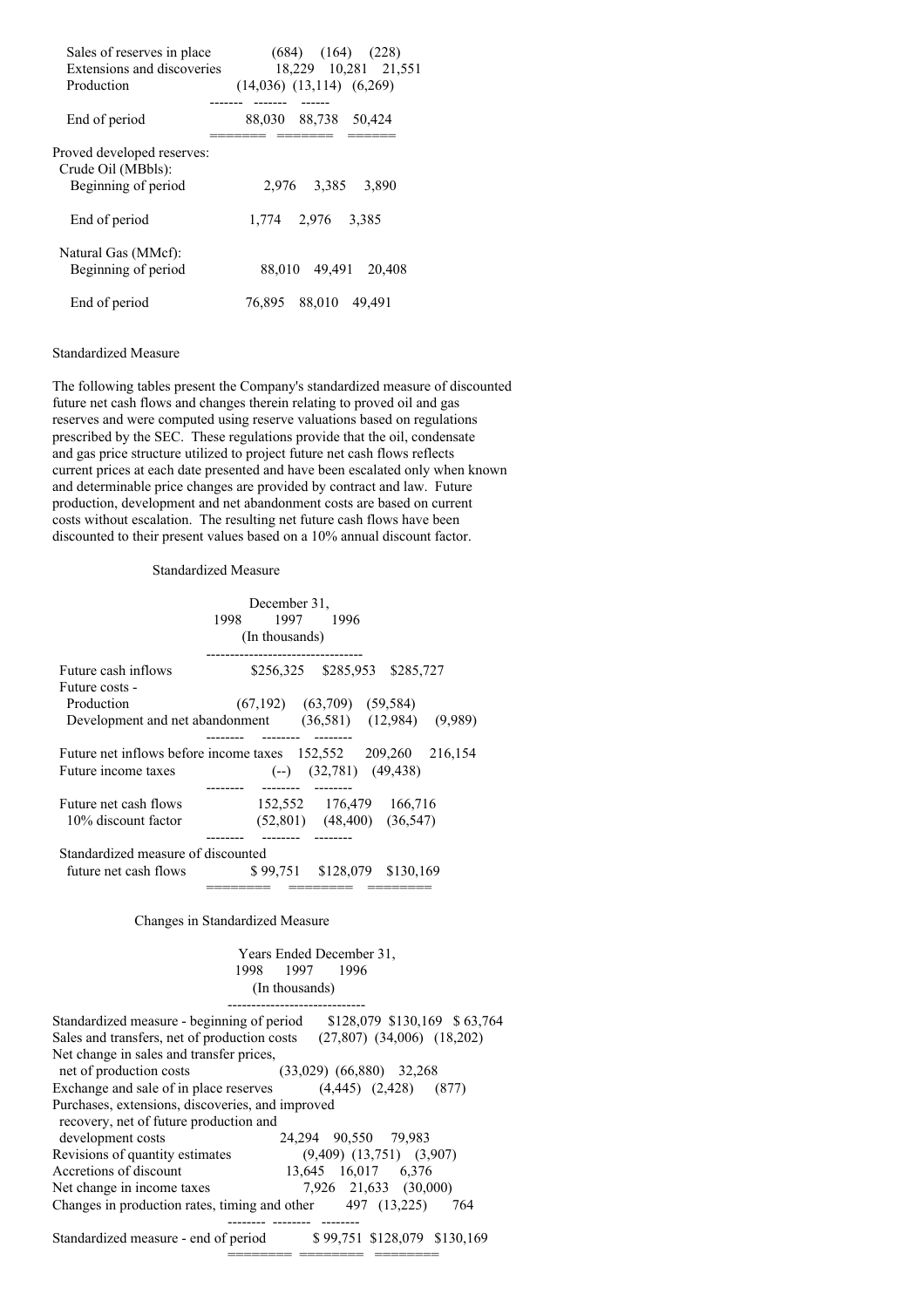# 13. SUMMARIZED QUARTERLY FINANCIAL INFORMATION (UNAUDITED)

|                                     | First Second Third Fourth<br>Quarter Quarter Quarter Quarter<br>(in thousands, except per share data) |
|-------------------------------------|-------------------------------------------------------------------------------------------------------|
| 1998                                |                                                                                                       |
|                                     |                                                                                                       |
| Total revenues                      | \$11,492 \$9,733 \$9,339 \$7,154                                                                      |
| Total costs and expenses            | 9,664 8,606 7,919 57,383                                                                              |
| Income taxes expense (benefit)      | 621 380 487 (16,588)                                                                                  |
| Net income (loss)                   | $1,207$ 747 933 (33,641)                                                                              |
| Net income (loss) per share - basic | $.06$ $.01$ $.03$ $(4.27)$                                                                            |
|                                     | Net income (loss) per share - diluted $.06$ $.01$ $.03$ $(4.27)$                                      |
| 1997                                |                                                                                                       |
|                                     |                                                                                                       |
| Total revenues                      | \$12,781 \$8,758 \$9,201 \$12,898                                                                     |
| Total costs and expenses            | 7,366 6,971 7,394 9,270                                                                               |

Income taxes expense 1,733 578 615 1,274 Net income 3,682 1,209 1,192 2,354 Net income per share - basic .50 .08 .08 .25 Net income per share - diluted .39 .08 .08 .24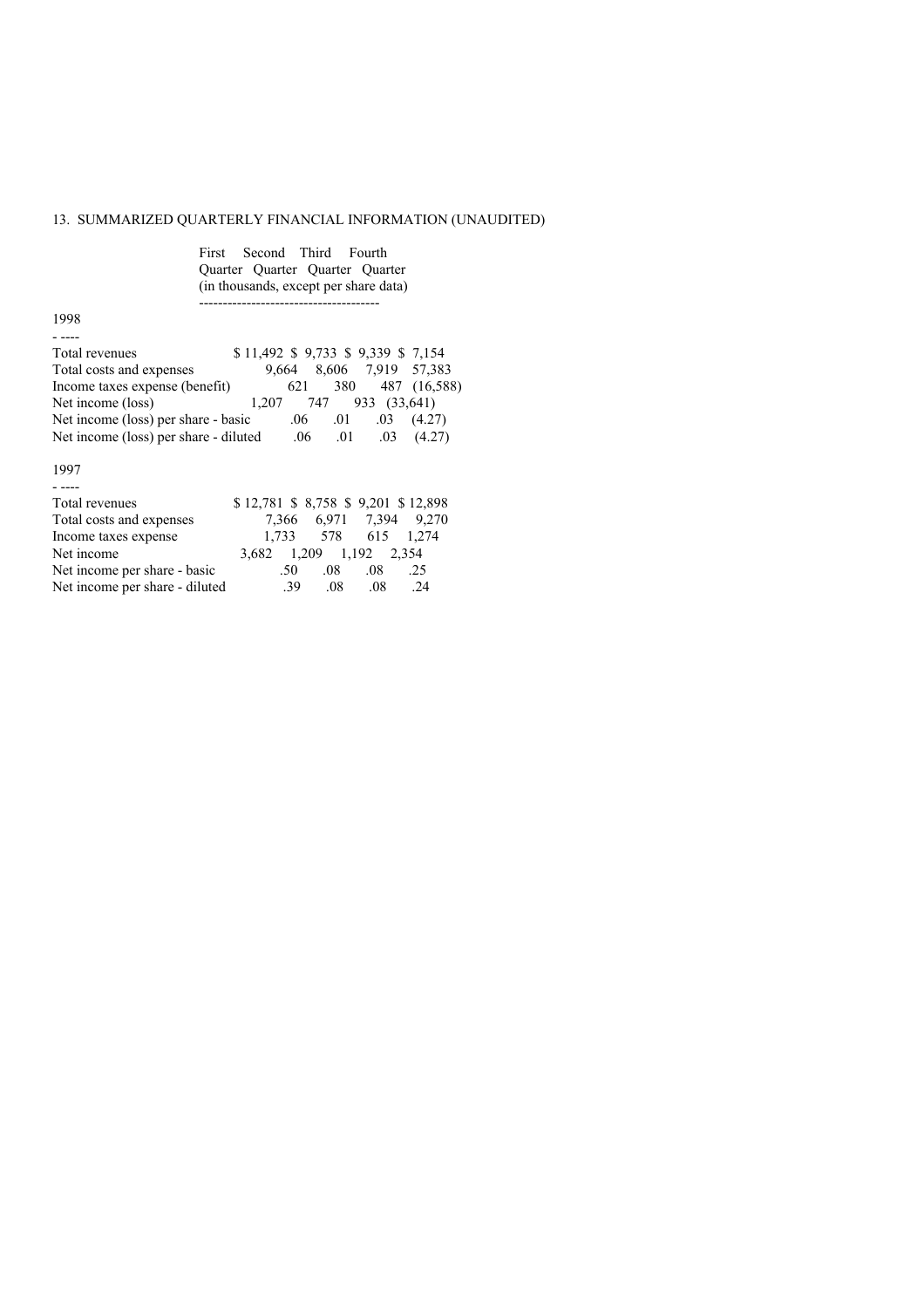### ITEM 9. CHANGES IN AND DISAGREEMENTS WITH ACCOUNTANTS ON ACCOUNTING AND FINANCIAL DISCLOSURE

None.

### PART III.

### ITEM 10. DIRECTORS AND EXECUTIVE OFFICERS OF THE REGISTRANT

Directors and Executive Officers of the Company

The Company currently has a Board of Directors composed of seven members. In accordance with the Certificate of Incorporation of the Company, as amended (the "Charter"), the members of the Board of Directors are divided into three classes, Class I, Class II and Class III, and are elected for a full term of office expiring at the third succeeding annual stockholders' meeting following their election to office and when a successor is duly elected and qualified. The terms of office of the Class I, Class II and Class III directors expire at the annual meeting of stockholders in 2001, 1999, and 2000, respectively. The Charter also provides that such classes shall be as nearly equal in number as possible. On February 1, 1999, the Board of Directors approved a resolution increasing the size of the Board from seven to eight directors by providing for an additional Class II director to be effective as of the date of the 1999 Annual Meeting of Stockholders. At December 31, 1998, the directors and executive officers of the Company were as follows:

|                   | Company  |                                                                                                            |
|-------------------|----------|------------------------------------------------------------------------------------------------------------|
|                   | Position |                                                                                                            |
| Name              |          | Age Since Present Company Position                                                                         |
|                   |          | ---------------------                                                                                      |
| John S. Callon    |          | 79 1994 Director (Class II); Chairman of the Board                                                         |
| Fred L. Callon    |          | 49 1994 Director (Class III); President; Chief                                                             |
|                   |          | Executive Officer                                                                                          |
|                   |          | Dennis W. Christian 52 1994 Director (Class III); Senior Vice President;<br><b>Chief Operating Officer</b> |
|                   |          | Robert A. Stanger 59 1995 Director (Class I)                                                               |
| John C. Wallace   |          | 60 1994 Director (Class I)                                                                                 |
|                   |          | B. F. Weatherly 55 1994 Director (Class II)                                                                |
| Richard O. Wilson |          | 69 1995 Director (Class I)                                                                                 |
|                   |          | John S. Weatherly 47 1994 Senior Vice President; Chief Financial                                           |
|                   |          | Officer; Treasurer                                                                                         |
| James O. Bassi    |          | 45 1997 Vice President and Controller                                                                      |
|                   |          | Thomas E. Schwager 48 1997 Vice President, Engineering and Operations                                      |
| H. Michael Tatum  |          | 70 1994 Vice President; Secretary                                                                          |
|                   |          | Kathy G. Tilley 53 1996 Vice President, Acquisitions/New Ventures                                          |
|                   |          | Stephen F. Woodcock 47 1997 Vice President, Exploration                                                    |

All of the Directors, other than Messrs. Stanger and Wilson, have served as directors since the Company's inception. Messrs. Stanger and Wilson have served as directors since March 2, 1995.

The following is a brief description of the background and principal occupation of each director and executive officer:

John S. Callon is Chairman of the Board of Directors of the Company and Callon Petroleum Operating Company ("Callon Petroleum Operating"). Effective January 2, 1997, John S. Callon resigned from his position as Chief Executive Officer of the Company, a position he held since 1980. Mr. Callon founded the Company's predecessors in 1950, and has held an executive office with the Company or its predecessors since that time. He has served as a director of the Mid-Continent Oil and Gas Association

and as the President of the Association's Mississippi-Alabama Division. He has also served as Vice President for Mississippi of the Independent Petroleum Association of America. He is a member of the American Petroleum Institute. Mr. Callon is the uncle of Fred L. Callon.

Fred L. Callon is President and Chief Executive Officer of the Company and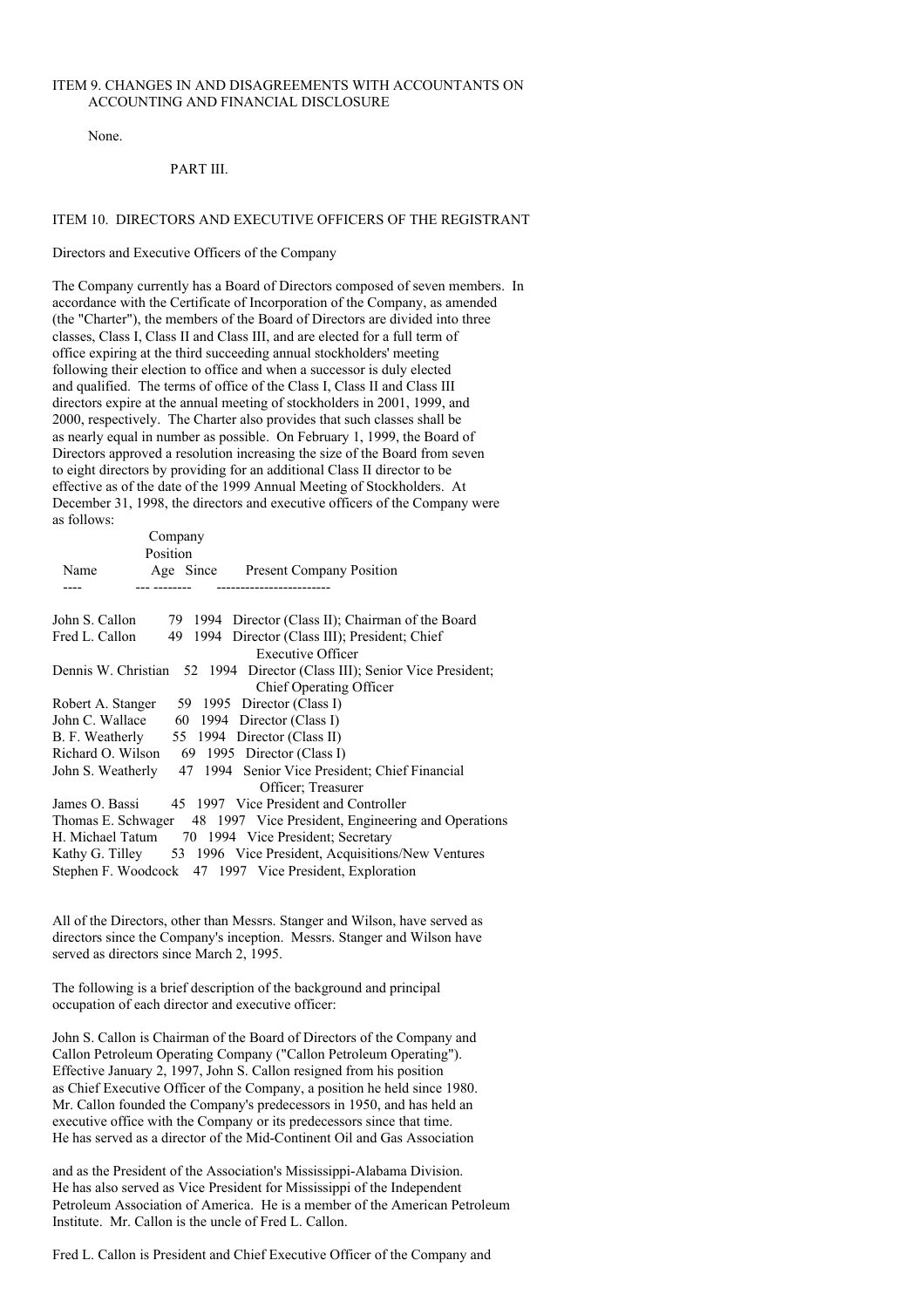Callon Petroleum Operating. Prior to January 1997, he was President and Chief Operating Officer of the Company and had held that position with the Company or its predecessors since 1984. He has been employed by the Company or its predecessors since 1976. He graduated from Millsaps College in 1972 and received his M.B.A. degree from the Wharton School of Finance in 1974. Following graduation and until his employment by Callon Petroleum Operating, he was employed by Peat, Marwick, Mitchell & Co., certified public accountants. He is a certified public accountant and is a member of the American Institute of Certified Public Accountants and the Mississippi Society of Certified Public Accountants. He is the nephew of John S. Callon.

Dennis W. Christian is Senior Vice President and Chief Operating Officer for the Company and Callon Petroleum Operating. Prior to January 1997, he was Senior Vice President of Operations and Acquisitions and has held that or similar positions with the Company or its predecessors since 1981. Prior to joining Callon Petroleum Operating, he was resident manager in Stavanger, Norway, for Texas Eastern Transmission Corporation. Mr. Christian received his B.S. degree in petroleum engineering in 1969 from Louisiana Polytechnic Institute. His previous experience includes five years with Chevron U.S.A. Inc.

Robert A. Stanger has been the managing general partner since 1978 of Robert A. Stanger & Company, Inc., a Shrewsbury, New Jersey-based firm engaged in publishing financial material and providing investment banking services to the real estate and oil and gas industries. He is a director of Citizens Utilities, Stamford, Connecticut, a provider of telecommunications, electric, gas, and water services and Electric Lightwaves, Inc., Seattle, Washington, a regional fiber optic telephone company. Previously, Mr. Stanger was Vice President of Merrill Lynch & Co. He received his B.A. degree in economics from Princeton University in 1961. Mr. Stanger is a member of the National Association of Securities Dealers and the New York Society of Security Analysts.

John C. Wallace is a Chartered Accountant having qualified with Coopers and Lybrand in Canada in 1963, after which he joined Baring Brothers & Co., Limited in London, England. For more than the last eleven years, he has served as Chairman of Fred. Olsen Ltd., a London-based corporation which he joined in 1968, and which specializes in the business of shipping and property development. He is a director of Fred. Olsen Energy ASA, a publicly held Norwegian service company engaged in the offshore energy service industry; Harland & Wolff PLC, Belfast, a shipbuilding yard for the offshore oil and gas industry; and Ganger Rolf ASA and Bonheur ASA, Oslo, both publicly-traded shipping companies. He is also an executive officer of NOCO Management, Ltd., a general partner of NOCO Enterprises, L.P. ("NOCO") and of other companies associated with Fred. Olsen Interests.

B. F. Weatherly is a principal of Amerimark Capital Group, Houston, Texas, an investment banking firm and a general partner of CapSource Fund, L. P., Jackson Mississippi, an investment fund. He is an executive officer of NOCO Management Ltd., the general partner of the general partner of NOCO. Prior to September 1996, he was Executive Vice President, Chief Financial Officer and a director of Belmont Constructors, Inc., a Houston, Texas-based industrial contractor associated with Fred. Olsen Interests. He holds a Master of Accountancy degree from University of Mississippi. He has previously been associated with Arthur Andersen LLP, and has served as a Senior Vice President of Weatherford International, Inc. B. F. Weatherly and John S. Weatherly are brothers.

Richard O. Wilson is an Offshore Consultant. In his 42 years of working in offshore drilling and construction, he spent two years with Zapata Offshore and 21 years with Brown & Root, Inc. working in various managerial capacities in the Gulf of Mexico, Venezuela, Trinidad, Brazil, The Netherlands, The United Kingdom and Mexico. He was a director and senior group vice president of Brown & Root, Inc. and senior vice president of Halliburton, Inc. For the last 18 years he has been associated with the Fred. Olsen Interests where he served as Chairman of OGC International PLC, Dolphin A/S, and Dolphin Drilling Ltd. and Belmont Constructors, Inc. Since the sale of OGC International PLC to Halliburton, Inc. in 1997, he has been a consultant to Brown & Root, Inc. on oil and gas projects in Brazil, Bolivia, Mexico and Ecuador. He holds a B.S. degree in civil engineering from Rice University. Mr. Wilson is a Fellow in the American Society of Civil Engineers and a member of the Institute of Petroleum, London, England.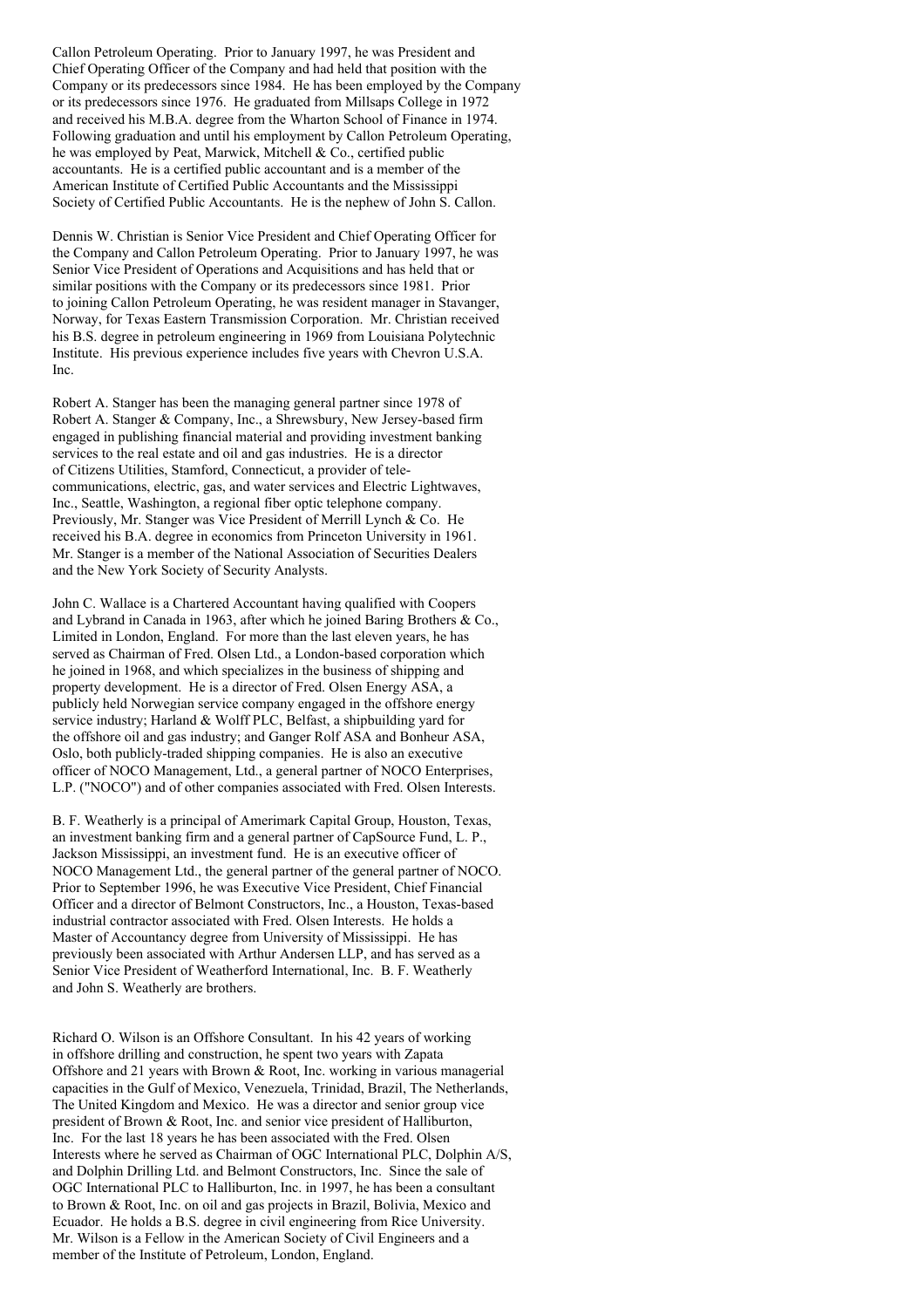John S. Weatherly is Senior Vice President, Chief Financial Officer and Treasurer for the Company and Callon Petroleum Operating. Prior to April 1996, he was Vice President, Chief Financial Officer and Treasurer of the Company and has held those positions since 1983. Prior to joining Callon Petroleum Operating in August 1980, he was employed by Arthur Andersen LLP as audit manager in the Jackson, Mississippi office. He received his B.B.A. degree in accounting in 1973 and his M.B.A. degree in 1974 from the University of Mississippi. He is a certified public accountant and a member of the American Institute of Certified Public Accountants and the Mississippi Society of Certified Public Accountants. John S. Weatherly and B. F. Weatherly are brothers.

James O. Bassi is Vice President and Controller of the Company and Callon Petroleum Operating. Prior to being appointed to that position in November, 1997, he was Corporate Controller from June, 1997 and prior thereto was Manager of the accounting department for the Company and Callon Petroleum Operating. Mr. Bassi has been employed by the Company and its predecessors for a total of ten years. Prior to his employment by Callon Petroleum Operating, he was employed by Arthur Andersen LLP. He received his B.S. degree in accounting in 1976 from Mississippi State University. He is a member of the American Institute of Certified Public Accountants and the Mississippi Society of Certified Public Accountants.

Thomas E. Schwager is Vice President of Engineering and Operations for the Company and Callon Petroleum Operating. Prior to being appointed to that position in November, 1997, he has held engineering positions with the Company and its predecessors since 1981. Prior to joining the Company, Mr. Schwager held various engineering positions with Exxon Company USA in Louisiana and Texas. He received his B.S. degree in petroleum engineering from Louisiana State University in 1972.

H. Michael Tatum is Vice President and Secretary for the Company and Callon Petroleum Operating and is responsible for management of administrative matters. Mr. Tatum has held this position with the Company or its predecessors since 1976, and has been employed by Callon Petroleum Operating since 1969. He graduated from Southern Methodist University in 1967 and is a member of the American Society of Corporate Secretaries and the Society for Human Resource Management.

Kathy G. Tilley is Vice President of Acquisitions and New Ventures for the Company and Callon Petroleum Operating and has held that position since April 1996. She was employed by Callon Petroleum Operating in December 1989 as Manager of acquisitions and prior thereto, held that or similar positions as a consultant from 1981. Ms. Tilley received her B. A. degree in economics from Louisiana State University in 1967.

Stephen F. Woodcock is Vice President of Exploration for the Company and Callon Petroleum Operating, being appointed to that position in November, 1997. He has been employed by the Company and Callon Petroleum Operating

since 1995, serving as Manager of geology and geophysics. Prior thereto, he was manager of geophysics for CNG Producing Company and division geophysicist for Amoco Production Company. Mr. Woodcock received his Masters degree in geophysics from Oregon State University in 1975.

All officers and directors of the Company are United States citizens, except Mr. Wallace, who is a citizen of Canada.

Section 16(a) Beneficial Ownership Reporting Compliance

Section 16(a) of the Securities Exchange Act of 1934, as amended ("Exchange Act"), requires the Company's directors and executive officers, and persons who own more than ten percent of a registered class of the Company's equity securities, to file with the Commission and the New York Stock Exchange, initial reports of ownership and reports of changes in ownership of Common Stock and other equity securities of the Company. Officers, directors and greater than ten percent stockholders are required by the Commission's regulations to furnish the Company with copies of all Section 16(a) forms they filed with the Commission.

To the Company's knowledge, based solely on review of the copies of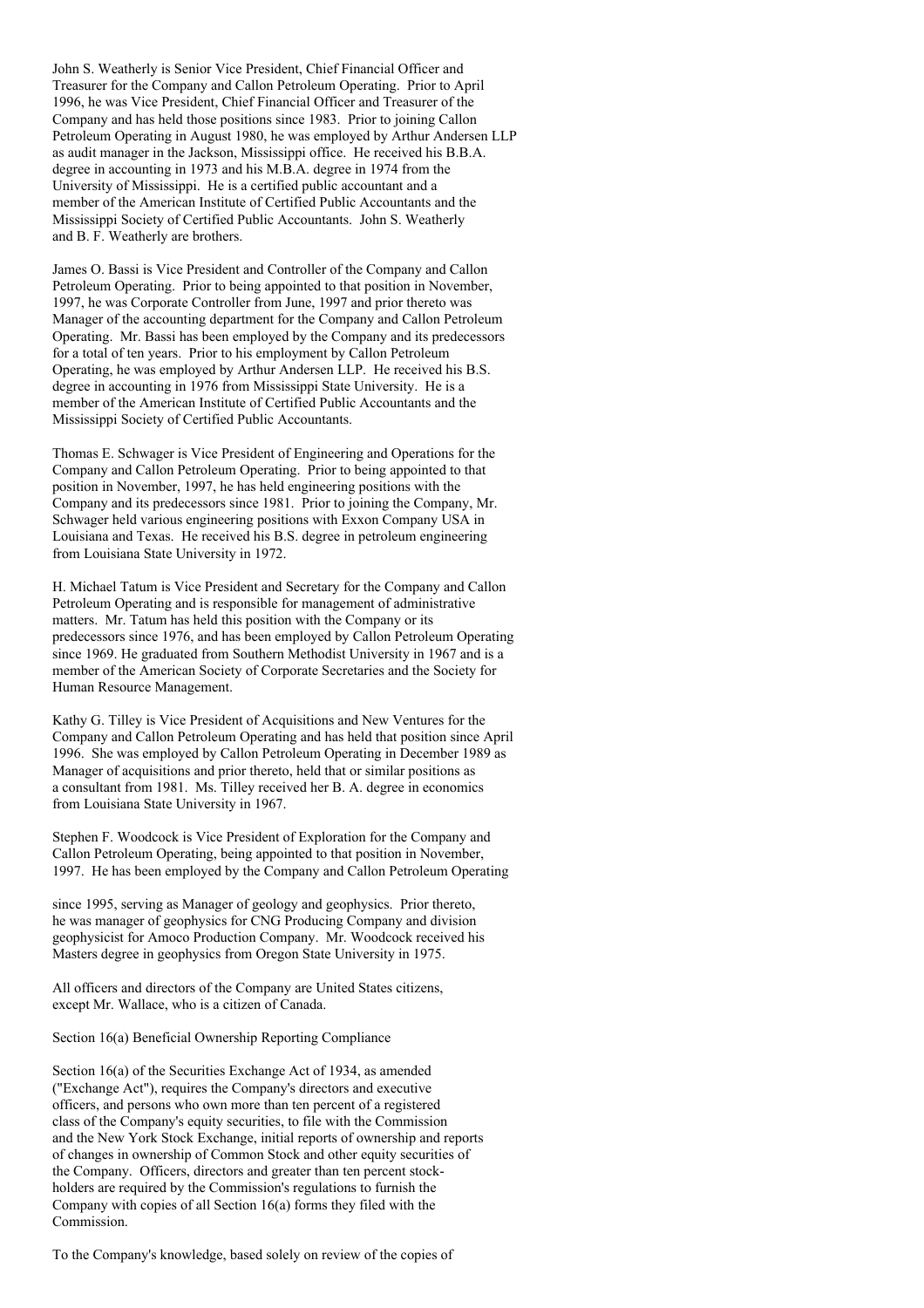such reports furnished to the Company and written representations that no other reports were required, during the fiscal year ended December 31, 1998, the Company's officers, directors and greater than ten percent stockholders had complied with all Section 16(a) filing requirements.

## ITEMS 11, 12 & 13

For information concerning Item 11 - Executive Compensation, Item 12 - Security Ownership of Certain Beneficial Owners and Management and Item 13 - Certain Relationships and Related Transactions, see the definitive Proxy Statement of Callon Petroleum Company relating to the Annual Meeting of Stockholders on April 29, 1999 which will be filed with the Securities and Exchange Commission and is incorporated herein by reference.

## PART IV.

### ITEM 14. EXHIBITS, FINANCIAL STATEMENT SCHEDULES AND REPORTS ON FORM 8-K

(a) 1. The following is an index to the financial statements and financial statement schedules that are filed as part of this Form 10-K on pages 30 through 51.

Report of Independent Public Accountants

Consolidated Balance Sheets as of the Years Ended December 31, 1998 and 1997

Consolidated Statements of Operations for the Three Years in the Period Ended December 31, 1998

Consolidated Statements of Stockholders' Equity for the Three Years in the Period Ended December 31, 1998

Consolidated Statements of Cash Flows for the Three Years in the Period Ended December 31, 1998

Notes to Consolidated Financial Statements

(a) 2. Schedules other than those listed above are omitted because they are not required, not applicable or the required information is included in the financial statements or notes thereto.

(a) 3. Exhibits: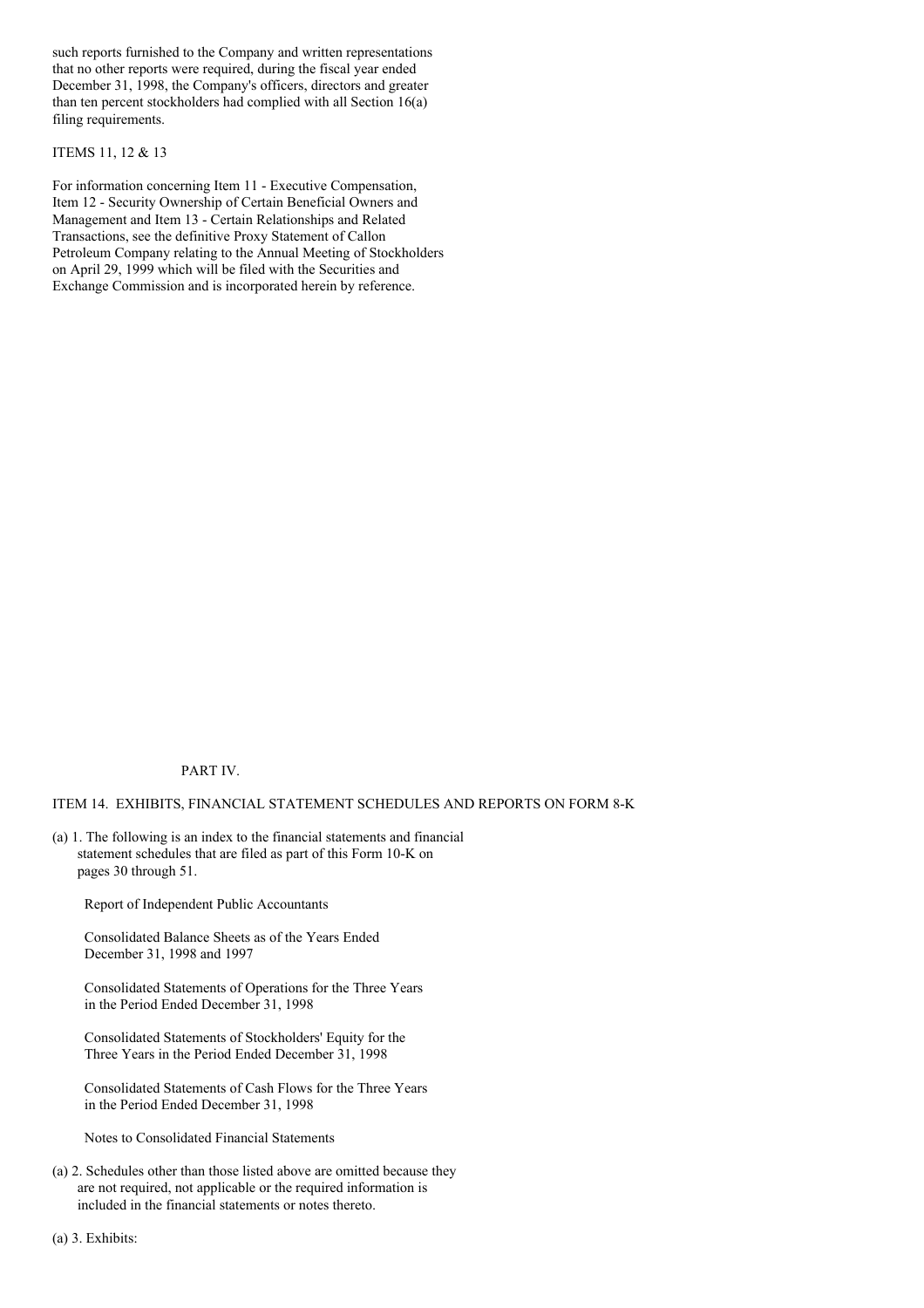- 2. Plan of acquisition, reorganization, arrangement, liquidation or succession\*
- 3. Articles of Incorporation and Bylaws
- 3.1 Certificate of Incorporation of the Company, as amended (incorporated by reference from Exhibit 3.1 of the Company's Registration Statement on Form S-4, Reg. No. 33-82408)
- 3.2 Certificate of Merger of Callon Consolidated Partners, L. P. with and into the Company dated September 16, 1994
- 3.3 Bylaws of the Company (incorporated by reference from Exhibit 3.2 of the Company's Registration Statement on Form S-4, Reg. No. 33-82408)
- 4. Instruments defining the rights of security holders, including indentures
	- 4.1 Specimen stock certificate (incorporated by reference from Exhibit 4.1 of the Company's Registration Statement on Form S-4, Reg. No. 33-82408)
	- 4.2 Specimen Preferred Stock Certificate (incorporated by reference from Exhibit 4.2 of the Company's Registration Statement on Form S-1, Reg. No. 33-96700)
	- 4.3 Designation for Series A Preferred Stock (incorporated by reference from Exhibit 4.3 of the Company's Registration Statement on Form S-1, Reg. No. 33-96700)
	- 4.4 Indenture for Convertible Debentures (incorporated by reference from Exhibit 4.4 of the Company's Registration Statement on Form S-1, Reg. No. 33-96700)
	- 4.5 Certificate of Correction on Designation of Series A Preferred Stock (incorporated by reference from Exhibit 4.4 of the Company's Registration Statement on Form S-1/A filed November 22, 1996, Reg. No. 333-15501)
	- 4.6 Form of Note Indenture (incorporated by reference from Exhibit 4.6 of the Company's Registration Statement on Form S-1/A filed November 22, 1996, Reg. No. 333-15501)
- 9. Voting trust agreement
- 9.1 Stockholders' Agreement dated September 16, 1994 among the Company, the Callon Stockholders and NOCO Enterprises, L. P. (incorporated by reference from Exhibit 9.1 of the Company's Registration Statement on Form 8-B filed October 3, 1994)
- 10. Material contracts
- 10.1 Registration Rights Agreement dated September 16, 1994 between the Company and NOCO Enterprises, L. P. (incorporated by reference from Exhibit 10.2 of the Company's Registration Statement on Form 8-B filed October 3, 1994)
- 10.2 Registration Rights Agreement dated September 16, 1994 between the Company and Callon Stockholders (incorporated by reference from Exhibit 10.3 of the Company's Registration Statement on Form 8-B filed October 3, 1994)
- 10.3 Callon Petroleum Company 1994 Stock Incentive Plan (incorporated by reference from Exhibit 10.5 of the Company's Registration Statement on Form 8-B filed October 3, 1994)
- 10.4 Credit Agreement dated October 14, 1994 by and between the Company, Callon Petroleum Operating Company and Internationale Nederlanden (U.S.) Capital Corporation (incorporated by reference from Exhibit 99.1 of the Company's Report on Form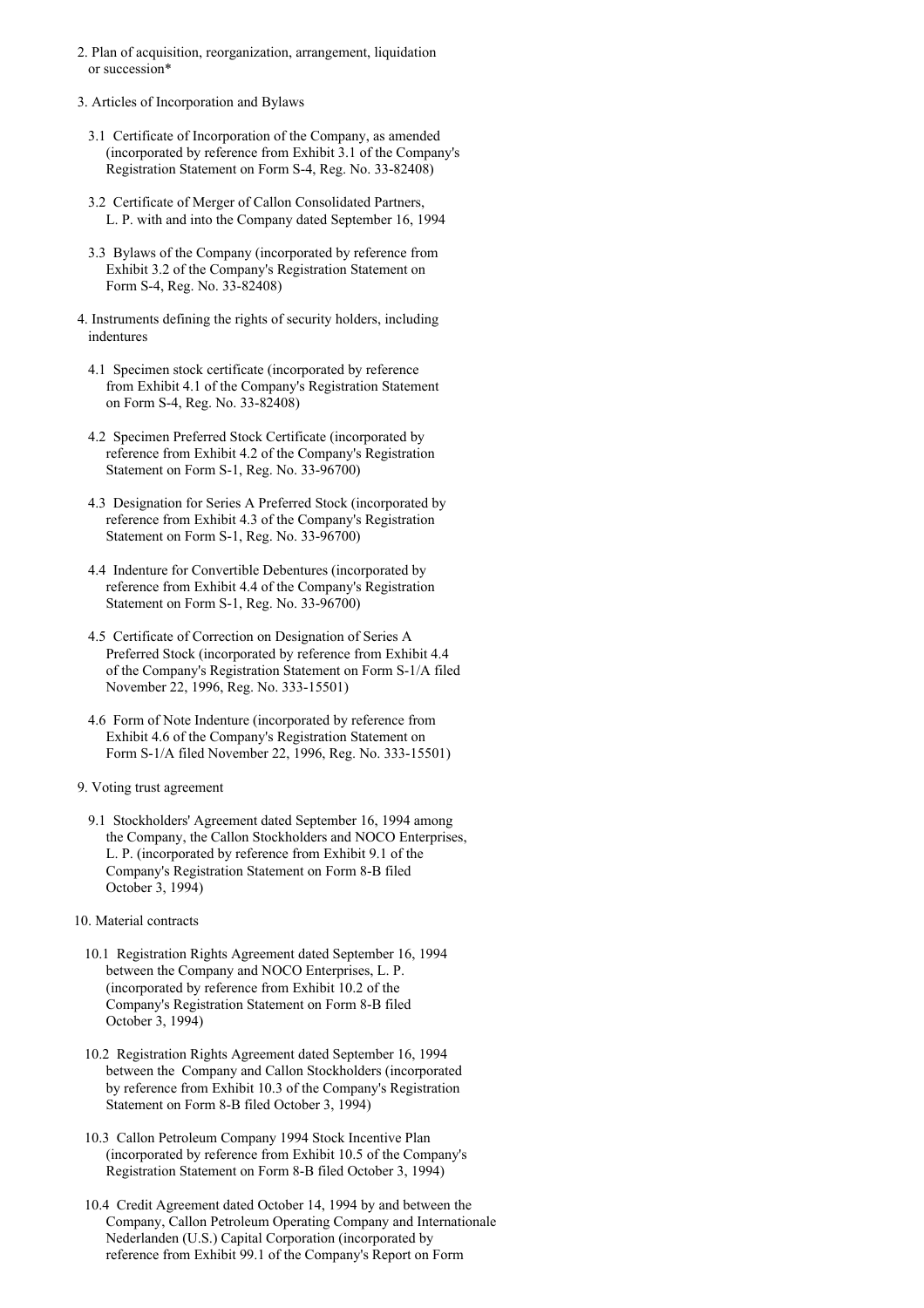10-Q for the quarter ended September 30, 1994)

- 10.5 Third Amendment dated February 22, 1996, to Credit Agreement by and among Callon Petroleum Operating Company, Callon Petroleum Company and Internationale Nederlanden (U. S.) Capital Corporation (incorporated by reference from Exhibit 10.9 of the Company's Form 10-K for the fiscal year ended December 31, 1995)
- 10.6 Consulting Agreement between the Company and John S. Callon dated June 19, 1996 (incorporated by reference from Exhibit 10.10 of the Company's Registration Statement on Form S-1, filed November 5, 1996, Reg. No. 333-15501)
- 10.7 Employment Agreement effective September 1, 1996, between the Company and Fred L. Callon (incorporated by reference from Exhibit 10.4 of the Company's Registration Statement on Form S-1/A, filed November 14, 1996, Reg. No. 333-15501)
- 10.8 Employment Agreement effective September 1, 1996, between the Company and Dennis W. Christian (incorporated by reference from Exhibit 10.7 of the Company's Registration Statement on Form S-1/A, filed November 14, 1996, Reg. No. 333-15501)
- 10.9 Employment Agreement effective September 1, 1996, between the Company and John S. Weatherly (incorporated by reference from Exhibit 10.8 of the Company's Registration Statement on Form S-1/A, filed November 14, 1996, Reg. No. 333-15501)
- 10.10 Callon Petroleum Company's Amended 1996 Stock Incentive Plan (incorporated by reference from Exhibit 4.4 of the Post-Effective Amendment No. 1 to the Company's Registration Statement on Form S-8, filed February 5, 1999, Reg. No. 333-29537)
- 11. Statement re computation of per sharing earnings\*
- 12. Statements re computation of ratios\*
- 13. Annual Report to security holders, Form 10-Q or quarterly reports\*
- 16. Letter re change in certifying accountant\*
- 18. Letter re change in accounting principles\*
- 21. Subsidiaries of the Company
	- 21.1 Subsidiaries of the Company (incorporated by reference from Exhibit 21.1 of the Company's Registration Statement on Form 8-B filed October 3, 1994)
- 22. Published report regarding matters submitted to vote of security holders\*
- 23. Consents of Experts and Counsel

23.1 Consent of Arthur Andersen LLP

- 24. Power of attorney\*
- 27. Financial data schedule

A financial data schedule for the year ended December 31, 1998 (EX-27) was filed electronically along with the Form 10-K.

99. Additional Exhibits\*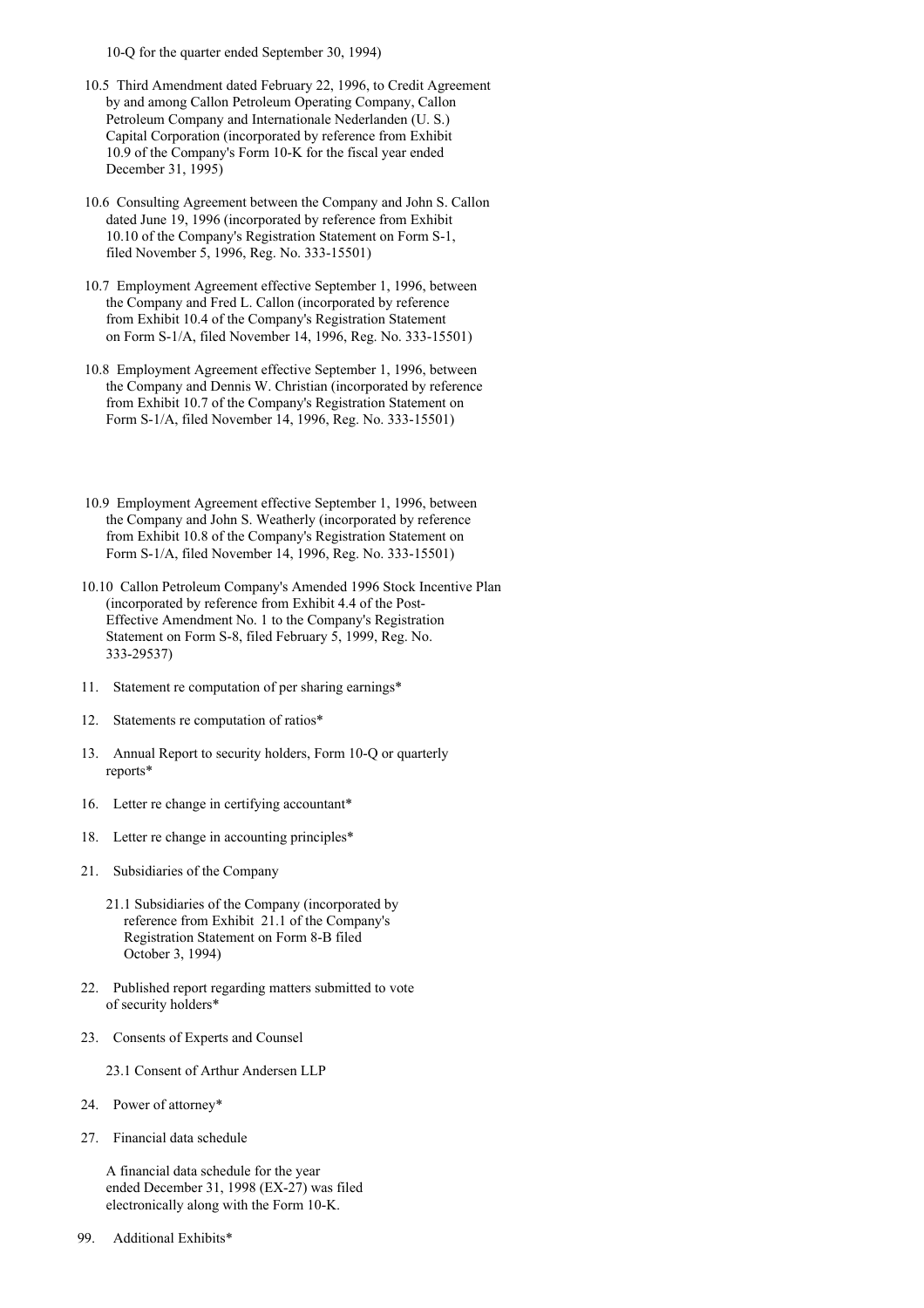- ---------- \*Inapplicable to this filing.

(b) Reports on Form 8-K.

None

### SIGNATURES

Pursuant to the requirements of the Securities Exchange Act of 1934, this report has been signed below by the following persons on behalf of the registrant and in the capacities and on the dates indicated.

# CALLON PETROLEUM COMPANY

Date: March 29, 1999 /s/ Fred L. Callon Fred L. Callon (principal executive officer, director)

Date: March 29, 1999 /s/ John S. Weatherly John S. Weatherly (principal financial officer)

Date: March 29, 1999 \_\_\_\_\_\_\_\_\_\_\_\_\_\_/s/ James O. Bassi\_ James O. Bassi (principal accounting officer)

Date: March 29, 1999 /s/ John S. Callon John S. Callon (director)

Date: March 29, 1999 /s/ Dennis W. Christian Dennis W. Christian (director)

Date: March 29, 1999 \_\_\_\_\_\_\_\_\_\_\_/s/ B. F. Weatherly\_\_\_\_\_\_\_\_\_\_\_\_\_\_\_\_\_\_\_\_\_\_\_ B. F. Weatherly (director)

Pursuant to the requirements of Section 13 or 15(d) of the Securities Exchange Act of 1934, the registrant has duly caused this report to be signed on its behalf by the undersigned, thereunto duly authorized.

## CALLON PETROLEUM COMPANY

Date: March 29, 1999 By: /s/ John S. Weatherly John S. Weatherly, Senior Vice President, Chief Financial Officer and Treasurer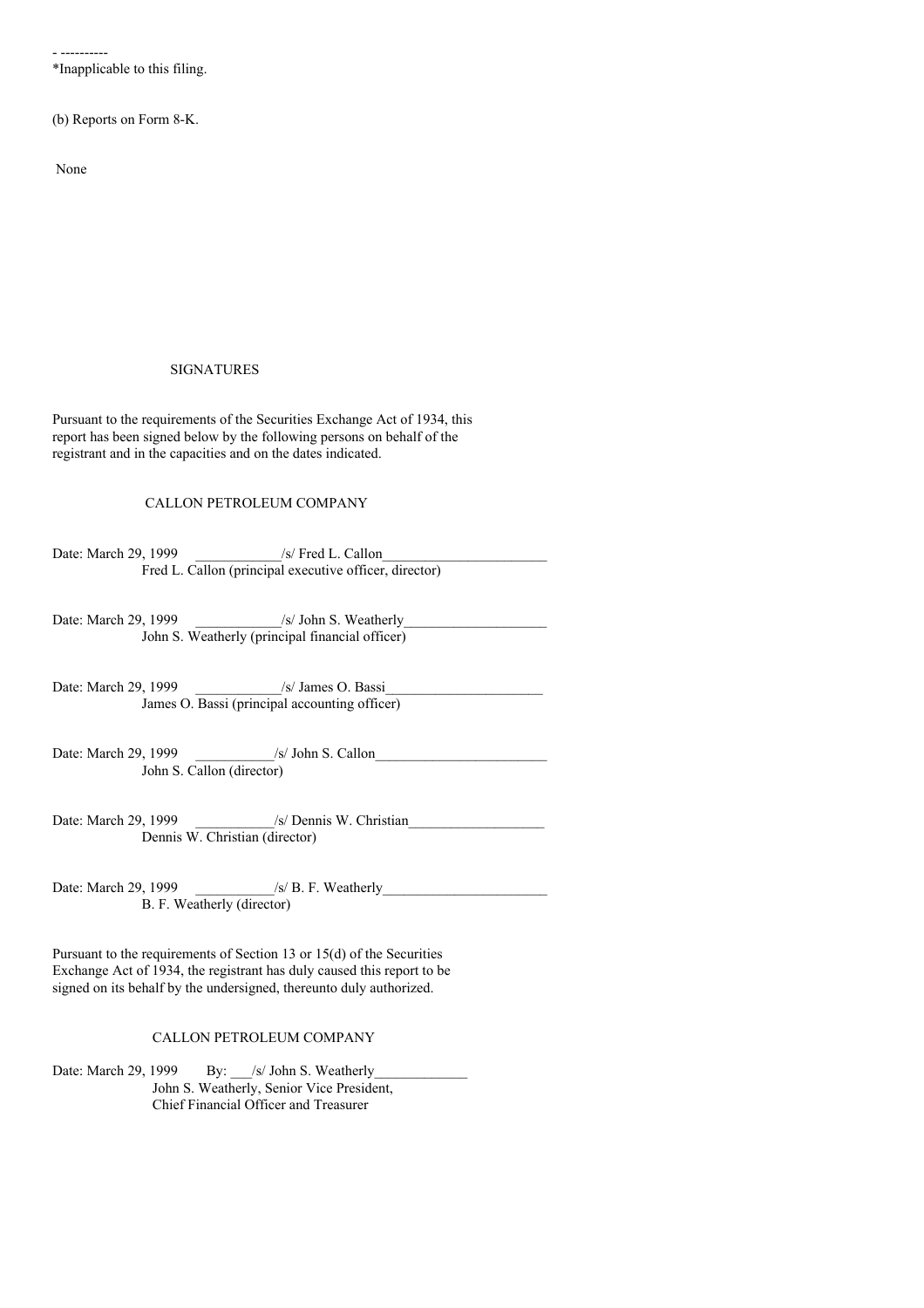## <ARTICLE> 5 <LEGEND> THIS FINANCIAL DATA SCHEDULE CONTAINS SUMMARY FINANCIAL INFORMATION EXTRACTED FROM THE CONSOLIDATED FINANCIAL STATEMENTS OF CALLON PETROLEUM COMPANY FOR THE PERIOD ENDING DECEMBER 31, 1998 WHICH ARE PRESENTED IN ITS ANNUAL REPORT ON FORM 10-K AND IS QUALIFIED IN ITS ENTIRETY BY REFERENCE TO SUCH FINANCIAL STATEMENTS. </LEGEND> <MULTIPLIER> 1,000

| $<\!\!S\!\!>$                                             | $<\infty$      |          |
|-----------------------------------------------------------|----------------|----------|
| <period-type></period-type>                               | $12-MOS$       |          |
| <fiscal-year-end></fiscal-year-end>                       | DEC-31-1998    |          |
| <period-end></period-end>                                 | DEC-31-1998    |          |
| $<$ CASH $>$                                              | 6,300          |          |
| <securities></securities>                                 | 0              |          |
| <receivables></receivables>                               | 6,024          |          |
| <allowances></allowances>                                 | 0              |          |
| <inventory></inventory>                                   | 0              |          |
| <current-assets></current-assets>                         | 14,248         |          |
| $<$ PP&E>                                                 | 495,193        |          |
| <depreciation></depreciation>                             | 345,353        |          |
| <total-assets></total-assets>                             | 181,652        |          |
| <current-liabilities></current-liabilities>               | 13,106         |          |
| $<$ BONDS $>$                                             | $\theta$       |          |
| <preferred-mandatory></preferred-mandatory>               |                | $\Omega$ |
| <preferred></preferred>                                   | 13             |          |
| <common></common>                                         | 82             |          |
| <other-se></other-se>                                     | 84,389         |          |
| <total-liability-and-equity></total-liability-and-equity> |                | 181,652  |
| $<$ SALES>                                                | 35,624         |          |
| <total-revenues></total-revenues>                         | 37,718         |          |
| $<$ CGS $>$                                               | $\theta$       |          |
| <total-costs></total-costs>                               | 81,647         |          |
| <other-expenses></other-expenses>                         | $\mathbf{0}$   |          |
| <loss-provision></loss-provision>                         | $\theta$       |          |
| <interest-expense></interest-expense>                     | 1,925          |          |
| <income-pretax></income-pretax>                           | (45, 854)      |          |
| <income-tax></income-tax>                                 | (15, 100)      |          |
| <income-continuing></income-continuing>                   | (30, 754)      |          |
| <discontinued></discontinued>                             | 0              |          |
| <extraordinary></extraordinary>                           | $\theta$       |          |
| <changes></changes>                                       | $\overline{0}$ |          |
| <net-income></net-income>                                 | (30, 754)      |          |
| <eps-primary></eps-primary>                               | (4.17)         |          |
| <eps-diluted></eps-diluted>                               | (4.17)         |          |

 $<$ /TABLE>